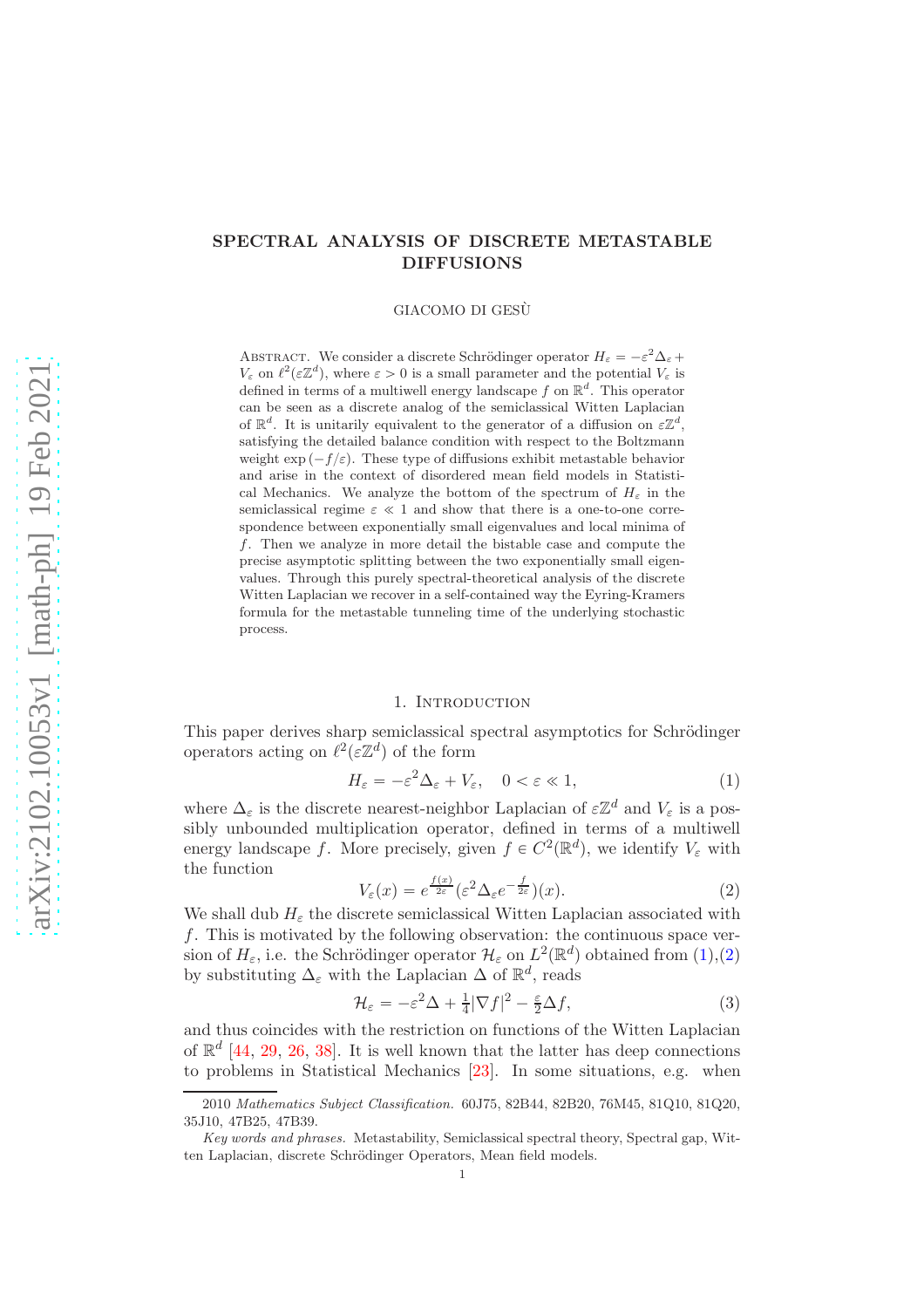considering lattice models of Statistical Mechanics as discussed below, one is led in a natural way to its discrete version  $(1),(2)$  $(1),(2)$ . The continuous space operator  $(3)$  is then rather a simplifying idealization of  $(1),(2)$  $(1),(2)$ : it is indeed easier to analyze  $\mathcal{H}_{\varepsilon}$  by exploiting the standard machinery of differential and semiclassical calculus, but the results might be a priori less accurate in making predictions. This paper shows a general strategy which permits to obtain sharp semiclassical estimates directly in the discrete setting.

We are mainly inspired by the analysis [\[25\]](#page-34-3) on the continuous space Witten Laplacian and by the series of papers [\[32,](#page-34-4) [33,](#page-34-5) [34,](#page-34-6) [35\]](#page-34-7) by M. Klein and E. Rosenberger, who develop an approach to the semiclassical spectral analysis of discrete Schrödinger operators of the form  $(1)$  via microlocalization techniques. We refer also to the earlier work [\[30\]](#page-34-8) and to [\[13,](#page-33-0) [12\]](#page-33-1) for semiclassical investigations in discrete settings.

### Brief description of the main results.

Following in particular the approach of [\[33\]](#page-34-5) we show that under mild regularity assumptions on f there is a low-lying spectrum of exponentially small eigenvalues which is well separated from the rest of the spectrum. Moreover the number of exponentially small eigenvalues equals the number of local minima of  $f$ , see Theorem [2.2](#page-6-0) below.

Then we analyze in more detail the case of two local minima of f and compute the precise asymptotic splitting between the two small eigenvalues. From a general point of view, this corresponds to a subtle tunneling calcula-tion through other, non-resonant wells [\[28\]](#page-34-9) of the Schrödinger potential  $V_{\varepsilon}$ , corresponding to saddle points of f.

As opposed to [\[25\]](#page-34-3) we work again under mild regularity assumptions on f and proceed with a streamlined, direct strategy that avoids WKB expansions, a priori Agmon estimates and also the underlying complex structure of the Witten Laplacian. Much of the simplification is obtained via a suitable choice of global quasimodes. We show that the leading asymptotic of the exponentially small eigenvalue gap is given by an Eyring-Kramers formula:

$$
\lambda(\varepsilon) = \varepsilon A e^{-\frac{E}{\varepsilon}} (1 + o(1)),
$$

where  $A, E > 0$  are explicit constants depending on f (see Theorem [2.3](#page-7-0)) for a precise statement) that turn out to coincide with the one obtained in the continuous case for  $\mathcal{H}_{\varepsilon}$  in [\[25\]](#page-34-3) (see also [\[9,](#page-33-2) [20\]](#page-34-10)). In other terms, the geometric constraint imposed by the lattice turns out to be negligible in first order approximation. The vanishing rate of the remainder term depends on the regularity of f around its critical points. We show that  $f \in C^3(\mathbb{R}^d)$ implies an error of order  $O(\sqrt{\varepsilon})$ .

The spectral Eyring-Kramers formula in the discrete setting considered here is not new. Indeed, up to some minor variants, this type of result has been derived in the framework of discrete metastable diffusions, by analyzing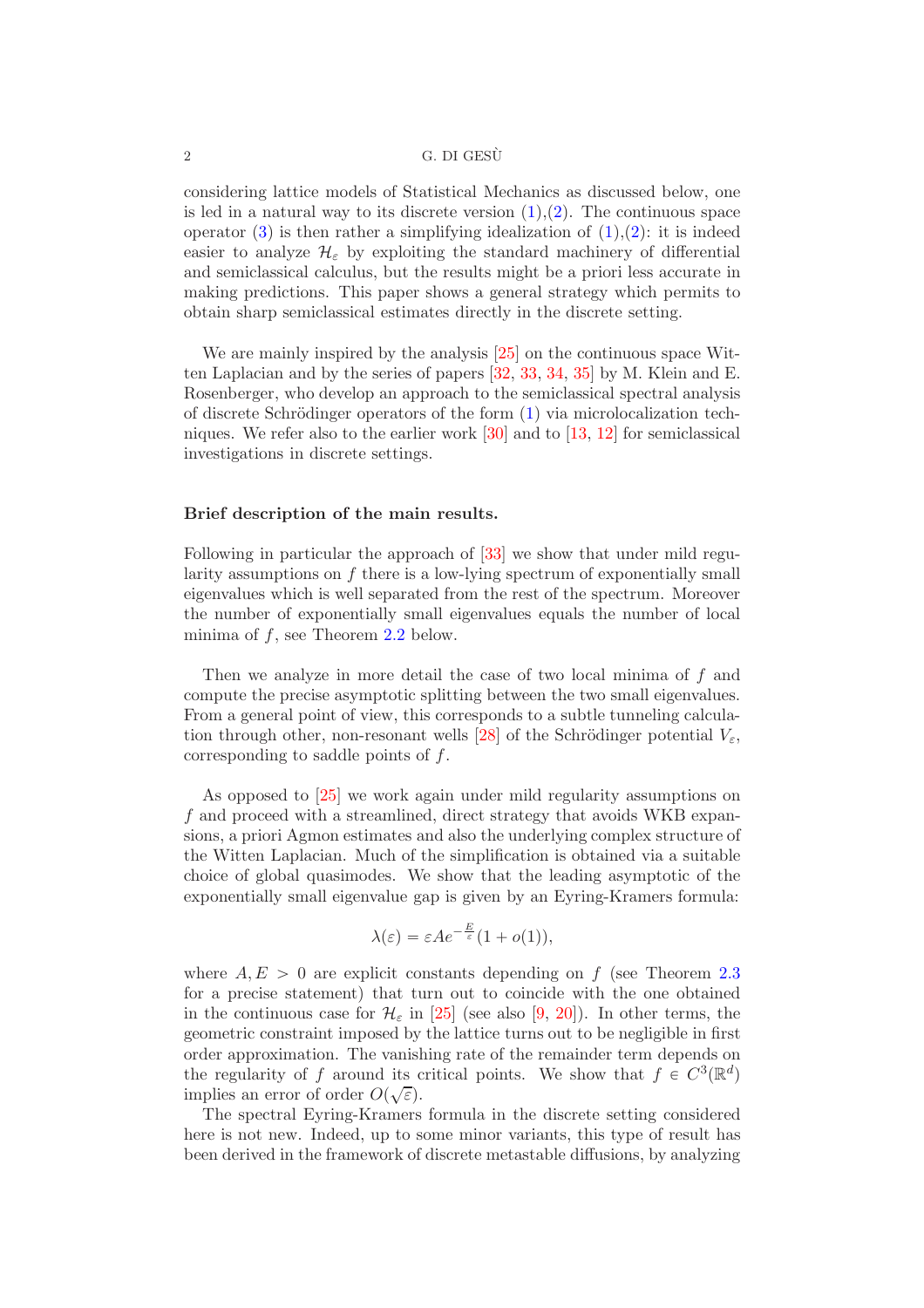mean transition times of Markov processes via potential theory [\[7\]](#page-33-3). We shall discuss below more in detail the probabilistic interpretation of our results. The present paper shows that, as in the continuous setting, also in the discrete setting the Eyring-Kramers formula can be obtained by a direct and self-contained spectral approach, without relying at all on probabilistic potential theory.

We remark that the method we use to analyze the exponentially small eigenvalues can be extended also to the general case with more than two local minima. The extension is based on an iterative finite-dimensional matrix procedure, very similar to the one considered in [\[25\]](#page-34-3) (see also [\[15\]](#page-33-4) and references therein). This procedure is independent of the rest and not related to the peculiar analytical difficulties arising from the discrete character of the setting. To not obscure the exposition of the main ideas of this paper, the general case will be discussed somewhere else.

#### Connection to discrete metastable diffusions.

Our main motivation for investigating the spectral properties of  $H_{\varepsilon}$  stems from its close connection to certain metastable diffusions with state space  $\varepsilon \mathbb{Z}^d$ . These have been extensively studied in the probabilistic literature, mainly due to their paradigmatic properties and their applications to problems in Statistical Mechanics [\[11,](#page-33-5) [7,](#page-33-3) [4,](#page-33-6) [19,](#page-34-11) [2,](#page-33-7) [37,](#page-34-12) [40\]](#page-34-13). The general, continuous time version might be described in terms of a Markovian generator  $L_{\varepsilon}$  of the form

<span id="page-2-0"></span>
$$
L_{\varepsilon}\psi(x) = \sum_{v \in \mathbb{Z}^d} r_{\varepsilon}(x, x + \varepsilon v) \left[ \psi(x + \varepsilon v) - \psi(x) \right],\tag{4}
$$

with  $r<sub>\varepsilon</sub>(x, x + \varepsilon v)$  being the rate of a jump from x to  $x + \varepsilon v$ . The jump rates are assumed to satisfy the detailed balance condition with respect to the Boltzmann weight  $\rho_{\varepsilon} = e^{-f/\varepsilon}$  on  $\varepsilon \mathbb{Z}^d$ , so that  $L_{\varepsilon}$  may be realized as a selfadjoint operator acting on the weighted space  $\ell^2(\varepsilon \mathbb{Z}^d; \rho_{\varepsilon})$ . Moreover the scaling is chosen so that  $L_{\varepsilon}$  formally converges for  $\varepsilon \to 0$  to a first order differential operator on  $\mathbb{R}^d$ , corresponding to a deterministic transport along a vector field. One might thus think of the dynamics as a small stochastic perturbation of a deterministic motion. A standard choice of jump rates satisfying the above requirements is given by

<span id="page-2-1"></span>
$$
r_{\varepsilon}(x, x + \varepsilon v) = \begin{cases} \frac{1}{\varepsilon} e^{-\frac{1}{2\varepsilon}[(f(x + \varepsilon v) - f(x)]} & \text{if } v \in \{-e_k, e_k\}_{k=1,\dots,d}, \\ 0 & \text{otherwise}, \end{cases}
$$
(5)

where  $(e_1, \ldots, e_d)$  is the standard basis of  $\mathbb{R}^d$ .

There is a direct link between the discrete Witten Laplacian and discrete diffusions as described above: up to a change of sign and multiplicative factor  $\varepsilon$ , the Markovian generator  $L_{\varepsilon}$  given by  $(4)$ , [\(5\)](#page-2-1) and the discrete Witten Laplacian given by  $(1)$ ,  $(2)$  are formally unitarily equivalent. This can be seen by the well-known ground state transformation, which turns a Schrödinger operator into a diffusion operator [\[31\]](#page-34-14), see Proposition [2.5](#page-8-0) below for the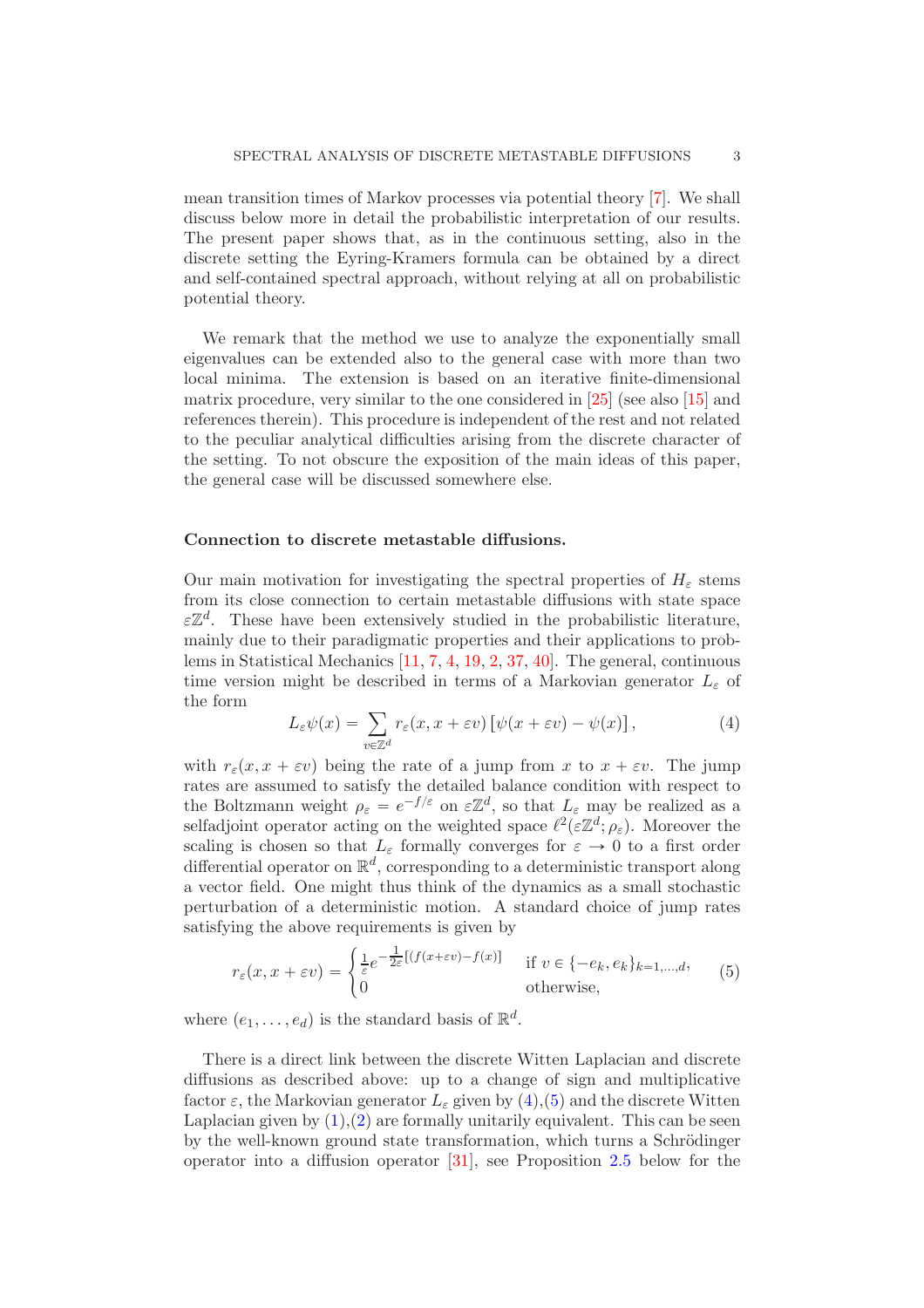### 4 G. DI GESU`

precise statement. As a consequence, our spectral analysis of  $H_{\varepsilon}$  can be immediately translated into analogous results on  $L_{\varepsilon}$ , see Corollary [2.6.](#page-8-1) The advantage of working with  $H_{\varepsilon}$  is that in the flat space  $\ell^2(\varepsilon \mathbb{Z}^d)$  one can exploit Fourier analysis and related microlocalization techniques.

We remark that discrete diffusions as described above naturally arise in the context of disordered mean field models in Statistical Mechanics. A prominent example is the dynamical random field Curie-Weiss model [\[21,](#page-34-15) [7,](#page-33-3) [4,](#page-33-6) [40\]](#page-34-13), which is well described by a discrete diffusion on  $\epsilon \mathbb{Z}^d$  after a suitable reduction in terms of order parameters. The limit  $\varepsilon \to 0$  then corresponds to the thermodynamic limit of infinite volume.

A characteristic feature of the dynamics  $\partial_t \psi = L_{\varepsilon} \psi$  for small  $\varepsilon$  is metastability: if f admits several local minima the system remains trapped for exponentially large times in neighborhoods of local minima of f before exploring the whole state space. This is due to the fact that the local minima of  $f$ turn out to be exactly the stable equilibrium points of the limiting deterministic motion. We refer to [\[22,](#page-34-16) [39,](#page-34-17) [6\]](#page-33-8) for comprehensive introductions to metastability of Markov processes and e.g. to [\[3,](#page-33-9) [16,](#page-33-10) [36\]](#page-34-18) for shorter surveys.

A key issue in the understanding of metastability is to quantify the time scales at which metastable transitions between local minima occur. For discrete diffusions of type [\(4\)](#page-2-0) sharp asymptotic estimates have been obtained in [\[8,](#page-33-11) [7\]](#page-33-3) in terms of average hitting times. The formula for the leading asymptotics is called Eyring-Kramers formula. In [\[7\]](#page-33-3) it is also shown that there is a very clean relationshp between the metastable transition times and the low-lying spectrum of  $-L_{\varepsilon}$ . Indeed, there is a cluster of exponentially small eigenvalues, each one being asymptotically equivalent to the inverse of a metastable transition time.

The problem of determining the asymptotic behavior of metastable transition times can therefore be equivalently phrased as a problem of spectral asymptotics of the generator  $L_{\varepsilon}$  and thus of  $H_{\varepsilon}$ . Due to these facts, one can view the method presented in this paper as a spectral approach to the computation of metastable transition times in discrete setting.

Plan of the paper. In Section [2](#page-4-0) we introduce the setting, provide precise definitions and basic properties for the discrete Witten Laplacian  $H_{\varepsilon}$ , the diffusion generator  $L_{\varepsilon}$  and state our main results: Theorem [2.2,](#page-6-0) saying that there are as many exponentially small eigenvalues of  $H_{\varepsilon}$  as minima of f and that there is a large gap of order  $\varepsilon$  between them and the rest of the spectrum; Theorem [2.3,](#page-7-0) giving the precise splitting between exponentially small eigenvalues due to the tunnel effect (Eyring-Kramers formula). In Section [3](#page-10-0) we collect some preliminary tools which can be seen as general means for a semiclassical analysis on the lattice: the IMS formula for the discrete Laplacian which permits to localize quadratic forms on the lattice; estimates on the discrete semiclassical Harmonic oscillator based on microlocalization techniques; and results on sharp Laplace asymptotics on the lattice  $\varepsilon \mathbb{Z}^d$ based on the Poisson summation formula. In Section [4](#page-18-0) and Section [5](#page-25-0) we provide the proofs of Theorem [2.2](#page-6-0) and Theorem [2.3](#page-7-0) respectively.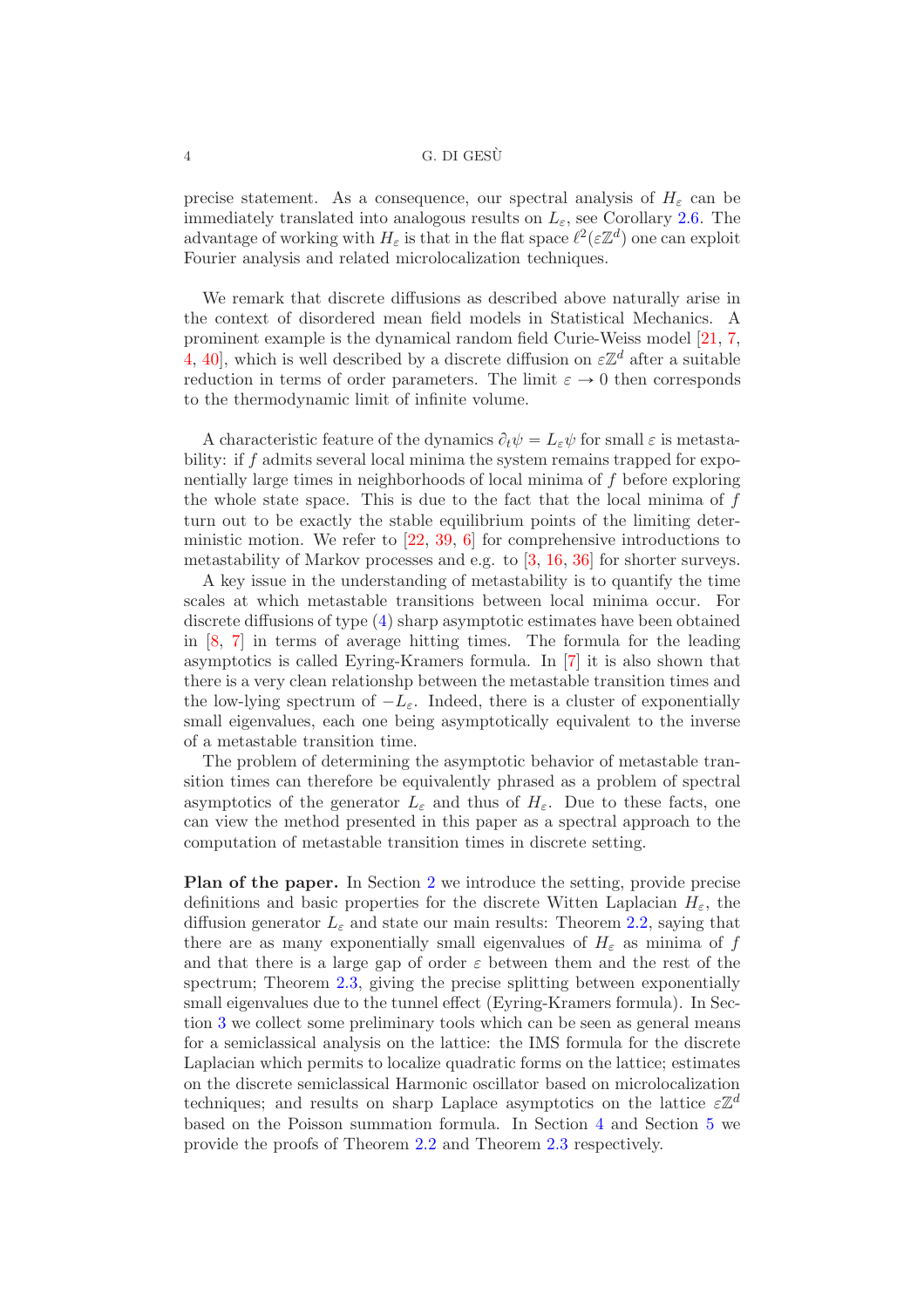#### 2. Precise setting and main results

<span id="page-4-0"></span>Throughout the paper we shall use the following notation. We consider the symmetric set

$$
\mathcal{N} = \{e_k, -e_k : k = 1, \dots, d\} \subset \mathbb{Z}^d,
$$

where  $(e_1, \ldots, e_d)$  is the standard basis of  $\mathbb{R}^d$ . For  $\varepsilon > 0$  the symbols  $\nabla_{\varepsilon}$ and  $\Delta_{\varepsilon}$  denote respectively the rescaled discrete gradient and the rescaled discrete Laplacian of the lattice  $\varepsilon \mathbb{Z}^d$ , with graph structure induced by  $\varepsilon \mathcal{N}$ . More precisely, for every  $\psi : \varepsilon \mathbb{Z}^d \to \mathbb{R}$  we define

$$
\nabla_{\varepsilon} \psi(x, v) = \varepsilon^{-1} \left[ \psi(x + \varepsilon v) - \psi(x) \right], \quad \forall x \in \varepsilon \mathbb{Z}^d \text{ and } v \in \mathcal{N},
$$

$$
\Delta_{\varepsilon} \psi(x) = \varepsilon^{-2} \sum_{v \in \mathcal{N}} \left[ \psi(x + \varepsilon v) - \psi(x) \right], \quad \forall x \in \varepsilon \mathbb{Z}^d.
$$

We shall work on the Hilbert space  $\ell^2(\varepsilon \mathbb{Z}^d) = \{ \psi \in \mathbb{R}^{\varepsilon \mathbb{Z}^d} : ||\varphi||_{\ell^2(\varepsilon \mathbb{Z}^d)} < \infty \},$ where  $\|\cdot\|_{\ell^2(\varepsilon\mathbb{Z}^d)}$  is the norm corresponding to the scalar product

$$
\langle \psi, \psi' \rangle_{\ell^2(\varepsilon \mathbb{Z}^d)} = \varepsilon^d \sum_{x \in \varepsilon \mathbb{Z}^d} \psi(x) \psi'(x).
$$

The discrete Laplacian  $\Delta_{\varepsilon}$  is a bounded linear operator on  $\ell^2(\varepsilon \mathbb{Z}^d)$ . It is also selfadjoint and  $-\Delta_{\varepsilon}$  is nonnegative. More precisely, for  $\psi, \psi' \in \ell^2(\varepsilon \mathbb{Z}^d)$ , once can check that

$$
\langle -\Delta_{\varepsilon} \psi, \psi' \rangle_{\ell^2(\varepsilon \mathbb{Z}^d)} = \langle \psi, -\Delta_{\varepsilon} \psi' \rangle_{\ell^2(\varepsilon \mathbb{Z}^d)} = \langle \nabla_{\varepsilon} \psi, \nabla_{\varepsilon} \psi' \rangle_{\ell^2(\varepsilon \mathbb{Z}^d; \mathbb{R}^{\mathcal{N}})},
$$

and in particular

$$
\langle -\Delta_{\varepsilon} \psi, \psi \rangle_{\ell^2(\varepsilon \mathbb{Z}^d)} = \|\nabla_{\varepsilon} \psi\|_{\ell^2(\varepsilon \mathbb{Z}^d; \mathbb{R}^{\mathcal{N}})}^2 \geq 0.
$$

Here  $\|\cdot\|_{\ell^2(\varepsilon\mathbb{Z}^d;\mathbb{R}^N)}$  is the norm induced by the scalar product

$$
\langle \alpha, \alpha' \rangle_{\ell^2(\varepsilon \mathbb{Z}^d; \mathbb{R}^N)} = \frac{\varepsilon^d}{2} \sum_{x \in \varepsilon \mathbb{Z}^d} \sum_{v \in \mathcal{N}} \alpha(x, v) \alpha'(x, v),
$$

defined for  $\alpha, \alpha' \in \ell^2(\varepsilon \mathbb{Z}^d; \mathbb{R}^{\mathcal{N}}) := \{ \alpha \in \mathbb{R}^{\varepsilon \mathbb{Z}^d \times \mathcal{N}} : \| \alpha(\cdot, v) \|_{\ell^2(\varepsilon \mathbb{Z}^d)} < \infty$  forall  $v \in$  $\mathcal{N}\}$  (the space of square integrable 1-forms on the graph  $\varepsilon\mathbb{Z}^d$ ).

### 2.1. Definition and basic properties of  $H_{\varepsilon}$ .

Given a function  $f : \mathbb{R}^d \to \mathbb{R}$  and a parameter  $\varepsilon > 0$ , we define a new function  $V_{\varepsilon} : \mathbb{R}^d \to \mathbb{R}$  by setting

<span id="page-4-1"></span>
$$
V_{\varepsilon}(x) = \sum_{v \in \mathcal{N}} \left[ e^{-\frac{1}{2} \nabla_{\varepsilon} f(x,v)} - 1 \right], \quad \forall x \in \mathbb{R}^d.
$$
 (6)

Note that the expression [\(6\)](#page-4-1) for  $V_{\varepsilon}$  and the one given in the introduction in [\(2\)](#page-0-1) are equal by definition of  $\Delta_{\varepsilon}$  and  $\nabla_{\varepsilon}$ . We shall identify in the sequel  $V_{\varepsilon}$  with the corresponding multiplication operator in  $\ell^2(\varepsilon \mathbb{Z}^d)$  having dense domain  $Dom(V_{\varepsilon}) = \{ \psi \in \ell^2(\varepsilon \mathbb{Z}^d) : V_{\varepsilon} \psi \in \ell^2(\varepsilon \mathbb{Z}^d) \}.$  The restriction of  $V_{\varepsilon}$  to  $C_c(\varepsilon\mathbb{Z}^d)$  (i.e. the set of  $\psi \in \mathbb{R}^{\varepsilon\mathbb{Z}^d}$  such that  $\psi(x) = 0$  for all but finitely many x) is essentially selfadjoint.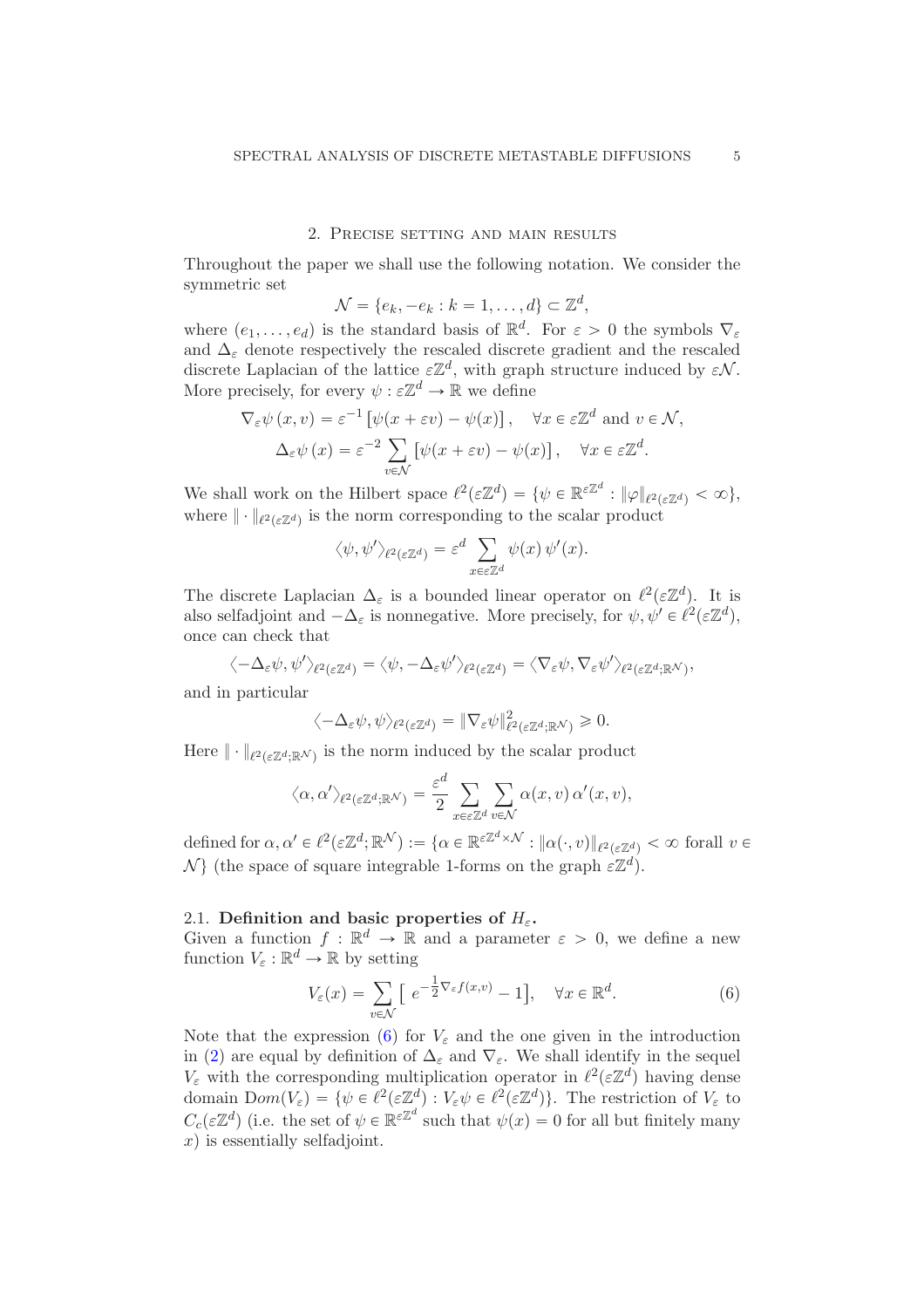We are interested in the Schrödinger-type operator  $H_{\varepsilon} : Dom(V_{\varepsilon}) \to \ell^2(\varepsilon \mathbb{Z}^d)$ given by

$$
H_{\varepsilon} = -\varepsilon^2 \Delta_{\varepsilon} + V_{\varepsilon}.
$$

Note that  $H_{\varepsilon}$  is a selfadjoint operator in  $\ell^2(\varepsilon \mathbb{Z}^d)$  and its restriction to  $C_c(\varepsilon\mathbb{Z}^d)$  is essentially selfadjoint. This follows e.g. from the Kato-Rellich Theorem [\[43,](#page-34-19) Theorem 6.4], using the analogous properties of  $V_{\varepsilon}$  and the fact that  $\Delta_{\varepsilon}$  is bounded and selfadjoint.

Moreover, from the pointwise bound  $V_{\varepsilon} \ge -2d$  and the nonnegativity of  $-\Delta_{\varepsilon}$  it follows immediately that  $H_{\varepsilon}$  is bounded from below. An important observation is that the quadratic form associated with  $H_{\varepsilon}$  is not only bounded from below, but even nonnegative. This is due to the special form of the potential  $V_{\varepsilon}$ . Indeed, a straightforward computation yields

<span id="page-5-0"></span>
$$
\langle H_{\varepsilon}\psi, \psi \rangle_{\ell^2(\varepsilon \mathbb{Z}^d)} = \|\nabla_{f, \varepsilon}\psi\|_{\ell^2(\varepsilon \mathbb{Z}^d; \mathbb{R}^N)}^2 \ge 0, \quad \forall \psi \in \text{Dom}(V_{\varepsilon}), \tag{7}
$$

where  $\nabla_{f,\varepsilon}$  denotes a suitably weighted discrete gradient:

$$
\nabla_{f,\varepsilon}\psi(x,v) = \varepsilon e^{-\frac{f(x) + f(x + \varepsilon v)}{4\varepsilon}} \nabla_{\varepsilon}\left(e^{\frac{f}{2\varepsilon}}\psi\right)(x,v), \quad \forall x \in \varepsilon \mathbb{Z}^d \text{ and } v \in \mathcal{N}.
$$

It follows in particular that the spectrum of  $H_{\varepsilon}$  is contained in  $[0, \infty)$ .

**Remark 2.1.** The property [\(7\)](#page-5-0) states that  $H_{\varepsilon}$  is the Laplacian associated to the distorted gradient  $\nabla_{f,\varepsilon}$ . As it is done for the continuous space Witten Laplacian [\[44,](#page-34-0) [29\]](#page-34-1), it is possible to give an extension of  $H<sub>\varepsilon</sub>$  in the sense of Hodge theory.The extended operator is then defined on a suitable algebra of discrete differential forms and satisfies the usual intertwining relations. We shall not use this fact and refer to [\[15\]](#page-33-4) for details.

### 2.2. Assumptions and main results.

We shall consider the following two sets of hypotheses on the function  $f$ . Here and in the following  $|\cdot|$  denotes the standard euclidean norm on  $\mathbb{R}^d$ . The gradient and Hessian of a function on  $\mathbb{R}^d$  are denoted by  $\nabla$  and Hess.

<span id="page-5-1"></span>**H1.**  $f \in C^3(\mathbb{R}^d)$  and all its critical points are nondegenerate. Moreover

- (i)  $\liminf_{|x|\to\infty} |\nabla f(x)| > 0.$
- (*ii*) Hess f is bounded on  $\mathbb{R}^d$ .

Note that  $H1$  implies that the set of critical points of  $f$  is finite. Indeed, nondegenerate critical points are necessarily isolated and by (i) the critical points of f must be contained in a compact subset of  $\mathbb{R}^d$ .

To analyze the exponential splitting between small eigenvalues we will assume for simplicity the following more restrictive hypothesis.

<span id="page-5-2"></span>H2. Hyptohesis [H1](#page-5-1) holds true. Moreover

- (i)  $\liminf_{|x| \to \infty} \frac{f(x)}{|x|} > 0.$
- (ii) The function f has exactly two local minimum points  $m_0, m_1 \in \mathbb{R}^d$ .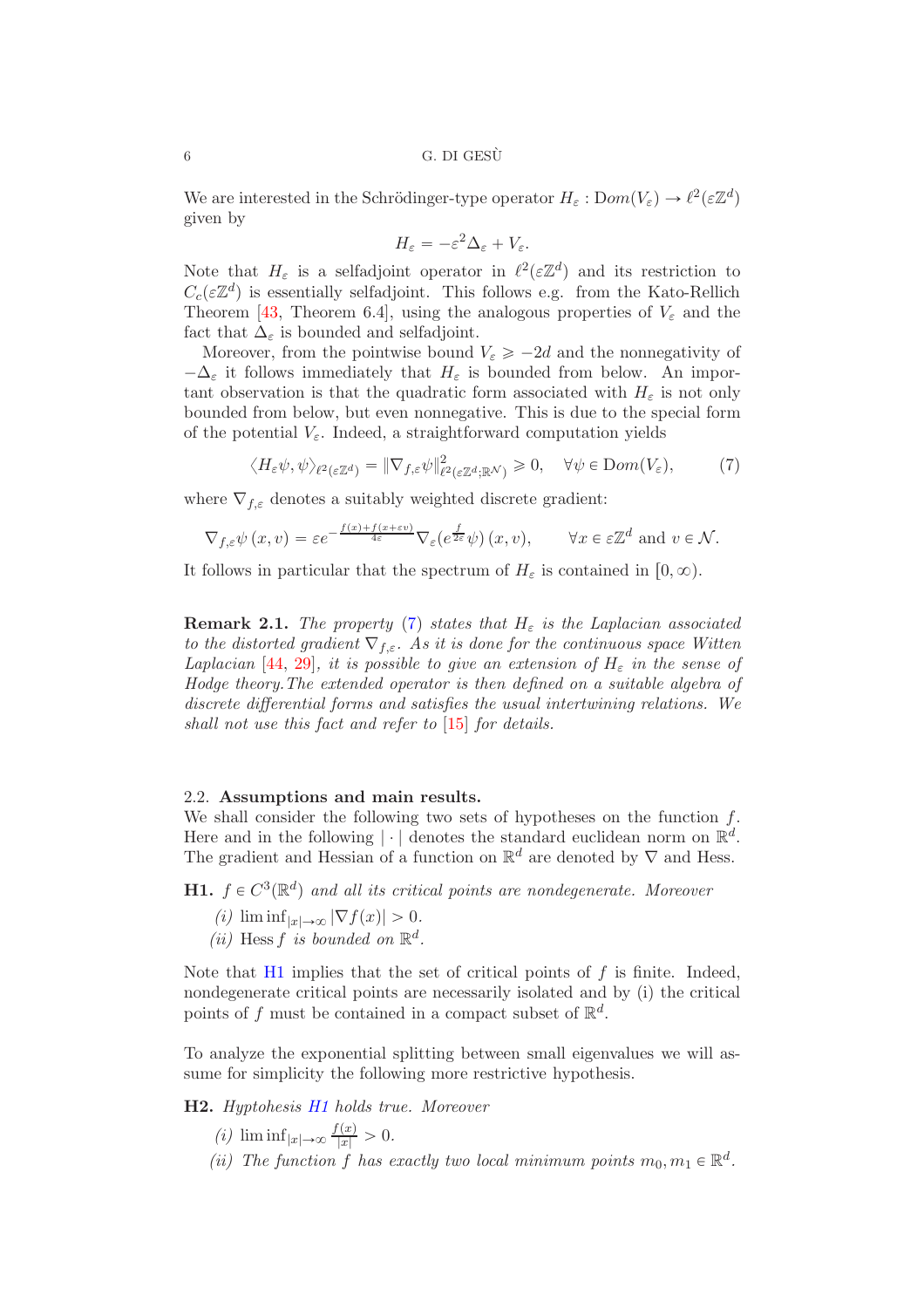The first result we present shows that under Assumption [H1](#page-5-1) the essential spectrum of  $H_{\varepsilon}$ , denoted by  $Spec_{\varepsilon}(\overline{H_{\varepsilon}})$ , is uniformly bounded away from zero and that its discrete spectrum, denoted by  $Spec_{disc}(H_{\varepsilon})$ , is well separated into two parts: one consists of exponentially small eigenvalues, the other of eigenvalues which are at least at distance of order  $\varepsilon$  from zero. Moreover the rank of the spectral projector corresponding to the exponentially small eigenvalues equals exactly the number of local minima of f:

<span id="page-6-0"></span>**Theorem 2.2.** Assume [H1](#page-5-1) and denote by  $N_0 \in \mathbb{N}_0$  the number of local minima of f. There exist constants  $\varepsilon_0 \in (0, 1)$  and  $C > 0$  such that for each  $\varepsilon \in (0, \varepsilon_0]$  the following properties hold true.

- (i)  $Spec_{ess}(H_{\varepsilon}) \subset [C, \infty)$ .
- (ii)  $|\text{Spec}_{disc}(H_{\varepsilon}) \cap [0, C_{\varepsilon}]| \leq N_0.$
- (iii)  $H_{\varepsilon}$  admits at least  $N_0$  eigenvalues counting multiplicity. In the nontrivial case that  $N_0 \neq 0$ , the  $N_0$ -th eigenvalue  $\lambda_{N_0}(\varepsilon)$  (according to increasing order and counting multiplicity) satisfies the bounds

$$
0 \leq \lambda_{N_0}(\varepsilon) \leqslant e^{-C/\varepsilon}.
$$

The properties stated in Theorem [2.2](#page-6-0) are well-known in the continous space setting [\[41,](#page-34-20) [27\]](#page-34-21) and have also been recently extended to certain infinitedimensional situations [\[10\]](#page-33-12). In the finite-dimensional continuous space setting the standard proof consists in approximating the Schrödinger operator with harmonic oscillators around the critical points of  $f$ . The error is then estimated using the IMS localization formula, which permits to connect the local estimates around the critical points to global estimates. The discrete case is analytically more difficult, due to the nonlocal character of the discrete Laplacian. The main idea to overcome these difficulties is taken from [\[33\]](#page-34-5) and consists in localizing not only the potential  $V_{\varepsilon}$  but the full operator  $H_{\varepsilon}$ . This amounts in localizing the symbol in phase space and is also referred to as micolocalization. The setting in [\[33\]](#page-34-5) is very general and requires the machinery of pseudodifferential operators, which makes the proof rather involved and requires strong regularity assumptions on the potential  $V_{\varepsilon}$  which are not assumed here. Here we give a more elementary proof which is adapted to our special case and works well under Hypthesis [H1.](#page-5-1)

We now assume the stronger Hypothesis  $H2$ . Then, thanks to the superlinear growth condition [H2](#page-5-2) (i), it holds

$$
\|e^{-\frac{f}{2\varepsilon}}\|_{\ell^2(\varepsilon\mathbb{Z}^d)} < \infty, \quad \forall \varepsilon > 0.
$$

This implies that  $e^{-\frac{f}{2\varepsilon}}$  is in the domain of  $H_{\varepsilon}$  and therefore, since  $H_{\varepsilon}e^{-\frac{f}{2\varepsilon}} = 0$ by direct computation, that 0 is an eigenvalue of  $H_{\varepsilon}$ . Moreover, due to the fact that N generates the group  $\mathbb{Z}^d$ , it follows for example from [\(7\)](#page-5-0) that only multiples of  $\Psi_{\varepsilon}$  can be eigenfunctions corresponding to the eigenvalue 0. Thus we conclude that 0 is an eigenvalue with multiplicity 1 for every  $\varepsilon > 0$ .

Since, by assumption, there are  $N_0 = 2$  local minima of f, it follows from Theorem [2.2](#page-6-0) that, for  $\varepsilon > 0$  sufficiently small, there is exactly one eigenvalue  $\lambda_{\varepsilon}$  of  $H_{\varepsilon}$ , which is different from 0 and is exponentially small in ε. Moreover, by the same theorem,  $\lambda_{\varepsilon}$  must have multiplicity 1. Our second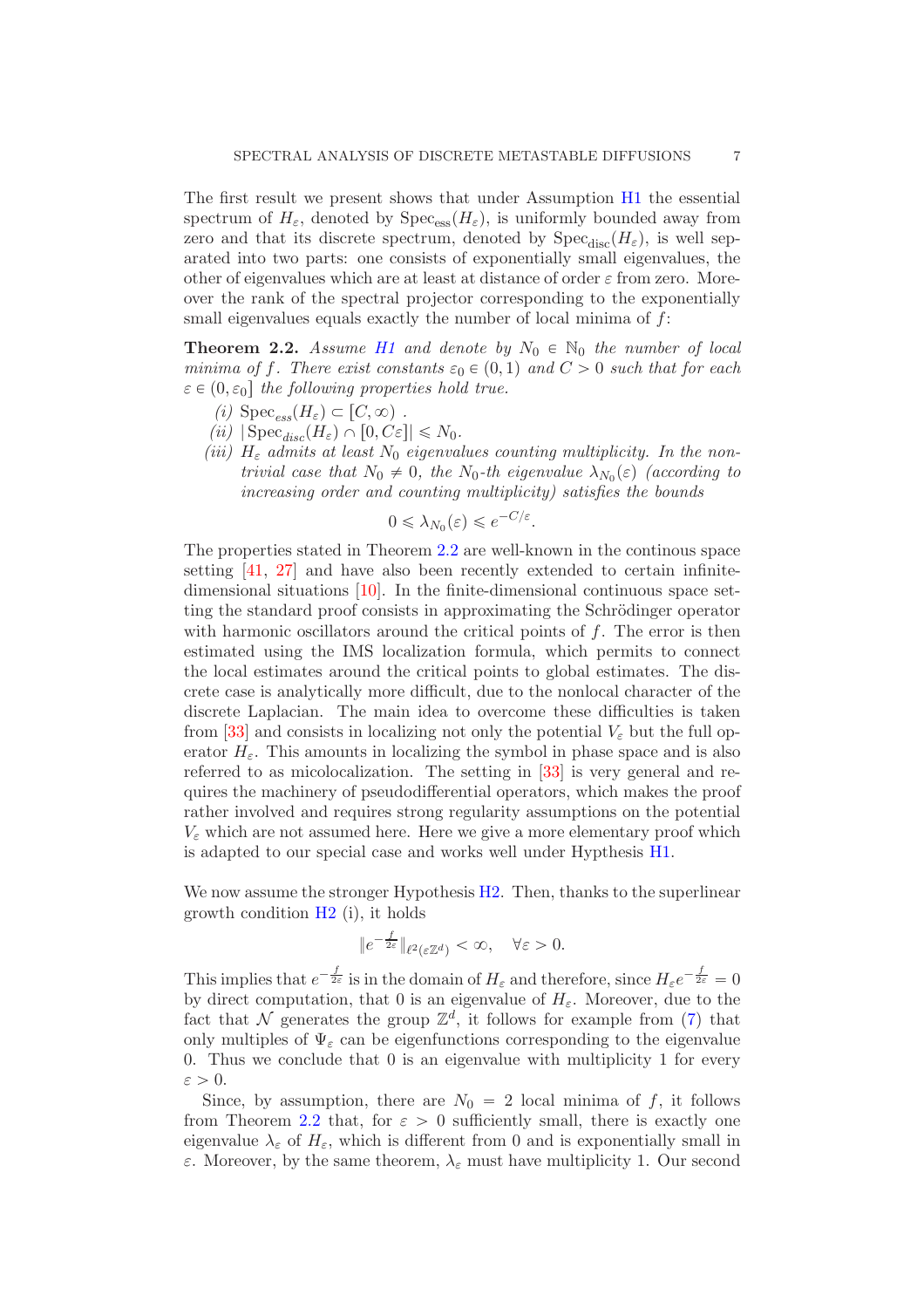main result provides the precise leading asymptotic behavior of  $\lambda(\varepsilon)$ . This behavior is expressed in terms of two constants  $A, E > 0$ , giving respectively the prefactor and the exponential rate. More precisely one defines

<span id="page-7-1"></span>
$$
E := h^* - h_*,\tag{8}
$$

where  $h_* := \min\{f(m_0), f(m_1)\} \in \mathbb{R}$  is the lowest energy level and where  $h^* \in \mathbb{R}$  is given by the height of the barrier which separates the two minima. More precisely,  $h^*$  can be defined as follows [\[25\]](#page-34-3). For  $h \in \mathbb{R}$  we denote by  $S_f(h) := f^{-1}((-\infty, h))$  the (open) sublevel set of f corresponding to the height h and by  $N_f(h)$  the number of connected components of  $S_f(h)$ . Then  $h^*(f) \in \mathbb{R}$  is defined as the maximal height which disconnects  $\mathcal{S}_f(h)$  into two components:

<span id="page-7-3"></span>
$$
h^* := \max \{ h \in \mathbb{R} : N_f(h) = 2 \}.
$$
 (9)

By simple topological arguments, on the level set  $f^{-1}(h^*)$  there must be at least one critical point of  $f$  of index 1 and at most a finite number  $n$ of them, which we label in an arbitrary order as  $s_1, \ldots, s_n$ . We denote by  $\mu(s_k)$  the only negative eigenvalue of Hess  $f(s_k)$ . The constant A is then defined in terms of the quadratic curvature of  $f$  around the two minima and the relevant saddle points. More precisely, one defines

<span id="page-7-2"></span>
$$
A := \begin{cases} \sum_{k=1}^{n} \frac{|\mu(s_k)|}{2\pi} \frac{(\det \text{Hess } f(m_0))^{1/2}}{|\det \text{Hess } f(s_k)|^{1/2}}, & \text{if } f(m_0) < f(m_1),\\ \sum_{k=1}^{n} \frac{|\mu(s_k)|}{2\pi} \frac{(\det \text{Hess } f(m_0))^{1/2} + (\det \text{Hess } f(m_1))^{1/2}}{|\det \text{Hess } f(s_k)|^{1/2}}, & \text{if } f(m_0) = f(m_1). \end{cases}
$$
(10)

Our second main theorem is the following.

<span id="page-7-0"></span>**Theorem 2.3.** Assume [H2](#page-5-2) and take  $\varepsilon_0 > 0$  as in Theorem [2.2.](#page-6-0) Let  $A, E$ be given respectively by [\(8\)](#page-7-1), [\(10\)](#page-7-2) and let, for  $\varepsilon \in (0, \varepsilon_0)$ ,  $\lambda(\varepsilon)$  be the smallest non-zero eigenvalue of  $H_{\varepsilon}$ . Then the error term  $\mathcal{R}(\varepsilon)$ , defined for  $\varepsilon \in (0, \varepsilon_0)$ by

$$
\lambda(\varepsilon) = \varepsilon A e^{-\frac{E}{\varepsilon}} \left( 1 + \mathcal{R}(\varepsilon) \right),
$$

satisfies the following: there exists a constant  $C > 0$  such that  $|\mathcal{R}(\varepsilon)| \leq C\sqrt{\varepsilon}$ for every  $\varepsilon \in (0, \varepsilon_0)$ .

**Remark 2.4.** Stronger smoothness properties of  $f$  ( $f \in C^4(\mathbb{R}^d)$  should suffice) may lead to the improved bound  $\mathcal{R}_{\varepsilon} = O(\varepsilon)$ . A possible proof may be obtained using the underlying Witten complex structure as explained in the author's PhD thesis [\[15\]](#page-33-4). There it is shown that  $f \in C^{\infty}(\mathbb{R}^d)$  implies that  $\mathcal{R}_{\varepsilon}$ admits full asymptotic expansions in powers of  $\varepsilon$ . But the proof is substantially more involved, since it requires a construction and detailed analysis of discrete WKB expansions on the level of 1-forms.

As anticipated in the introduction, our main results can be easily translated into results on spectral properties of the class of metastable discrete diffusions with generator  $(4)$ ,  $(5)$ . Since this might be a particularly interesting application of our results, we shall spell out precisely their consequences from the stochastic point of view.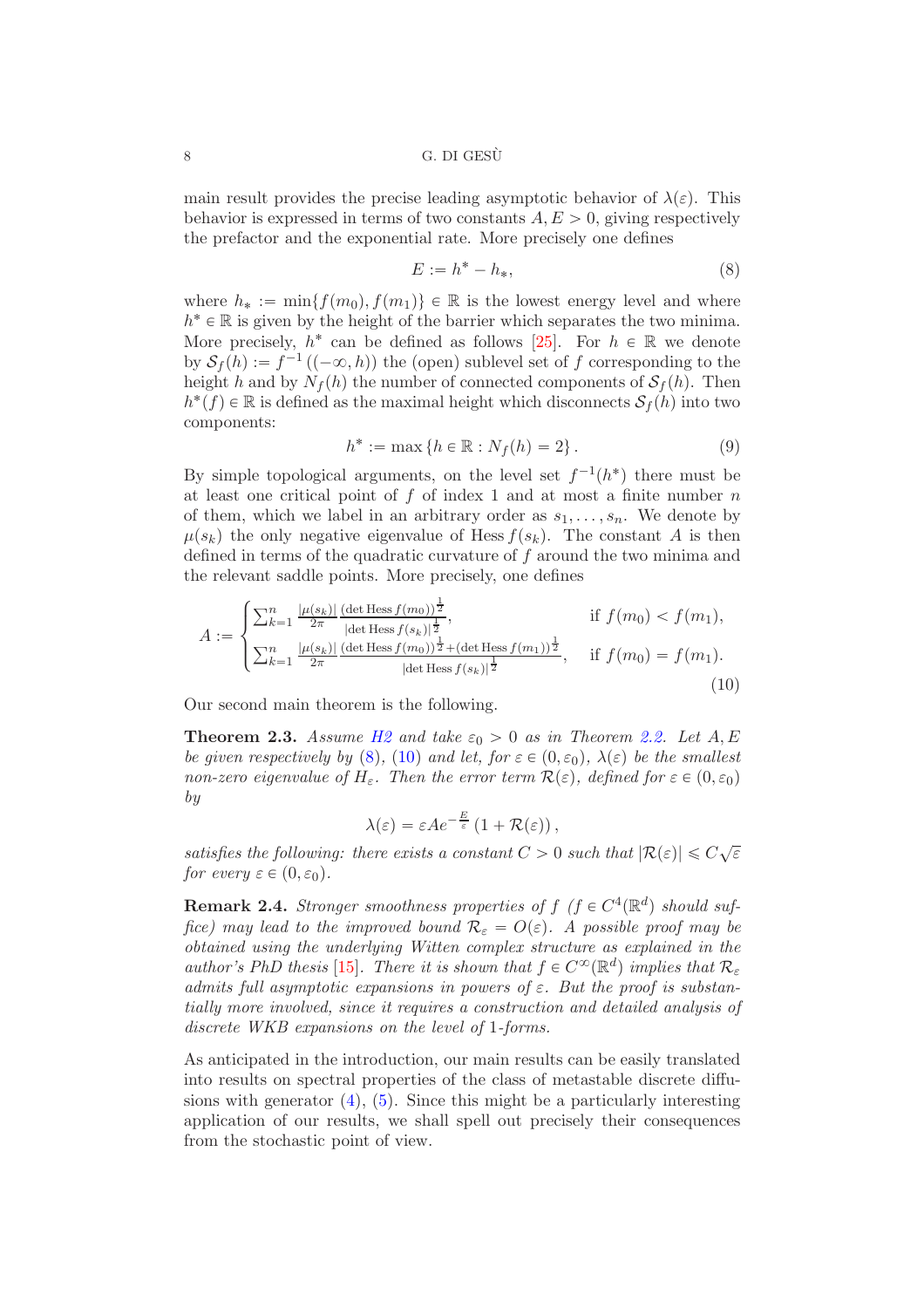# 2.3. Results on the diffusion operator  $L_{\varepsilon}$ .

Given a function  $f : \mathbb{R}^d \to \mathbb{R}$  and a parameter  $\varepsilon > 0$ , we consider the weight functions

$$
\rho_{\varepsilon}(x) = e^{-\frac{f(x)}{\varepsilon}}
$$
 and  $r_{\varepsilon}(x, x') = \frac{1}{\varepsilon} e^{-\frac{f(x') - f(x)}{2\varepsilon}}$ ,  $\forall x, x' \in \mathbb{R}^d$ .

Note that  $\rho_{\varepsilon}$  and  $r_{\varepsilon}$  are related by the identity

<span id="page-8-2"></span>
$$
\rho_{\varepsilon}(x)r_{\varepsilon}(x,x') = \rho_{\varepsilon}(x')r_{\varepsilon}(x',x), \quad \forall \varepsilon > 0 \text{ and } x, x' \in \mathbb{R}^d. \tag{11}
$$

We work now in the weighted Hilbert space  $\ell^2(\rho_{\varepsilon})$  obtained as subspace of  $\mathbb{R}^{\varepsilon \mathbb{Z}^d}$  by introducing the weighted scalar product

$$
\langle \psi, \psi' \rangle_{\ell^2(\rho_{\varepsilon})} = \varepsilon^d \sum_{x \in \varepsilon \mathbb{Z}^d} \psi(x) \, \psi'(x) \, \rho_{\varepsilon}(x),
$$

and the corresponding induced norm  $\|\cdot\|_{\ell^2(\rho_{\varepsilon})}$ . We shall denote by  $L_{\varepsilon}$  the Laplacian of the weighted graph  $\varepsilon \mathbb{Z}^d$ , whose vertices are weighted by  $\rho_{\varepsilon}$  and whose edges (determined by  $\mathcal{N}$ ) are weighted by  $\rho_{\varepsilon}r_{\varepsilon}$ . More precisely we define  $L_{\varepsilon} : Dom(L_{\varepsilon}) \to \ell^2(\rho_{\varepsilon})$  by setting

$$
Dom(L_{\varepsilon}) = \left\{ \psi \in \ell^{2}(\rho_{\varepsilon}) : \sum_{v \in \mathcal{N}} r_{\varepsilon} (x, x + \varepsilon v) \left[ \psi(x + \varepsilon v) - \psi(x) \right] \in \ell^{2}(\rho_{\varepsilon}) \right\},\,
$$

and, for each  $x \in \varepsilon \mathbb{Z}^d$ ,

$$
L_{\varepsilon}\psi(x) = \sum_{v \in \mathcal{N}} r_{\varepsilon} (x, x + \varepsilon v) \left[ \psi(x + \varepsilon v) - \psi(x) \right], \quad \forall \psi \in \text{Dom}(L_{\varepsilon}).
$$

This provides a Hilbert space realization of the formal operator [\(4\)](#page-2-0),[\(5\)](#page-2-1).

<span id="page-8-0"></span>**Proposition 2.5.** For each  $\epsilon > 0$  the operators  $-\epsilon L_{\epsilon}$  and  $H_{\epsilon}$  are unitarily equivalent.

*Proof.* Let  $\varepsilon > 0$ . We consider the unitary operator

$$
\Phi_{\varepsilon}: \ell^2(\rho_{\varepsilon}) \to \ell^2(\varepsilon \mathbb{Z}^d), \qquad \Phi_{\varepsilon}[\psi](x) = \sqrt{\rho_{\varepsilon}}(x)\psi(x).
$$

Then a direct computation shows that

<span id="page-8-3"></span>
$$
H_{\varepsilon}\psi = -\varepsilon\Phi_{\varepsilon}\left[L_{\varepsilon}\Phi_{\varepsilon}^{-1}[\psi]\right], \quad \forall \psi \in \text{Dom}(V_{\varepsilon}),\tag{12}
$$

and that  $\Phi_{\varepsilon}[\text{Dom}(L_{\varepsilon})] = \text{Dom}(V_{\varepsilon}).$ 

From the unitarily equivalence it follows that  $L_{\varepsilon}$  is not only symmetric and nonnegative (this can be checked by summation by parts and using the detailed balance condition [\(11\)](#page-8-2)), but also selfadjoint. We remark also that  $C_c(\varepsilon\mathbb{Z}^d)$ , which is a core for  $H_\varepsilon$  and is invariant under  $\Phi_\varepsilon$ , is also a core of  $L_{\varepsilon}$ .

Combining Proposition [2.5](#page-8-0) with Theorem [2.2](#page-6-0) and Theorem [2.3](#page-7-0) yields then the following result.

<span id="page-8-1"></span>**Corollary 2.6.** Assume [H1](#page-5-1) and denote by  $N_0 \in \mathbb{N}_0$  the number of local minima of f. There exist constants  $\varepsilon_0 \in (0, 1), C > 0$  such that for each  $\varepsilon \in (0, \varepsilon_0]$  the following properties hold true.

(i) 
$$
\text{Spec}_{ess}(-L_{\varepsilon}) \subset [\varepsilon^{-1}C, \infty)
$$
 and  $|\text{Spec}_{disc}(-L_{\varepsilon}) \cap [0, C]| \le N_0$ .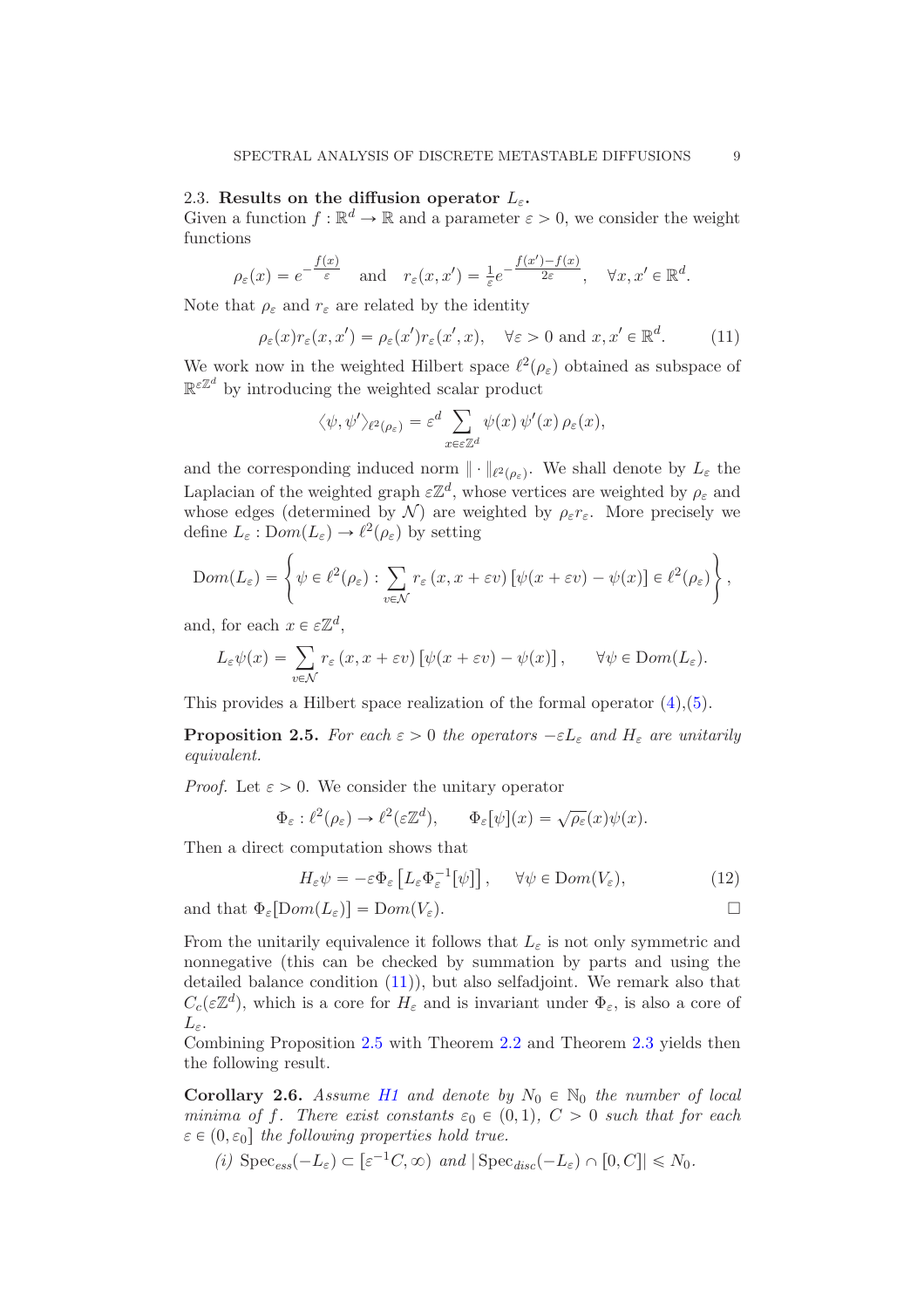(ii)  $-L_{\varepsilon}$  admits at least  $N_0$  eigenvalues counting multiplicity. In the nontrivial case that  $N_0 \neq 0$ , the  $N_0$ -th eigenvalue  $\lambda_{N_0}(\varepsilon)$  (according to increasing order and counting multiplicity) satisfies the bounds

$$
0\leqslant \lambda_{N_0}(\varepsilon)\leqslant e^{-\frac{C}{\varepsilon}}.
$$

Moreover, assuming in addition  $H2$ , and taking  $A, E$  as in  $(8)$ ,  $(10)$ , the error term  $\mathcal{R}(\varepsilon)$ , defined for  $\varepsilon \in (0, \varepsilon_0)$  by

<span id="page-9-0"></span>
$$
\lambda_2(\varepsilon) = A e^{-\frac{E}{\varepsilon}} \left( 1 + \mathcal{R}(\varepsilon) \right),\tag{13}
$$

satisfies the following: there exists a constant  $C > 0$  such that  $|\mathcal{R}(\varepsilon)| \leq C\sqrt{\varepsilon}$ for every  $\varepsilon \in (0, \varepsilon_0)$ .

We stress that (i) implies a quantitative scale separation between the  $N_0$  slow modes, corresponding to the metastable tunneling times, and all the other modes, corresponding to fast relaxations to local equilibria. In principle it is also possible to refine the analysis of the fast modes revealing the full hierarchy of scales governing the dynamics in the small  $\varepsilon$  regime, see [\[18\]](#page-33-13) for the continuous space setting and a Γ-convergence formulation.

As already mentioned, the rigorous derivation of an Eyring-Kramers formula of type [\(13\)](#page-9-0) in the setting of discrete metastable diffusions had already been derived by a different approach based on capacity estimates [\[8,](#page-33-11) [6\]](#page-33-8). Compared to these previous results the formula given in [\(13\)](#page-9-0) differs in two aspects:

- 1) The estimate on the error term  $\mathcal{R}(\varepsilon)$  is improved by our approach, since in  $[6,$  Theorem 10.9 and 10.10, under the same regularity assumptions as considered here  $(f \in C^3(\mathbb{R}^d))$  a logarithmic correction appears. More precisely our result improves the error estimate from  $\mathcal{R}(\varepsilon) = \mathcal{O}(\sqrt{\varepsilon \left[ \log 1/\varepsilon \right]^3})$  to  $\mathcal{R}(\varepsilon) = \mathcal{O}(\sqrt{\varepsilon}).$
- 2) The prefactor  $A$  given in  $(13)$  differs from the one given in  $[8, 6]$  $[8, 6]$ . This is due to our slightly different choice of jump rates, compare [\(5\)](#page-2-1) with  $[6, (10.1.2.), p. 248]$ . Indeed it is clear that the prefactor is sensible to the particular choice of jump rates among the infinitely many possible jump rates satisfying the detailed balance condition with respect to the Boltzmann weight  $e^{-f/\varepsilon}$ . This sensitivity of the prefactor is opposed to the robustness of the exponential rate  $E$ , which is universal as can be seen e.g. via a Large Deviations analysis. We remark that, while the rates chosen in [\[6\]](#page-33-8) correspond to a Metropolis algorithm, our choice [\(5\)](#page-2-1) corresponds, in the context of the Statistical Mechanics models mentioned above, to a heat bath algorithm. This is a very natural choice and is considered for example in [\[37\]](#page-34-12). As observed in the introduction, it is the choice which in first order approximation gives the same prefactor as the continuous space model [\(3\)](#page-0-2). Furthermore, [\[8,](#page-33-11) [6\]](#page-33-8) concerns discrete time processes, which means that the rates are normalized and thus bounded over  $\mathbb{R}^d$ . Our setting includes also the case of possibly unbounded rates which requires some additional technical work for the analysis outside compact sets.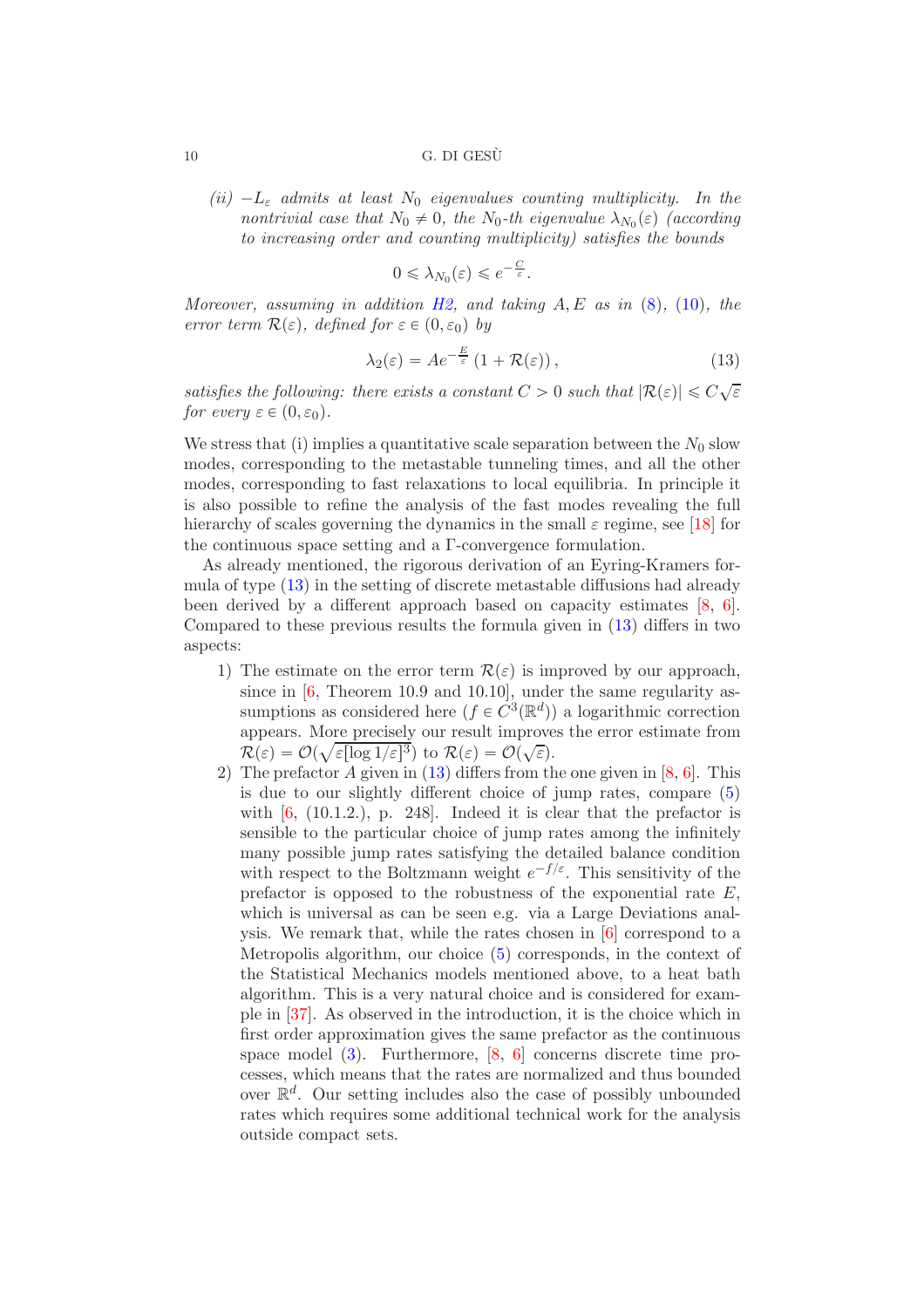### <span id="page-10-0"></span>3. General tools for a semiclassical analysis on the lattice

This section is devoted to some preliminary tools for a semiclassical analysis on the lattice.

Subsection [3.1](#page-10-1) concerns a discrete IMS localization formula, see [\[43,](#page-34-19) Lemma 11.3] or [\[14,](#page-33-14) Theorem 3.2], where also an explanation of the name can be found, for the standard continuous space setting and [\[33\]](#page-34-5). The IMS formula is a simple observation based on a computation of commutators. It will be used repeteadly for decomposing the quadratic form induced by a Schrödinger operator into localized parts.

Subsection [3.2](#page-11-0) provides estimates on the first two eigenvalues of the discrete semiclassical Harmonic oscillator. These estimates follow from more general results proven in [\[33\]](#page-34-5). Nevertheless we shall include a relatively short and completely selfcontained proof, which focuses on the estimates needed to prove the separation between exponentially small eigenvalues of  $H_{\varepsilon}$  and the rest of its spectrum, as provided by Theorem [2.2.](#page-6-0) The proof is based on a microlocalization which permits to separate high and low frequency actions of the operator.

Subsection [3.3](#page-14-0) provides sharp asymptotic results for Laplace-type sums. These are instrumental in almost all the computations necessary for deriving the Kramers formula for the eigenvalue splitting and for tunneling calculations in general. Our proofs are again based on Fourier analysis. In particular, following [\[15\]](#page-33-4), we shall use the Poisson summation formula: shifting a function by an integer vector and summing over all shifts produces the same periodization as taking the Fourier series of the Fourier transform. Compared to [\[15\]](#page-33-4), where it is shown how to get complete asymptotic expansions in the smooth setting, here we shall relax the regularity assumptions on the phase function to cover the applications we have in mind.

# <span id="page-10-1"></span>3.1. The discrete IMS formula.

We say that the set  $\{\chi_j\}_{j\in J}$  is a smooth quadratic partition of unity of  $\mathbb{R}^d$ if *J* is a finite set,  $\chi_j \in C^{\infty}(\mathbb{R}^d)$  for every  $j \in J$  and  $\sum_{j \in J} \chi_j^2 \equiv 1$ .

<span id="page-10-3"></span>**Proposition 3.1.** There exists a constant  $C > 0$  such that for every  $\varepsilon > 0$ , every  $\psi \in \ell^2(\varepsilon \mathbb{Z}^d)$  and every smooth quadratic partition of unity  $\{\chi_j\}_{j\in J}$  it holds

$$
\left\|\Delta_{\varepsilon}\psi-\sum_{j\in J}\chi_j\,\Delta_{\varepsilon}\left(\chi_j\,\psi\right)\right\|_{\ell^2(\varepsilon\mathbb{Z}^d)}\leqslant C\sup_{x,j}\|\text{Hess}\,\chi_j(x)\|\psi\|_{\ell^2(\varepsilon\mathbb{Z}^d)}.
$$

Proof. We have

$$
\Delta_{\varepsilon} \psi - \sum_{j} \chi_{j} \Delta_{\varepsilon} (\chi_{j} \psi) (x) = \frac{1}{\varepsilon^{2}} \sum_{v \in \mathcal{N}} \left[ 1 - \sum_{j} \chi_{j} (x) \chi_{j} (x + \varepsilon v) \right] \psi(x + \varepsilon v),
$$

thus

<span id="page-10-2"></span>
$$
\left\| \Delta_{\varepsilon} \psi - \sum_{j} \chi_{j} \Delta_{\varepsilon} (\chi_{j} \psi) \right\|_{\ell^{2}(\varepsilon \mathbb{Z}^{d})} \leq \frac{1}{\varepsilon^{2}} \sum_{v \in \mathcal{N}} \sup_{x \in \mathbb{R}^{d}} \left| 1 - \sum_{j} \chi_{j}(x) \chi_{j}(x + \varepsilon v) \right| \|\psi(\cdot + \varepsilon v)\|_{\ell^{2}(\varepsilon \mathbb{Z}^{d})}. \tag{14}
$$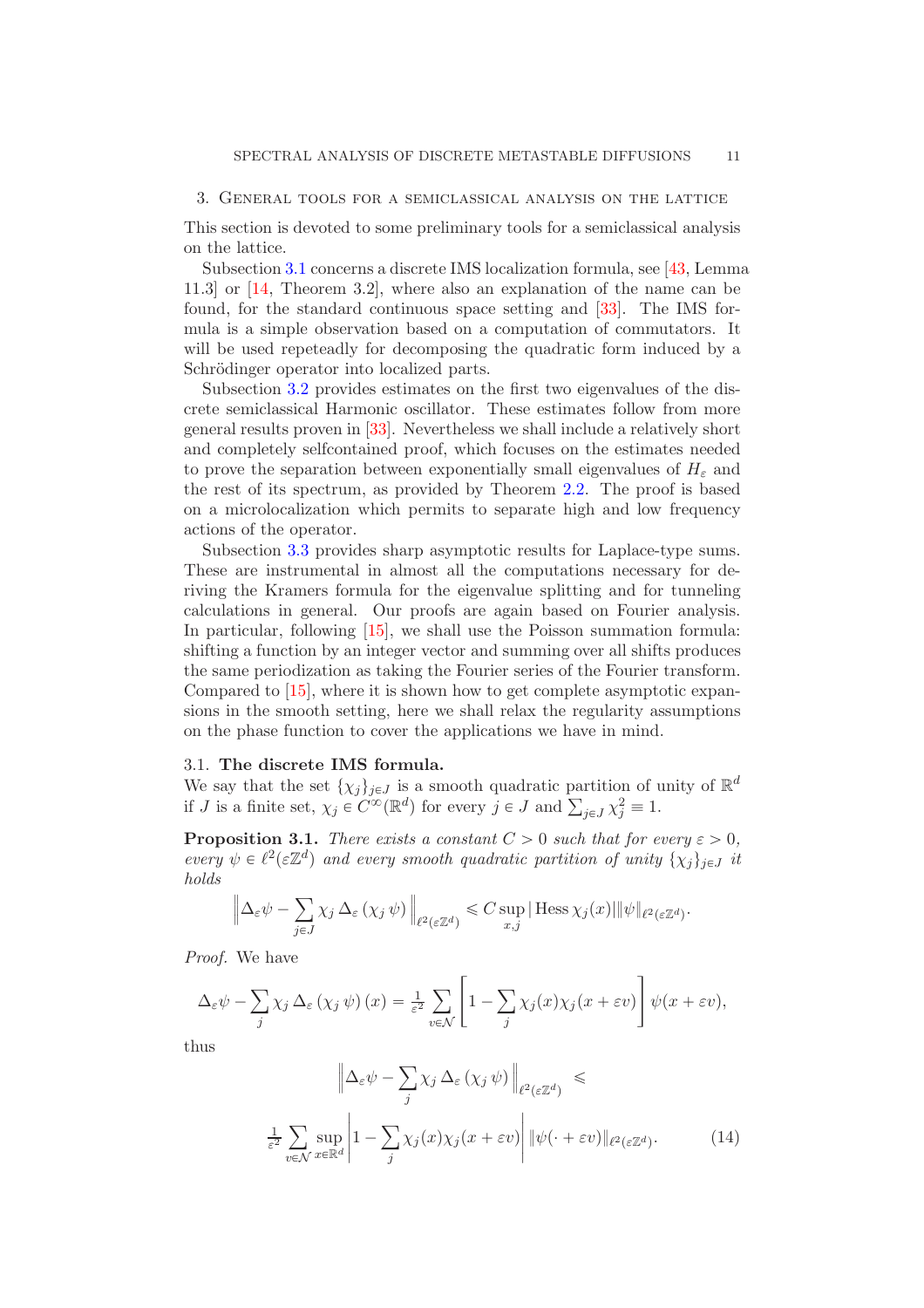Differentiating the relation  $\sum_j \chi_j^2 \equiv 1$  yields  $\sum_j \chi_j \nabla \chi_j \cdot v \equiv 0$  for every v and therefore, by Taylor expansion, for every  $x \in \mathbb{R}^d$  and  $v \in \mathcal{N}$ ,

<span id="page-11-1"></span>
$$
\left| 1 - \sum_{j} \chi_j(x) \chi_j(x + \varepsilon v) \right| \leq \frac{\varepsilon^2}{2} \sup_{y \in \mathbb{R}^d} \sum_{j} |\chi_j(y)| |\text{Hess}\,\chi_j(y)v \cdot v|. \tag{15}
$$

 $\sum_j \chi_j^2 \equiv 1$  also implies  $\sup_{j,x} |\chi_j(x)| \leq 1$ , that  $\|\psi(\cdot + \varepsilon v)\|_{\ell^2(\varepsilon \mathbb{Z}^d)} = \|\psi\|_{\ell^2(\varepsilon \mathbb{Z}^d)}$ <br>for every v and recalling that  $\mathcal N$  is bounded. The claim follows now from  $(14)$  and  $(15)$  by noting that the assumption

### <span id="page-11-0"></span>3.2. Estimates on the discrete semiclassical Harmonic oscillator.

We provide lower bounds for the first and the second eigenvalue of the semiclassical discrete Harmonic oscillator.

<span id="page-11-2"></span>**Proposition 3.2.** For every  $x \in \mathbb{R}^d$  let  $U(x) = \langle x - \bar{x}, M(x - \bar{x}) \rangle$ , where  $\bar{x} \in \mathbb{R}^d$  $\mathbb{R}^d$  and M is a symmetric  $d \times d$  real matrix with strictly positive eigenvalues denoted by  $\kappa_1, \ldots, \kappa_d$ . Moreover let  $\lambda_0 = \sum_j \sqrt{\kappa_j}$  and  $\lambda_1 = \sum_j \sqrt{\kappa_j} +$  $2 \min_j \sqrt{\kappa_j}$ . Then there exist for every  $\varepsilon > 0$  a function  $\Psi_{\varepsilon} \in \ell^2(\varepsilon \mathbb{Z}^d)$  and constants  $\varepsilon_0, C > 0$  such that for every  $\varepsilon \in (0, \varepsilon_0]$  and  $\psi \in C_c(\varepsilon \mathbb{Z}^d)$  the following hold:

$$
(i) \langle (-\varepsilon^2 \Delta_{\varepsilon} + U) \psi, \psi \rangle_{\ell^2(\varepsilon \mathbb{Z}^d)} \geq \varepsilon \left( \lambda_0 - C \varepsilon^{\frac{1}{5}} \right) \|\psi\|_{\ell^2(\varepsilon \mathbb{Z}^d)}^2.
$$
  

$$
(ii) \langle (-\varepsilon^2 \Delta_{\varepsilon} + U) \psi, \psi \rangle_{\ell^2(\varepsilon \mathbb{Z}^d)} \geq \varepsilon \left( \lambda_1 - C \varepsilon^{\frac{1}{5}} \right) \|\psi\|_{\ell^2(\varepsilon \mathbb{Z}^d)}^2 - \langle \psi, \Psi_{\varepsilon} \rangle_{\ell^2(\varepsilon \mathbb{Z}^d)}^2.
$$

The proof is by localization around low frequencies in Fourier space and comparison with the corresponding continuous Harmonic oscillator on  $\mathbb{R}^d$ , whose first and second eigenvalue are given respectively by  $\varepsilon\lambda$  and  $\varepsilon\lambda_1$ . At low frequencies, discrete and continuous Harmonic oscillators are close, while the high frequencies do not contribute to the bottom of the spectrum.

In the proof we shall use the following notation: for  $\varepsilon > 0$  and  $\psi \in \ell^1(\varepsilon \mathbb{Z}^d)$ we define

$$
\hat{\psi}(\xi) := (2\pi)^{-\frac{d}{2}} \sum_{x \in \mathbb{Z}^d} \psi(x) e^{-\frac{i x \cdot \xi}{\varepsilon}} \quad \text{for } \xi \in \mathbb{R}^d,
$$

and for  $\varepsilon > 0$  and  $\phi \in L^1(\mathbb{R}^d)$  we define

$$
\check{\phi}(\xi) := (2\pi)^{-\frac{d}{2}} \int_{\mathbb{R}^d} \phi(x) e^{\frac{\mathrm{i}x \cdot \xi}{\varepsilon}} dx \quad \text{ for } \xi \in \mathbb{R}^d.
$$

Then by Parseval's theorem

<span id="page-11-3"></span>
$$
\|\psi\|_{\ell^2(\varepsilon\mathbb{Z}^d)} = \|\hat{\psi}\|_{L^2([-\pi,\pi]^d)} \qquad \forall \psi \in \ell^2(\varepsilon\mathbb{Z}^d),\tag{16}
$$

and by Plancherel's theorem

<span id="page-11-4"></span>
$$
\|\phi\|_{L^2(\mathbb{R}^d)} = \|\check{\phi}\|_{L^2(\mathbb{R}^d)} \qquad \forall \phi \in L^1(\mathbb{R}^d) \cap L^2(\mathbb{R}^d). \tag{17}
$$

We recall also the inversion theorem for the Fourier transform and Fourier series, which in our notation reads as follows. Let  $\phi \in S(\mathbb{R}^d)$ , the Schwartz space on  $\mathbb{R}^d$  and let  $\tilde{\phi}(x) = \check{\phi}(-x)$  for every  $x \in \mathbb{R}^d$ . Then

<span id="page-11-5"></span>
$$
\phi(\xi) = \tilde{\phi}(\xi) \qquad \forall \xi \in \mathbb{R}^d. \tag{18}
$$

Moreover, for every  $\phi \in C^{\infty}(\mathbb{R}^d)$  with  $\text{supp}(\phi) \subset (-\pi, \pi)^d$  it holds  $\check{\phi} \in$  $\ell^1(\varepsilon \mathbb{Z}^d)$  and

<span id="page-11-6"></span>
$$
\phi(\xi) = \hat{\phi}(\xi) \qquad \forall \xi \in [-\pi, \pi]^d. \tag{19}
$$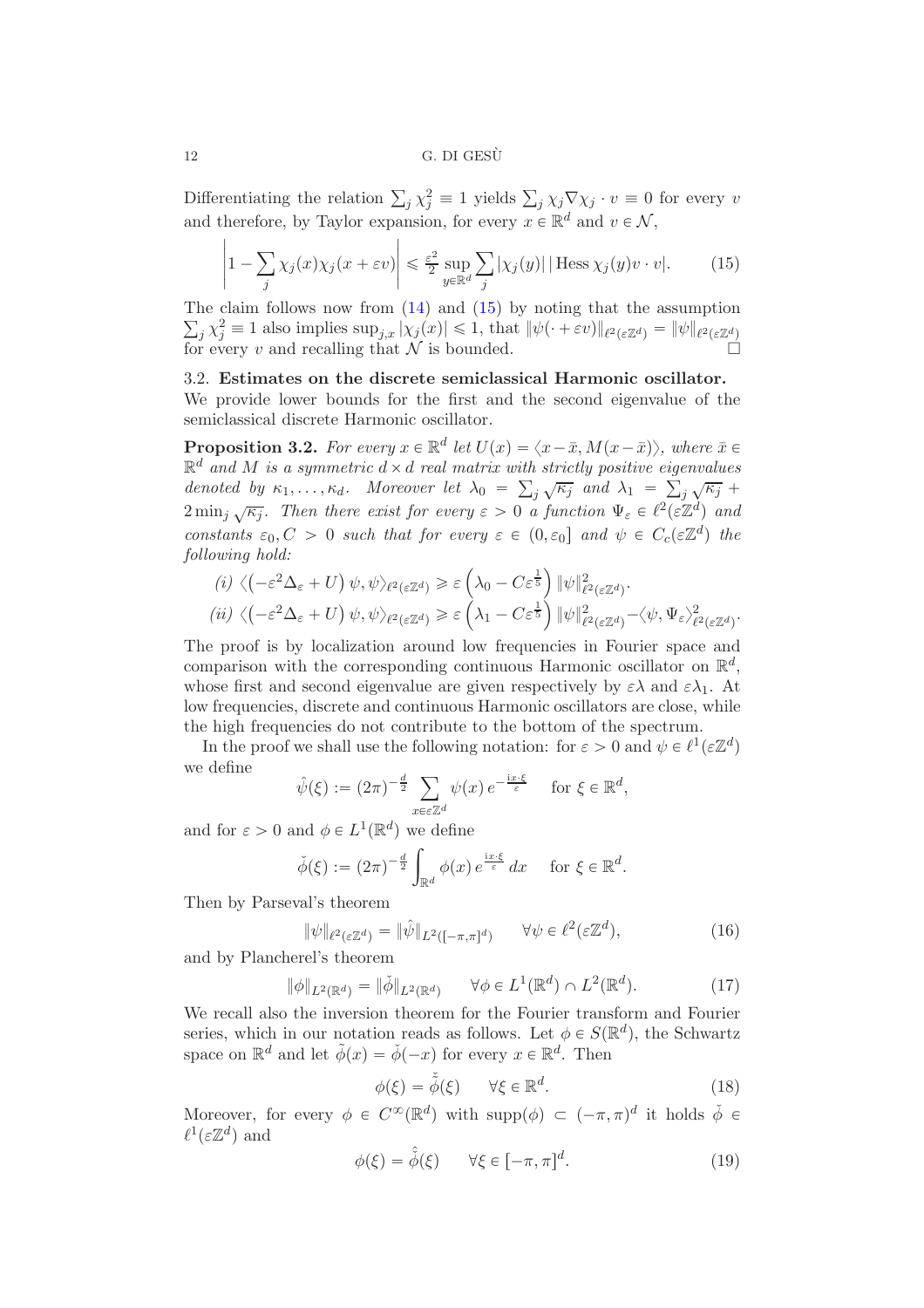Proof of Proposition [3.2](#page-11-2). Let  $\varepsilon \in (0, 1], \psi \in C_c(\varepsilon \mathbb{Z}^d)$  and let  $\varphi := (-\varepsilon^2 \Delta_{\varepsilon} + U) \psi$ . Then  $\phi \in C_c(\varepsilon \mathbb{Z}^d)$  and  $\hat{\varphi} = (W - A_{\varepsilon}) \hat{\psi}$ , where  $W : \mathbb{R}^d \to \mathbb{R}$  is a multiplication operator given by

$$
W(\xi) := 4 \sum_{j=1}^{d} \sin^2 \left(\frac{\xi_j}{2}\right),
$$

and  $A_{\varepsilon}$  is a second order differential operator given by

$$
A_{\varepsilon} := \sum_{j,k=1}^d M_{j,k} \left( \varepsilon^2 \partial_j \partial_k + \varepsilon \, 2 \bar{x}_k i \partial_j - \bar{x}_k \bar{x}_j \right).
$$

It follows then by Parseval's theorem [\(16\)](#page-11-3) that

<span id="page-12-1"></span>
$$
\langle \left( -\varepsilon^2 \Delta_{\varepsilon} + U \right) \psi, \psi \rangle_{\ell^2(\varepsilon \mathbb{Z}^d)} = \langle (W - A_{\varepsilon}) \hat{\psi}, \hat{\psi} \rangle_{L^2([- \pi, \pi]^d)}.
$$
 (20)

We now consider a cut-off function  $\theta \in C^{\infty}(\mathbb{R}^d; [0, 1])$  which equals 1 on  $\{\xi : |\xi| \leq 1\}$  and vanishes on  $\{\xi : |\xi| \geq 2\}$ . For  $j = 1, ..., N$  we define with  $s = \frac{2}{5}$  $\frac{2}{5}$  the  $\varepsilon$ -dependent smooth quadratic partition of unity  $\{\theta_{0,\varepsilon}, \theta_{1,\varepsilon}\}\$  by setting

$$
\theta_{0,\varepsilon}(\xi) := \theta\left(\varepsilon^{-s}(\xi)\right) \qquad \theta_{1,\varepsilon}(\xi) := \sqrt{1 - \theta_{0,\varepsilon}^2(\xi)}.
$$

Moreover we denote by  $W_0$  the leading term in the  $\xi$ -expansion of the function  $W$  around the origin, i.e.

<span id="page-12-0"></span>
$$
W_0(\xi) := \frac{1}{2} \operatorname{Hess} W(0) \xi \cdot \xi = |\xi|^2 \quad \forall \xi \in \mathbb{R}^d.
$$

A simple rearrangement of terms gives

$$
\langle (W - A_{\varepsilon}) \hat{\psi}, \hat{\psi} \rangle_{L^2([- \pi, \pi]^d)} = \langle (W_0 - A_{\varepsilon}) \theta_{0, \varepsilon} \hat{\psi}, \theta_{0, \varepsilon} \hat{\psi} \rangle_{L^2([- \pi, \pi]^d)} + \langle (W - A_{\varepsilon}) \theta_{1, \varepsilon} \hat{\psi}, \theta_{1, \varepsilon} \hat{\psi} \rangle_{L^2([- \pi, \pi]^d)} + \mathcal{E}_1(\varepsilon) + \mathcal{E}_2(\varepsilon),
$$
\n(21)

where the localization errors  $\mathcal{E}_1(\varepsilon), \mathcal{E}_2(\varepsilon)$  are given by

$$
\mathcal{E}_1(\varepsilon) := \langle (W - W_0) \, \theta_{0,\varepsilon} \hat{\psi}, \theta_{0,\varepsilon} \hat{\psi} \rangle_{L^2([-\pi,\pi]^d)},
$$
\n
$$
\mathcal{E}_2(\varepsilon) := -\sum_{j=0}^1 \langle (\theta_{j,\varepsilon} A_{\varepsilon} - A_{\varepsilon} \theta_{j,\varepsilon}) \, \hat{\psi}, \theta_{j,\varepsilon} \hat{\psi} \rangle_{L^2([-\pi,\pi]^d)}.
$$

The four terms in the right hand side of  $(21)$  are analyzed separately in the following.

# 1) Analysis of the first term in the right hand side of [\(21\)](#page-12-0).

Using that  $\text{supp }\theta_{0,\varepsilon} \subset (-\pi,\pi)^d$  for  $\varepsilon \in (0,1]$ , Plancherel's theorem [\(17\)](#page-11-4) and that the smallest eigenvalue of the Harmonic Oscillator  $-\varepsilon^2 \Delta + U$  on  $\mathbb{R}^d$  is  $\lambda_0$ , gives

<span id="page-12-2"></span>
$$
\langle (W_0 - A_{\varepsilon}) \theta_{0,\varepsilon} \hat{\psi}, \theta_{0,\varepsilon} \hat{\psi} \rangle_{L^2([-\pi,\pi]^d)} = \langle (W_0 - A_{\varepsilon}) \theta_{0,\varepsilon} \hat{\psi}, \theta_{0,\varepsilon} \hat{\psi} \rangle_{L^2(\mathbb{R}^d)} =
$$
  

$$
\langle (-\varepsilon^2 \Delta + U) \overline{\theta_{0,\varepsilon} \hat{\psi}}, \overline{\theta_{0,\varepsilon} \hat{\psi}} \rangle_{L^2(\mathbb{R}^d)} \geq \varepsilon \lambda_0 \left\| \overline{\theta_{0,\varepsilon} \hat{\psi}} \right\|_{L^2(\mathbb{R}^d)}^2 =
$$
  

$$
\varepsilon \lambda_0 \|\theta_{0,\varepsilon} \hat{\psi}\|_{L^2(\mathbb{R}^d)}^2 = \varepsilon \lambda_0 \|\theta_{0,\varepsilon} \hat{\psi}\|_{L^2([-\pi,\pi]^d)}^2 \qquad \forall \varepsilon \in (0,1].
$$
 (22)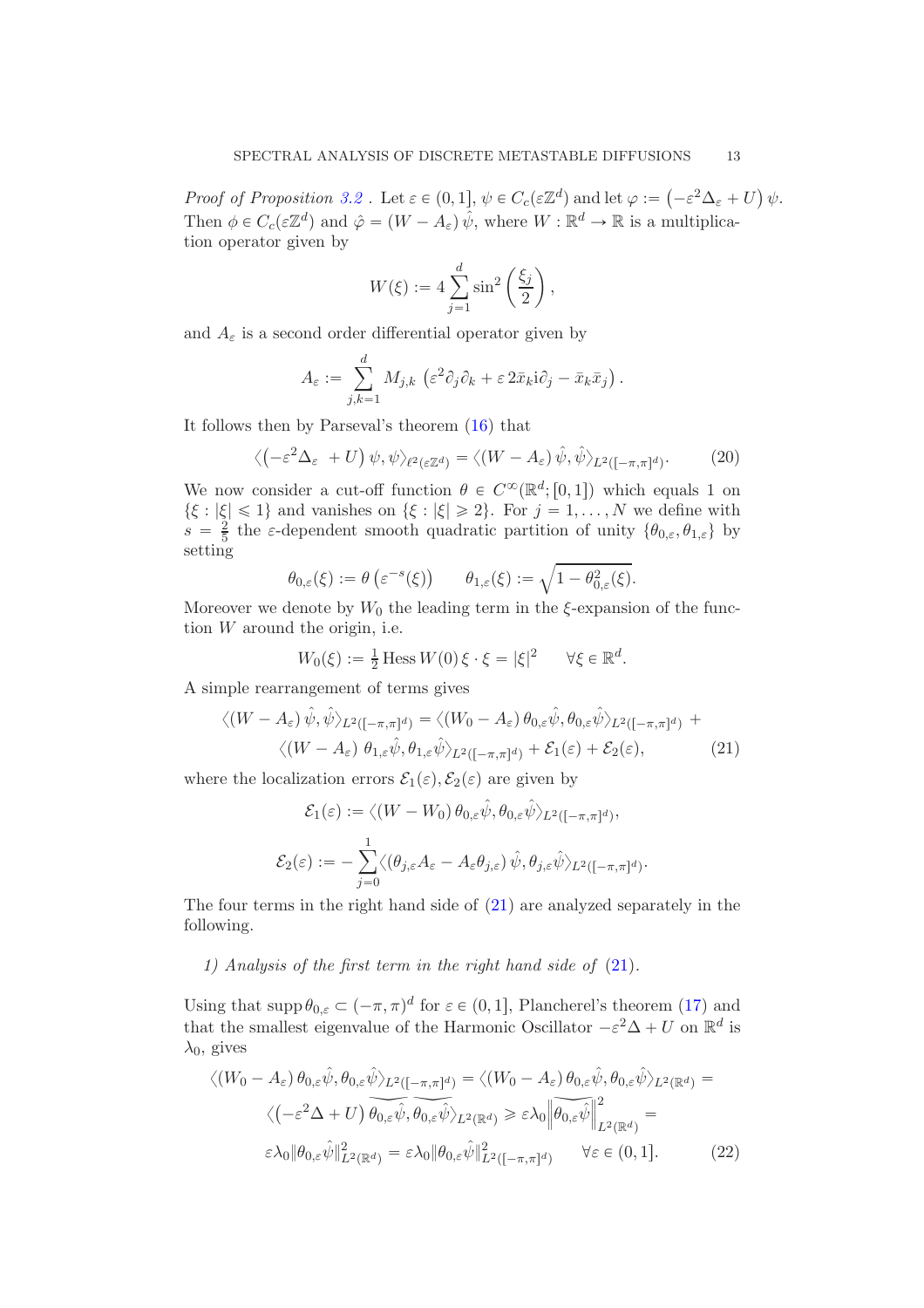Moreover, considering for  $\varepsilon > 0$  the ground state

$$
g_{\varepsilon}(x) := \frac{e^{-\frac{\langle x, \sqrt{M}x \rangle}{2\varepsilon}}}{\|e^{-\frac{\langle x, \sqrt{M}x \rangle}{2\varepsilon}}\|_{L^2(\mathbb{R}^d)}},
$$

an analogous computation gives for  $\varepsilon \in (0, 1]$  the estimate

$$
\langle (W_0 - A_{\varepsilon}) \theta_{0,\varepsilon} \hat{\psi}, \theta_{0,\varepsilon} \hat{\psi} \rangle_{L^2([-\pi,\pi]^d)} = \langle (-\varepsilon^2 \Delta + U) \theta_{0,\varepsilon} \hat{\psi}, \theta_{0,\varepsilon} \hat{\psi} \rangle_{L^2(\mathbb{R}^d)} \ge
$$

$$
\varepsilon \lambda_0 \langle \overline{\theta_{0,\varepsilon} \hat{\psi}}, g_{\varepsilon} \rangle_{L^2(\mathbb{R}^d)}^2 + \varepsilon \lambda_1 \left( \| \overline{\theta_{0,\varepsilon} \hat{\psi}} \|_{L^2(\mathbb{R}^d)}^2 - \langle \overline{\theta_{0,\varepsilon} \hat{\psi}}, g_{\varepsilon} \rangle_{L^2(\mathbb{R}^d)}^2 \right) =
$$

$$
\varepsilon \lambda_1 \| \overline{\theta_{0,\varepsilon} \hat{\psi}} \|_{L^2(\mathbb{R}^d)}^2 - 2\varepsilon \min_j \sqrt{\kappa_j} \langle \overline{\theta_{0,\varepsilon} \hat{\psi}}, g_{\varepsilon} \rangle_{L^2(\mathbb{R}^d)}^2 =
$$

$$
\varepsilon \lambda_1 \| \theta_{0,\varepsilon} \hat{\psi} \|_{L^2([-\pi,\pi]^d)}^2 - 2\varepsilon \min_j \sqrt{\kappa_j} \langle \overline{\theta_{0,\varepsilon} \hat{\psi}}, \tilde{g}_{\varepsilon} \rangle_{L^2(\mathbb{R}^d)}^2,
$$

where for the last equality the Fourier inversion theorem [\(18\)](#page-11-5) is used for  $g_{\varepsilon}$ . Moreover using  $(17)$ ,  $(19)$  and  $(16)$  we get

$$
\langle \theta_{0,\varepsilon} \hat{\psi}, \check{\tilde{g}}_{\varepsilon} \rangle_{L^2(\mathbb{R}^d)} = \langle \theta_{0,\varepsilon} \hat{\psi}, \tilde{g}_{\varepsilon} \rangle_{L^2(\mathbb{R}^d)} = \langle \hat{\psi}, \theta_{0,\varepsilon} \tilde{g}_{\varepsilon} \rangle_{L^2([-{\pi},{\pi}]^d)} =
$$
  

$$
\langle \hat{\psi}, \widetilde{\theta_{0,\varepsilon}} \tilde{g}_{\varepsilon} \rangle_{L^2([-{\pi},{\pi}]^d)} = \langle \psi, \check{\theta}_{0,\varepsilon} \tilde{g}_{\varepsilon} \rangle_{L^2([-{\pi},{\pi}]^d)} = \langle \psi, \widetilde{\theta_{0,\varepsilon}} \tilde{g}_{\varepsilon} \rangle_{\ell^2(\varepsilon \mathbb{Z}^d)}.
$$

Thus, setting for shortness

<span id="page-13-4"></span>
$$
\Phi_\varepsilon(\xi):=\sqrt{2\varepsilon}\min_j \kappa_j^{\frac{1}{4}}\tilde g_\varepsilon(\xi)\quad \text{ for }\xi\in\mathbb{R}^d,
$$

we can conclude that

$$
\langle (W_0 - A_{\varepsilon}) \theta_{0,\varepsilon} \hat{\psi}, \theta_{0,\varepsilon} \hat{\psi} \rangle_{L^2([-\pi,\pi]^d)} \geq
$$
\n
$$
\varepsilon \lambda_1 \| \theta_{0,\varepsilon} \hat{\psi} \|_{L^2([-\pi,\pi]^d)}^2 - \langle \psi, \overline{\theta_{0,\varepsilon}} \overline{\Phi}_{\varepsilon} \rangle_{\ell^2(\varepsilon \mathbb{Z}^d)}^2 \qquad \forall \varepsilon \in (0,1].
$$
\n(23)

2) Analysis of the second term in the right hand side of [\(21\)](#page-12-0).

Using the inequality  $\sin \frac{t}{2} \geq \frac{t}{4}$  for  $t \in [0, \pi]$  gives

<span id="page-13-0"></span>
$$
W(\xi) = 4 \sum_{j=1}^{d} \sin^2\left(\frac{\xi_j}{2}\right) \ge \frac{1}{4} |\xi|^2 \qquad \forall \xi \in [-\pi, \pi]^d. \tag{24}
$$

Since  $\text{supp }\theta_{1,\varepsilon}\subset \{\xi\in \mathbb{R}^d: |\xi|\geqslant 2\varepsilon^{\frac{2}{5}}\}$  for  $\varepsilon\in (0,1]$ , the bound  $(24)$  implies

<span id="page-13-1"></span>
$$
\langle W\theta_{1,\varepsilon}\hat{\psi},\theta_{1,\varepsilon}\hat{\psi}\rangle_{L^2([-\pi,\pi]^d)} \geqslant \varepsilon^{\frac{4}{5}} \|\theta_{1,\varepsilon}\hat{\psi}\|_{L^2([-\pi,\pi]^d)}^2 \qquad \forall \varepsilon \in (0,1].\tag{25}
$$

Moreover, since  $\hat{\psi}$  is periodic and  $\theta_{1,\varepsilon}$  equals 1 around the boundary of  $[-\pi, \pi]^d$  for  $\varepsilon \in (0, 1]$ , integration by parts gives

<span id="page-13-2"></span>
$$
\langle -A_{\varepsilon} \theta_{1,\varepsilon} \hat{\psi}, \theta_{1,\varepsilon} \hat{\psi} \rangle_{L^2([-\pi,\pi]^d)} \ge 0 \quad \forall \xi \in (0,1]. \tag{26}
$$

In particular, it follows from [\(25\)](#page-13-1) and [\(26\)](#page-13-2) that there exists an  $\varepsilon'_0 \in (0,1]$ such that for all  $\varepsilon \in (0, \varepsilon_0']$ 

<span id="page-13-3"></span>
$$
\langle (W - A_{\varepsilon}) \theta_{1,\varepsilon} \hat{\psi}, \theta_{1,\varepsilon} \hat{\psi} \rangle_{L^2([-\pi,\pi]^d)} \geq \varepsilon \lambda_1 \| \theta_{1,\varepsilon} \hat{\psi} \|_{L^2([-\pi,\pi]^d)}^2. \tag{27}
$$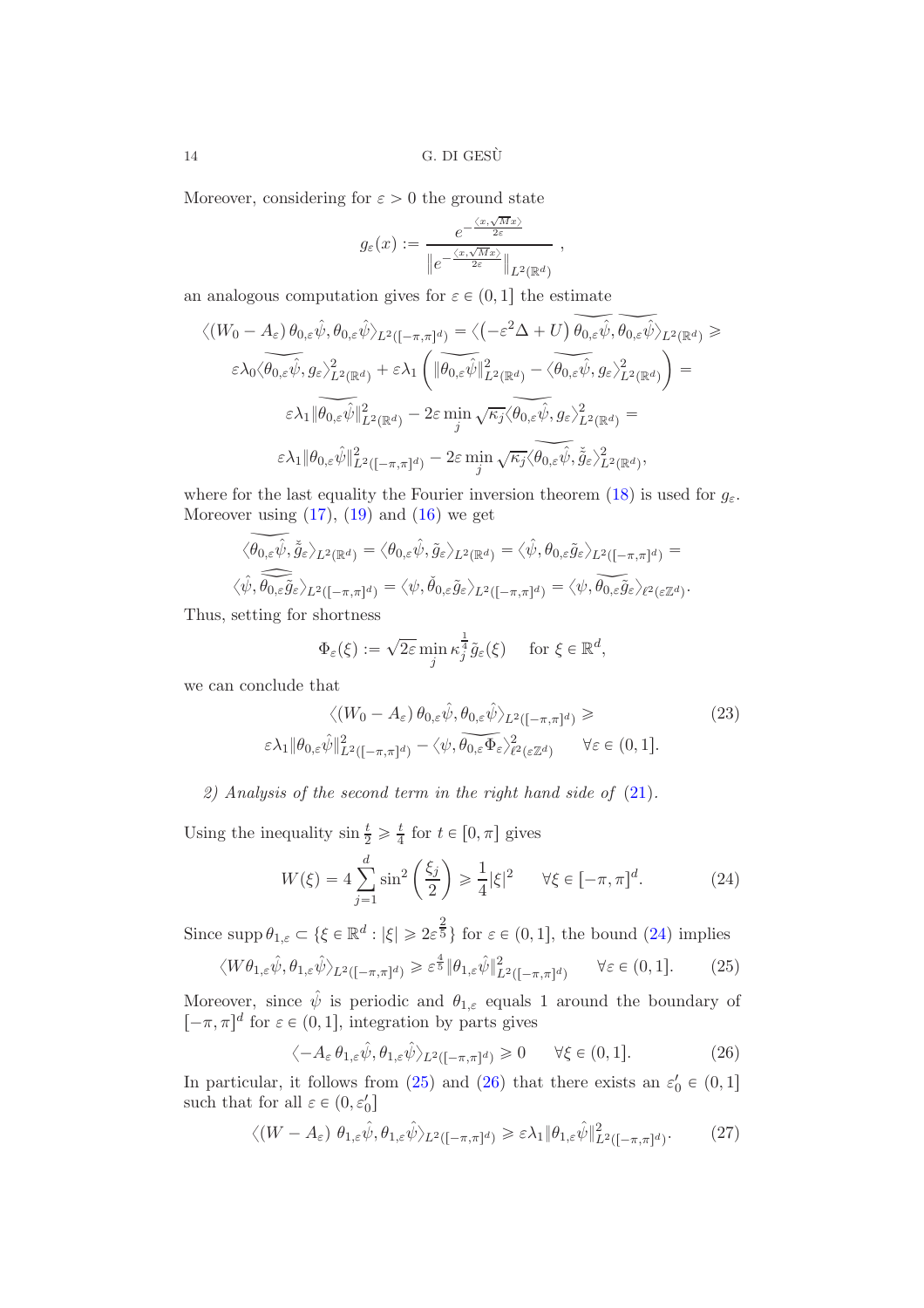# 3) Analysis of the localization error  $\mathcal{E}_1$ .

Since by Taylor expansion there exists a  $C' > 0$  such that  $|W(\xi) - W_0(\xi)| \leq$  $C'|\xi|^3$  for  $|\xi| \leq 2$ , one gets

$$
|\mathcal{E}_1(\varepsilon)| = \left| \langle (W - W_0) \theta_{0,\varepsilon} \hat{\psi}, \theta_{0,\varepsilon} \hat{\psi} \rangle_{L^2([- \pi, \pi]^d)} \right| \leq
$$
  
\n
$$
\sup_{|\xi| < 2\varepsilon^{\frac{2}{5}}} |W(\xi) - W_0(\xi)| \|\theta_{0,\varepsilon} \hat{\psi}\|_{L^2([- \pi, \pi]^d)}^2 \leq 8C' \varepsilon^{\frac{6}{5}} \|\theta_{0,\varepsilon} \hat{\psi}\|_{L^2([- \pi, \pi]^d)}^2 \qquad \forall \varepsilon \in (0, 1].
$$

 $\text{In particular, since } \|\theta_{0,\varepsilon}\hat{\psi}\|_{L^2([-\pi,\pi]^d)}^2 \leqslant \|\hat{\psi}\|_{L^2([-\pi,\pi]^d)}^2 = \|\psi\|_{\ell^2}^2$  $\mathbb{Z}_{\ell^2(\varepsilon\mathbb{Z}^d)}^2$ , it follows that

<span id="page-14-1"></span>
$$
\mathcal{E}_1(\varepsilon) \ge -8C' \varepsilon^{\frac{6}{5}} \|\psi\|_{\ell^2(\varepsilon \mathbb{Z}^d)}^2 \qquad \forall \varepsilon \in (0,1].
$$
 (28)

## 4) Analysis of the localization error  $\mathcal{E}_2$ .

A straightforward computation (see also [\[43,](#page-34-19) Lemma 11.3]) gives the IMS localization formula

$$
A_{\varepsilon}\hat{\psi} - \sum_{j=0}^{1} \theta_{j,\varepsilon} A_{\varepsilon}(\theta_{j,\varepsilon}\hat{\psi}) = \varepsilon^{2} \sum_{j=0}^{1} \langle \nabla \theta_{j,\varepsilon}, M \nabla \theta_{j,\varepsilon} \rangle \hat{\psi}(\xi) \text{ on } \mathbb{R}^{d}.
$$

Thus there exists a constant  $C'' > 0$  such that

$$
|\mathcal{E}_2(\varepsilon)| \leq \varepsilon^2 \sum_{j=0}^1 \sup_{\xi \in \mathbb{R}^d} |\langle \nabla \theta_{j,\varepsilon}(\xi), M \nabla \theta_{j,\varepsilon}(\xi) \rangle| \|\hat{\psi}\|_{L^2([-\pi,\pi]^d)} \leq C'' \varepsilon^{2-2s} \|\hat{\psi}\|_{L^2([-\pi,\pi]^d)} \quad \forall \varepsilon \in (0,1].
$$

Recalling that  $s = \frac{2}{5}$  $\frac{2}{5}$  and the Parseval theorem [\(16\)](#page-11-3) we conclude that

<span id="page-14-2"></span>
$$
\mathcal{E}_2(\varepsilon) \geq -C'' \varepsilon^{\frac{6}{5}} \|\psi\|_{\ell^2(\varepsilon \mathbb{Z}^d)}^2 \qquad \forall \varepsilon \in (0, 1]. \tag{29}
$$

Final step.

Statement (i) in the theorem follows by putting together  $(20)$ ,  $(21)$ ,  $(22)$ , [\(27\)](#page-13-3), [\(28\)](#page-14-1) and [\(29\)](#page-14-2), chosing  $C = 8C' + C''$  and  $\varepsilon_0 = \varepsilon'_0$  and observing that

$$
\|\theta_{0,\varepsilon}\hat{\psi}\|_{L^2([-\pi,\pi]^d}^2+\|\theta_{1,\varepsilon}\hat{\psi}\|_{L^2([-\pi,\pi]^d}^2=\|\hat{\psi}\|_{L^2([-\pi,\pi]^d}^2=\|\psi\|_{\ell^2(\varepsilon\mathbb{Z}^d)}^2.
$$

Statement (ii) follows similarly, but using  $(23)$  instead of  $(22)$  and chosing  $\Psi_{\varepsilon} = \theta_{0, \varepsilon} \Phi_{\varepsilon} \bigg|_{\varepsilon \mathbb{Z}^d}$ .

# <span id="page-14-0"></span>3.3. Laplace asymptotics on  $\varepsilon\mathbb{Z}^d$ .

Given  $x_0 \in \mathbb{R}^d$  and  $\delta > 0$  we denote by  $B_{\delta}(x_0) = \{x \in \mathbb{R}^d : |x - x_0| < \delta\}$  the open ball of radius  $\delta$  around  $x_0$  and, for each  $\varepsilon > 0$ , by  $B_{\delta}^{\varepsilon}(x_0) = B_{\delta}(x_0) \cap \varepsilon \mathbb{Z}^d$ its intersection with  $\epsilon \mathbb{Z}^d$  and by  $[B_\delta^\epsilon(x_0)]^c = \epsilon \mathbb{Z}^d \setminus B_\delta^\epsilon(x_0)$  the complementary of  $B_{\delta}^{\varepsilon}(x_0)$ .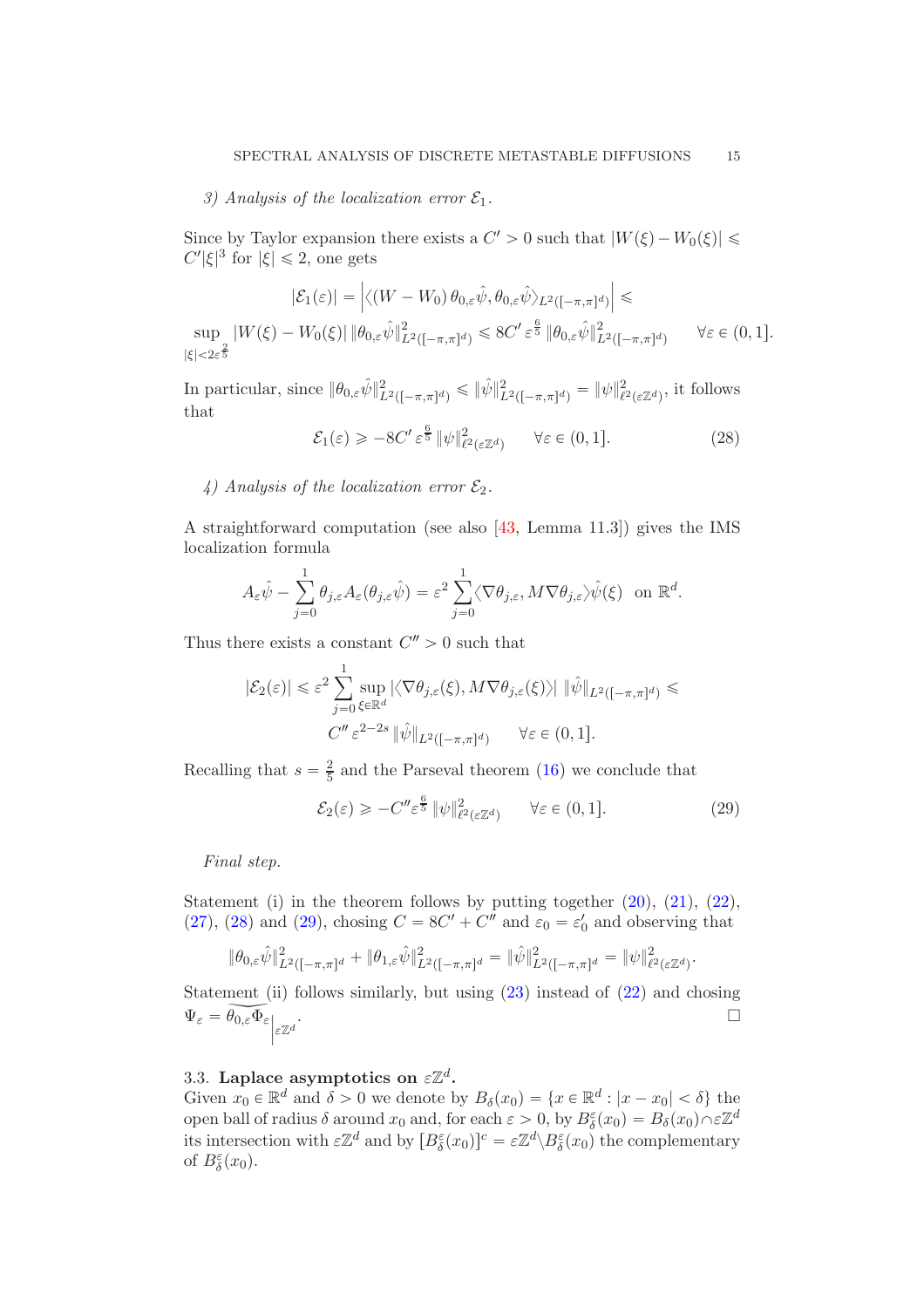<span id="page-15-1"></span>**Proposition 3.3.** Let  $q(x) = \frac{1}{2}x \cdot Qx$ , where Q is a symmetric, positive definite  $d \times d$  matrix and let  $x_0 \in \mathbb{R}^d$  and  $m \in \mathbb{N}_0$ . Then there exists  $a \gamma > 0$ such that for every  $\varepsilon \in (0, 1]$ 

<span id="page-15-0"></span>
$$
\varepsilon^{\frac{d}{2}} \sum_{x \in \varepsilon \mathbb{Z}^d} |x - x_0|^{2m} e^{-\frac{q(x - x_0)}{\varepsilon}} = \varepsilon^m \int_{\mathbb{R}^d} |x - x_0|^{2m} e^{-q(x - x_0)} dx + \mathcal{O}(e^{-\frac{\gamma}{\varepsilon}}). (30)
$$

Moreover for every  $\delta > 0$  there exists  $\gamma(\delta) > 0$  such that for every  $\varepsilon \in (0, 1]$ 

<span id="page-15-2"></span>
$$
\sum_{x \in B_{\delta}^{\varepsilon}(x_0)} |x - x_0|^{2m} e^{-\frac{q(x - x_0)}{\varepsilon}} = \sum_{x \in \mathbb{Z}^d} |x - x_0|^{2m} e^{-\frac{q(x - x_0)}{\varepsilon}} \left(1 + \mathcal{O}(e^{-\frac{\gamma(\delta)}{\varepsilon}})\right).
$$
\n(31)

Remark 3.4. The Gaussian integrals appearing on the right hand side of [\(30\)](#page-15-0) can be computed explicitly. We shall use in the sequel the explicit value only for  $m = 0$ , in which case [\(30\)](#page-15-0) becomes

$$
\varepsilon^{\frac{d}{2}} \sum_{x \in \varepsilon \mathbb{Z}^d} e^{-\frac{q(x-x_0)}{\varepsilon}} = \sqrt{\frac{(2\pi)^d}{\det Q}} + \mathcal{O}(e^{-\frac{\gamma}{\varepsilon}}).
$$

We shall also use the following estimate for odd moments:

<span id="page-15-3"></span>
$$
\varepsilon^{\frac{d}{2}} \sum_{x \in \varepsilon \mathbb{Z}^d} |x - x_0|^m e^{-\frac{q(x - x_0)}{\varepsilon}} = \mathcal{O}(\varepsilon^{\frac{m}{2}}) \quad \text{for } m = 1, 3, \dots \,, \tag{32}
$$

The latter follows from Proposition [3.3](#page-15-1) and the Cauchy-Schwarz inequality

$$
\left| \varepsilon^{\frac{d}{2}} \sum_{x \in \varepsilon \mathbb{Z}^d} |x - x_0|^{m} e^{-\frac{q(x - x_0)}{\varepsilon}} \right| \leq \left( \varepsilon^{\frac{d}{2}} \sum_{x \in \varepsilon \mathbb{Z}^d} |x - x_0|^{2m} e^{-\frac{q(x - x_0)}{\varepsilon}} \right)^{\frac{1}{2}} \left( \varepsilon^{\frac{d}{2}} \sum_{x \in \varepsilon \mathbb{Z}^d} e^{-\frac{q(x - x_0)}{\varepsilon}} \right)^{\frac{1}{2}}.
$$

Proof of Proposition [3.3.](#page-15-1)

The function  $x \mapsto u(x) := |x|^{2m} e^{-q(x-x_0)}$  is in the Schwartz space  $\mathcal{S}(\mathbb{R}^d)$ and its Fourier transform  $\hat{u}(x) := \int_{\mathbb{R}^d} u(y) e^{-2\pi i x \cdot y} dy$  satisfies the Poisson summation formula (see e.g.  $[42,$  Corollary 2.6, p. 252])

$$
\sum_{x \in \mathbb{Z}^d} u(x) = \sum_{x \in \mathbb{Z}^d} \hat{u}(x).
$$

It follows that

$$
\varepsilon^{\frac{d}{2}} \sum_{x \in \varepsilon \mathbb{Z}^d} |x - x_0|^{2m} e^{-\frac{q(x - x_0)}{\varepsilon}} = \varepsilon^{\frac{d}{2} + m} \sum_{x \in \mathbb{Z}^d} |\sqrt{\varepsilon} (x - \frac{x_0}{\varepsilon})|^{2m} e^{q(\sqrt{\varepsilon} (x - \frac{x_0}{\varepsilon}))} =
$$
  

$$
= \varepsilon^{\frac{d}{2} + m} \sum_{x \in \mathbb{Z}^d} u(\sqrt{\varepsilon} (x - \frac{x_0}{\varepsilon})) = \varepsilon^m \sum_{x \in \mathbb{Z}^d} e^{-\frac{2\pi ix \cdot x_0}{\varepsilon}} \hat{u}(\frac{x}{\sqrt{\varepsilon}}) = \varepsilon^m \int_{\mathbb{R}^d} u(x) dx + R_{\varepsilon},
$$

with

$$
R_{\varepsilon} := \varepsilon^m \sum_{x \in \mathbb{Z}^d \setminus \{0\}} e^{-\frac{2\pi ix \cdot x_0}{\varepsilon}} \hat{u}(\frac{x}{\sqrt{\varepsilon}}).
$$

Since  $\hat{u}$  is a linear combination of derivatives of Gaussian functions, there exist constants  $C, \gamma > 0$  such that

$$
|\hat{u}(x)| \leqslant Ce^{-2\gamma|x|^2} \qquad \forall x \in \mathbb{R}^d.
$$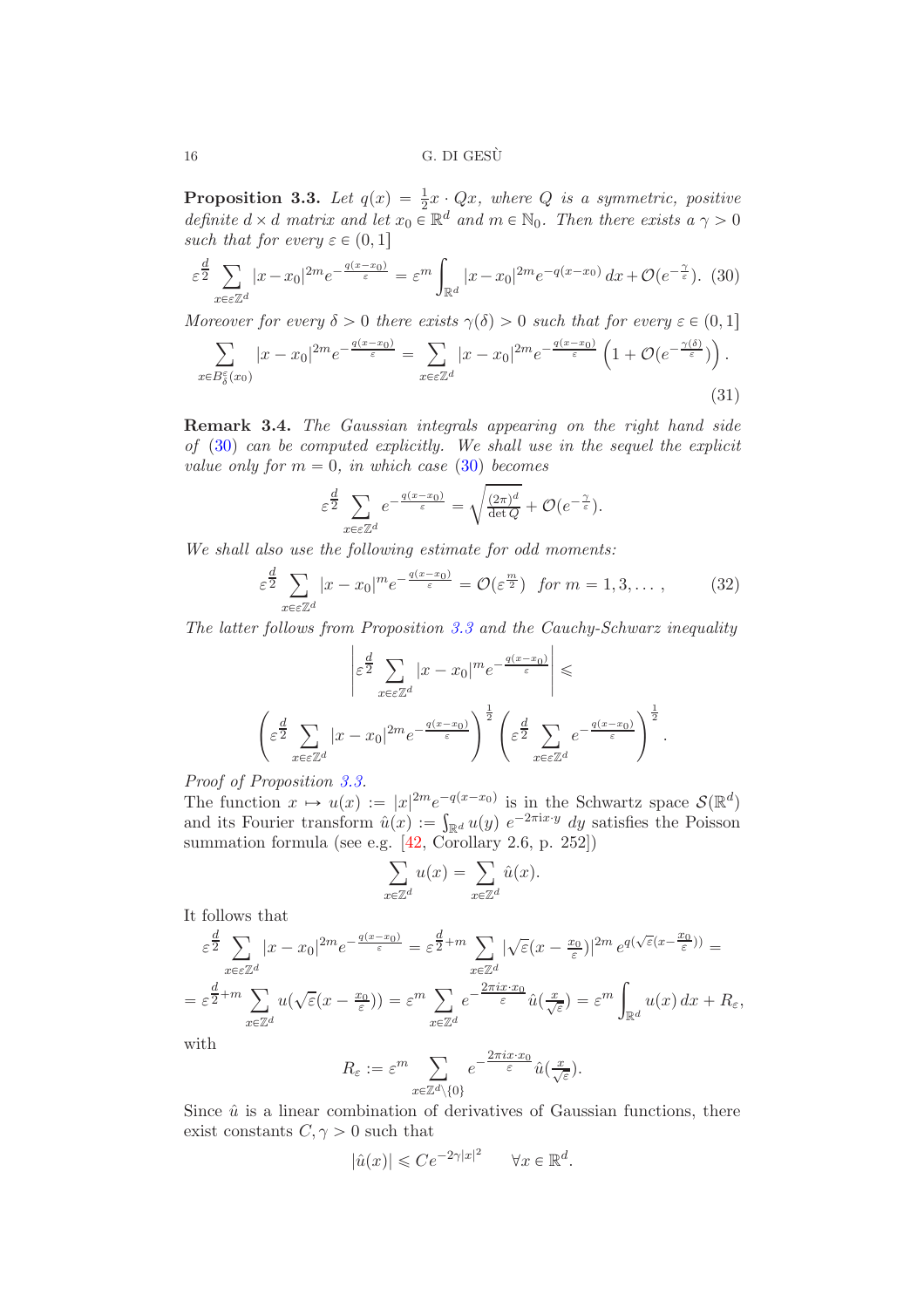It follows that for every  $\varepsilon \in (0, 1]$ 

$$
|R_{\varepsilon}| \leqslant C \varepsilon^m \sum_{x \in \mathbb{Z}^d \backslash \{0\}} e^{-\frac{2 \gamma |x|^2}{\varepsilon}} = C \varepsilon^m e^{-\frac{\gamma}{\varepsilon}} \sum_{x \in \mathbb{Z}^d \backslash \{0\}} e^{-\frac{\gamma}{\varepsilon}(2|x|^2 - 1)} \leqslant C' e^{-\frac{\gamma}{\varepsilon}},
$$

with  $C' := C \sum_{x \in \mathbb{Z}^d \setminus \{0\}} e^{-\gamma(2|x|^2 - 1)}$  which concludes the proof of [\(30\)](#page-15-0).

In order to prove [\(31\)](#page-15-2), fix  $\delta > 0$  and note that, due to the positive definiteness of Q, there exists a constant  $C > 0$  such that  $q(x) > C\delta^2$  for every  $x \in [B_{\delta}^{\varepsilon}(x_0)]^c$ . Thus, for  $\varepsilon \in (0, 1],$ 

$$
\sum_{x \in [B_{\delta}^{\varepsilon}(x_0)]^c} e^{-\frac{q(x-x_0)}{\varepsilon}} = e^{-\frac{C\delta^2}{\varepsilon}} \sum_{x \in [B_{\delta}^{\varepsilon}(x_0)]^c} e^{-\frac{q(x-x_0) - C\delta^2}{\varepsilon}} \leq
$$
\n
$$
\leq \varepsilon^{-d} e^{-\frac{C\delta^2}{\varepsilon}} e^{C\delta^2} \varepsilon^d \sum_{x \in [B_{\delta}^{\varepsilon}(x_0)]^c} e^{-q(x-x_0)} \leq \varepsilon^{-d} e^{-\frac{C\delta^2}{\varepsilon}} K,
$$
\n(33)

with  $K = e^{C\delta^2} \left( \int_{\mathbb{R}^d} e^{-q(x-x_0)} dx + 1 \right)$ . To see the last inequality one can use e.g. the Poisson summation formula for  $\varepsilon^d \sum_{x \in \varepsilon} \mathbb{Z}^d e^{-q(x-x_0)}$ . From [\(33\)](#page-16-0), chosing  $\gamma > 0$  sufficiently small and  $C' > 0$  sufficiently large we obtain

<span id="page-16-0"></span>
$$
\sum_{\substack{\epsilon \in B_\delta^{\varepsilon}(x_0)\subset \epsilon}} e^{-\frac{q(x-x_0)}{\varepsilon}} \leqslant C' e^{-\frac{\gamma}{\varepsilon}}.
$$

The estimate [\(31\)](#page-15-2) for  $m = 0$  follows then using [\(30\)](#page-15-0) with  $m = 0$ . The case of positive m can be proven in the same way of positive  $m$  can be proven in the same way.

The following proposition concerns more general, not necessarily quadratic phase functions.

<span id="page-16-3"></span>**Proposition 3.5.** Let  $x_0 \in \mathbb{R}^d$ ,  $\delta > 0$ ,  $k \in \{3, 4\}$  and  $\varphi \in C^k(\overline{B_{\delta}(x_0)})$  s.t.  $\varphi(x_0) = 0$ , Hess  $\varphi(x_0) > 0$  and  $\varphi(x) > 0$  for every  $x \in \overline{B_{\delta}(x_0)}$ . (34)

Moreover let  $m \in \mathbb{N}_0$ . Then for  $\varepsilon \in (0, 1]$  it holds

 $x$ 

<span id="page-16-1"></span>
$$
\varepsilon^{\frac{d}{2}} \sum_{x \in B_{\delta}^{\varepsilon}(x_0)} |x - x_0|^{2m} e^{-\frac{\varphi(x)}{\varepsilon}} =
$$
  

$$
\varepsilon^m \int_{\mathbb{R}^d} |x - x_0|^{2m} e^{-q(x - x_0)} dx \left(1 + \mathcal{O}(\varepsilon^{\frac{k-2}{2}})\right),
$$
 (35)

where  $q(x) = \frac{1}{2} \text{Hess } \varphi(x_0)x \cdot x \text{ for all } x \in \mathbb{R}^d$ .

**Remark 3.6.** Under the stronger regularity assumption  $\varphi \in C^{\infty}(B_{\delta}(x_0))$ one can show that the error term in  $(35)$  admits a complete asymptotic expansion in powers of  $\varepsilon$ , see [\[15,](#page-33-4) Appendix C] for details.

*Proof.* We reduce the problem to the quadratic case of Proposition [3.3.](#page-15-1) For  $x \in B_\delta(x_0)$  let for short  $r(x) = \varphi(x) - q(x - x_0)$  and note that there exist  $\alpha, \delta' > 0$  such that  $\tilde{q}(x) := \alpha |x|^2$  satisfies

<span id="page-16-2"></span>
$$
\tilde{\varphi}(x) := q(x - x_0) - |r(x)| \ge \tilde{q}(x - x_0) \qquad \forall x \in \overline{B_{\delta'}(x_0)},\tag{36}
$$

and also  $\varphi(x) \geq \tilde{q}(x - x_0)$  for all  $x \in \overline{B_\delta(x_0)}$ . Indeed, the assumption  $\varphi \in C^3(\overline{B_\delta(x_0)})$  implies the existence of a constant  $C > 0$  such that  $|r(x)| \leq$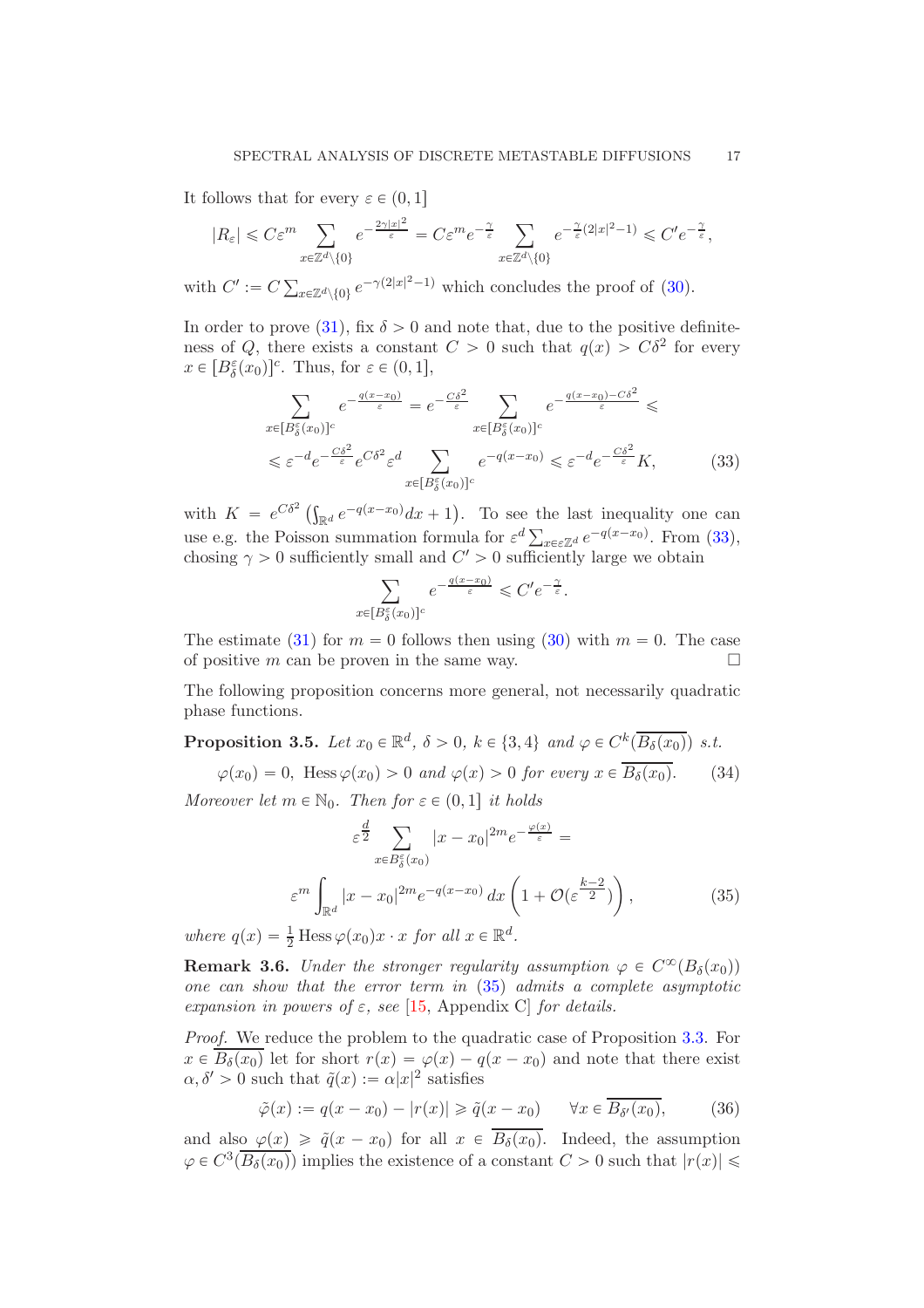$C|x-x_0|^3$  for all  $x \in \overline{B_\delta(x_0)}$ . It follows that, denoting by  $\lambda > 0$  the smallest eigenvalue of Hess  $\varphi(x_0)$  and taking e.g.  $\delta' = \frac{\lambda}{4C}$  and  $\alpha' = \frac{\lambda}{4}$ ,

$$
\tilde{\varphi}(x) \ge (\frac{\lambda}{2} - C\delta')|x - x_0|^2 \ge \frac{\lambda}{4}|x - x_0|^2 \quad \forall x \in \overline{B_{\delta'}(x_0)}.
$$

Note that, a fortiori, also  $\varphi(x) \geq \tilde{q}(x)$  for every  $x \in B_{\delta'}(x_0)$ . Moreover, since  $\varphi(x)$  $\frac{\rho(x)}{|x|^2}$  is continuous and stricly positive on the compact set  $B_\delta(x_0)\backslash B_{\delta'}(x_0)$  we can take e.g.

$$
\alpha = \min\{\alpha', \inf_{x \in \overline{B_{\delta}(x_0)} \setminus B_{\delta'}(x_0)} \frac{\varphi(x)}{|x|^2}\}.
$$

It will be enough to prove [\(35\)](#page-16-1) with the sum on the left hand side restricted to  $B_{\delta'}^{\varepsilon}(x_0)$ , since by Proposition [3.3](#page-15-1) there exists a  $\gamma > 0$  s.t. for  $\varepsilon \in (0, 1]$ 

$$
\sum_{x \in B_{\delta}^{\varepsilon}(x_0) \setminus B_{\delta'}^{\varepsilon}(x_0)} |x - x_0|^{2m} e^{-\frac{\varphi(x)}{\varepsilon}} \leq \sum_{x \in B_{\delta'}^{\varepsilon}(x_0) \leq |x - x_0|^{2m} e^{-\frac{\tilde{q}(x - x_0)}{\varepsilon}} = \mathcal{O}(e^{-\gamma/\varepsilon}).
$$

We shall consider the decomposition

<span id="page-17-0"></span>
$$
\varepsilon^{\frac{d}{2}} \sum_{x \in B_{\delta'}^{\varepsilon}(x_0)} |x - x_0|^{2m} e^{-\frac{\varphi(x)}{\varepsilon}} = I_0(\varepsilon) + I_1(\varepsilon) + I_3(\varepsilon), \tag{37}
$$

with, setting for short  $u_{\varepsilon}(x) = |x - x_0|^{2m} e^{-\frac{q(x)}{\varepsilon}},$ 

$$
I_0(\varepsilon) = \varepsilon^{\frac{d}{2}} \sum_{x \in B_{\delta'}^{\varepsilon}(x_0)} u_{\varepsilon}(x), \quad I_1(\varepsilon) = \varepsilon^{\frac{d}{2}} \sum_{x \in B_{\delta'}^{\varepsilon}(x_0)} \varepsilon^{-1} r(x) u_{\varepsilon}(x)
$$

and

$$
I_2(\varepsilon) = \varepsilon^{\frac{d}{2}} \sum_{x \in B_{\delta'}^{\varepsilon}(x_0)} \left( e^{-\frac{r(x)}{\varepsilon}} - 1 - \varepsilon^{-1} r(x) \right) u_{\varepsilon}(x).
$$

It follows from Proposition [3.3](#page-15-1) that there exists a  $\gamma > 0$  s.t. for  $\varepsilon \in (0, 1]$ 

<span id="page-17-1"></span>
$$
I_0(\varepsilon) = \varepsilon^m \int_{\mathbb{R}^d} |x - x_0|^{2m} e^{-q(x - x_0)} dx + \mathcal{O}(e^{-\frac{\gamma}{\varepsilon}}). \tag{38}
$$

Morever, using  $|r(x)| \leq C|x - x_0|^3$  for all  $x \in \overline{B_\delta(x_0)}$  and [\(36\)](#page-16-2) gives

<span id="page-17-2"></span>
$$
|I_2(\varepsilon)| \le \frac{1}{2}\varepsilon^{\frac{d}{2}-2} \sum_{x \in B_{\delta'}^{\varepsilon}(x_0)} |r(x)|^2 e^{\frac{|r(x)|}{\varepsilon}} u_{\varepsilon}(x) \le
$$
  

$$
\frac{C}{2}\varepsilon^{\frac{d}{2}-2} \sum_{x \in B_{\delta'}^{\varepsilon}(x_0)} |x - x_0|^{2m+6} e^{-\frac{\tilde{q}(x - x_0)}{\varepsilon}} = \mathcal{O}(\varepsilon^{m+1}),
$$
(39)

with the last estimate being a consequence of Proposition [3.3.](#page-15-1) Finally, in order to analyze the term  $I_1(\varepsilon)$ , we consider first the case  $k = 3$ . We then have by  $(32)$ 

$$
|I_1(\varepsilon)| \leqslant \varepsilon^{\frac{d}{2}-1}C\sum_{x\in B_{\delta'}^{\varepsilon}(x_0)}|x-x_0|^{2m+3}e^{-\frac{q(x-x_0)}{\varepsilon}} = \mathcal{O}(\varepsilon^{m+\frac{1}{2}}),
$$

which together with  $(37)$ ,  $(38)$  and  $(39)$  finishes the proof for  $k = 3$ . For the case  $k = 4$  we write  $r(x) = t_3(x) + \rho(x)$ , where  $t_3 : \overline{B_{\delta'}(x_0)} \to \mathbb{R}$ is the cubic term in the Taylor expansion of  $\varphi$  around  $x_0$ , thus satisfying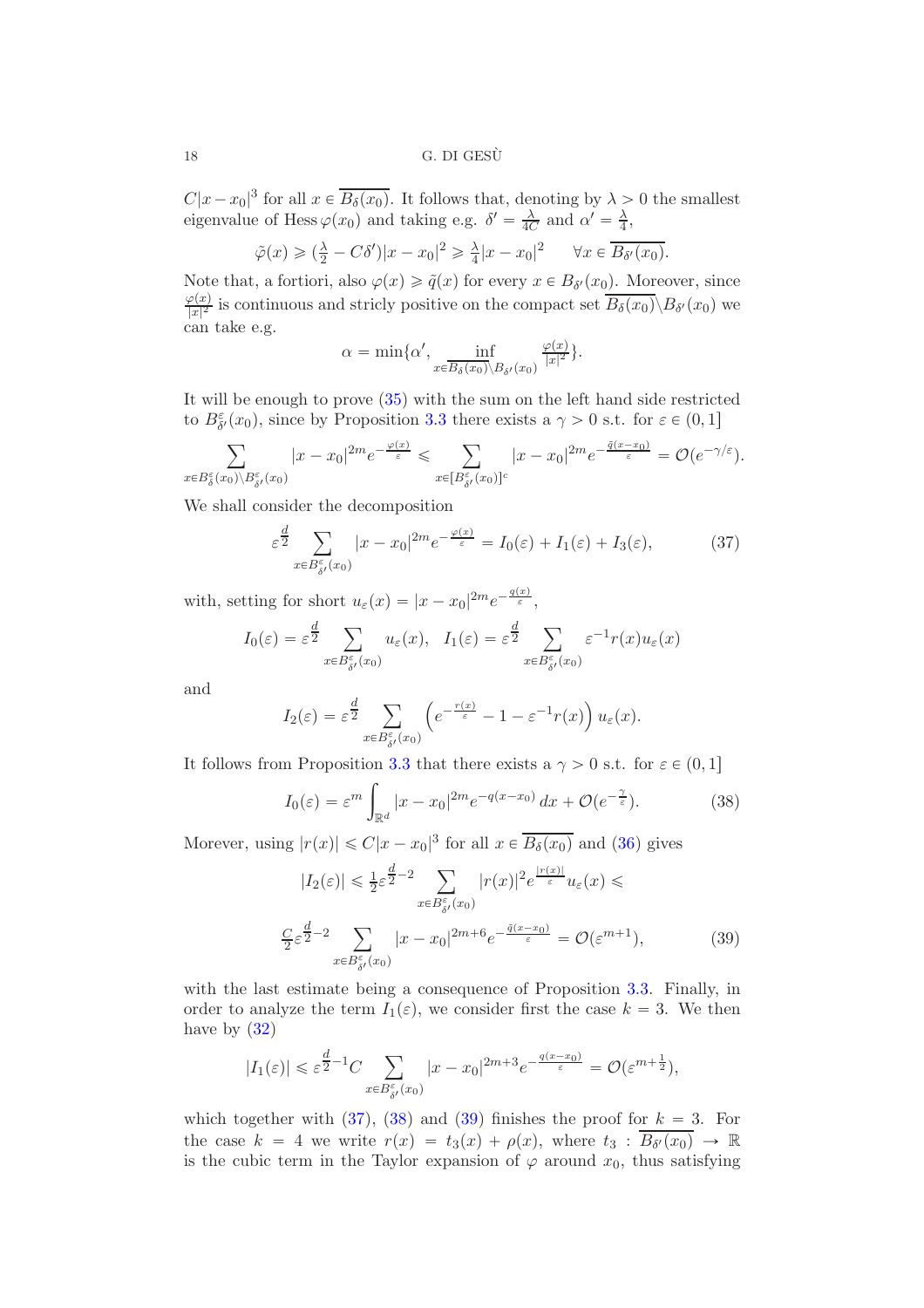$t_3(x_0+x) = t_3(x_0-x)$ , and  $\rho : \overline{B_{\delta'}(x_0)} \to \mathbb{R}$  satisfies  $|\rho(x)| \leq C'|x-x_0|^4$ for some  $C' > 0$ . We then have

$$
I_1(\varepsilon) = \varepsilon^{\frac{d}{2}-1} \sum_{x \in B_{\delta'}^{\varepsilon}(x_0)} (t_3(x) + \rho(x)) u_{\varepsilon}(x) = \varepsilon^{\frac{d}{2}-1} \sum_{x \in B_{\delta'}^{\varepsilon}(x_0)} \rho(x) u_{\varepsilon}(x),
$$

and therefore by Proposition [3.3](#page-15-1)

$$
|I_1(\varepsilon)| \leqslant \varepsilon^{\frac{d}{2}-1} C' \sum_{x \in B_{\delta'}^{\varepsilon}(x_0)} |x - x_0|^{2m+4} e^{-\frac{q(x - x_0)}{\varepsilon}} = \mathcal{O}(\varepsilon^{m+1}),
$$

<span id="page-18-0"></span>which finishes the proof in the case  $k = 4$ .

# 4. Proof of Theorem [2.2](#page-6-0)

Recall the definition of  $V_{\varepsilon}$  given in [\(6\)](#page-4-1). To prove Theorem [2.2](#page-6-0) we shall reduce to suitable localized problems and then exploit basic pointwise estimates on  $V_{\varepsilon}$  as stated in the following two complementary lemmata. The first one gives a uniform strictly positive lower bound on  $V_{\varepsilon}$  away from critical points. The second one concerns the local behavior of  $V_{\varepsilon}$  around critical points. Note that these bounds are almost immediate to obtain, even under weaker assumptions, if instead of  $V_{\varepsilon}$  one considers the corresponding continuous space potential  $\frac{1}{4}|\nabla f|^2 - \frac{\varepsilon}{2}\Delta f$  appearing in [\(3\)](#page-0-2). The discrete case follows from straightforward Taylor expansions and elementary estimates. We shall give the details of the arguments at the end of this section for completeness.

<span id="page-18-2"></span>**Lemma 4.1.** Assume  $f \in C^2(\mathbb{R}^d)$  and that Hess f is bounded on  $\mathbb{R}^d$ . Let  $S \subset \mathbb{R}^d$  and  $a > 0$  such that  $|\nabla f(x)| > a$  for every  $x \in S$ . Then there exist constants  $\varepsilon_0$ ,  $C > 0$  such that

$$
V_{\varepsilon}(x) \geqslant C \qquad \forall x \in S \quad and \quad \forall \varepsilon \in (0, \varepsilon_0].
$$

<span id="page-18-3"></span>**Lemma 4.2.** Assume  $f \in C^3(\mathbb{R}^d)$ . Let  $z \in \mathbb{R}^d$  such that  $\nabla f(z) = 0$ ,  $R > 0$ and

$$
U(x) := \frac{1}{4} \langle \left[ \text{Hess } f(z) \right]^2 (x - z), (x - z) \rangle.
$$

Then there exists a constant  $C > 0$  such that for all  $x \in B_R(z)$  and  $\varepsilon > 0$ 

$$
|V_{\varepsilon}(x) - U(x) + \frac{\varepsilon}{2} \Delta f(z)| \leq C \left( |x - z|^3 + \varepsilon |x - z| + \varepsilon^2 \right).
$$

After these preliminary estimates on  $V_{\varepsilon}$  we turn to the proof of Theorem [2.2.](#page-6-0) We first show that the essential spectrum of  $H_{\varepsilon}$  is bounded from below by a constant, as claimed in Theorem [2.2](#page-6-0) (i).

<span id="page-18-1"></span>**Proposition 4.3** (Localization of the essential spectrum). Under Assump-tion [H1](#page-5-1) there exist constants  $\varepsilon_0$ ,  $C > 0$  such that

$$
\mathrm{Spec}_{ess}(H_{\varepsilon}) \subset [C, \infty) \quad \forall \varepsilon \in (0, \varepsilon_0].
$$

Remark 4.4. The proof given below shows that the claim of Proposition [4.3](#page-18-1) still holds without assuming that the critical points of f are nondegenerate. Also the regularity assumption on f can be relaxed by assuming  $f \in C^2(\mathbb{R}^d)$ instead of  $f \in C^3(\mathbb{R}^d)$ .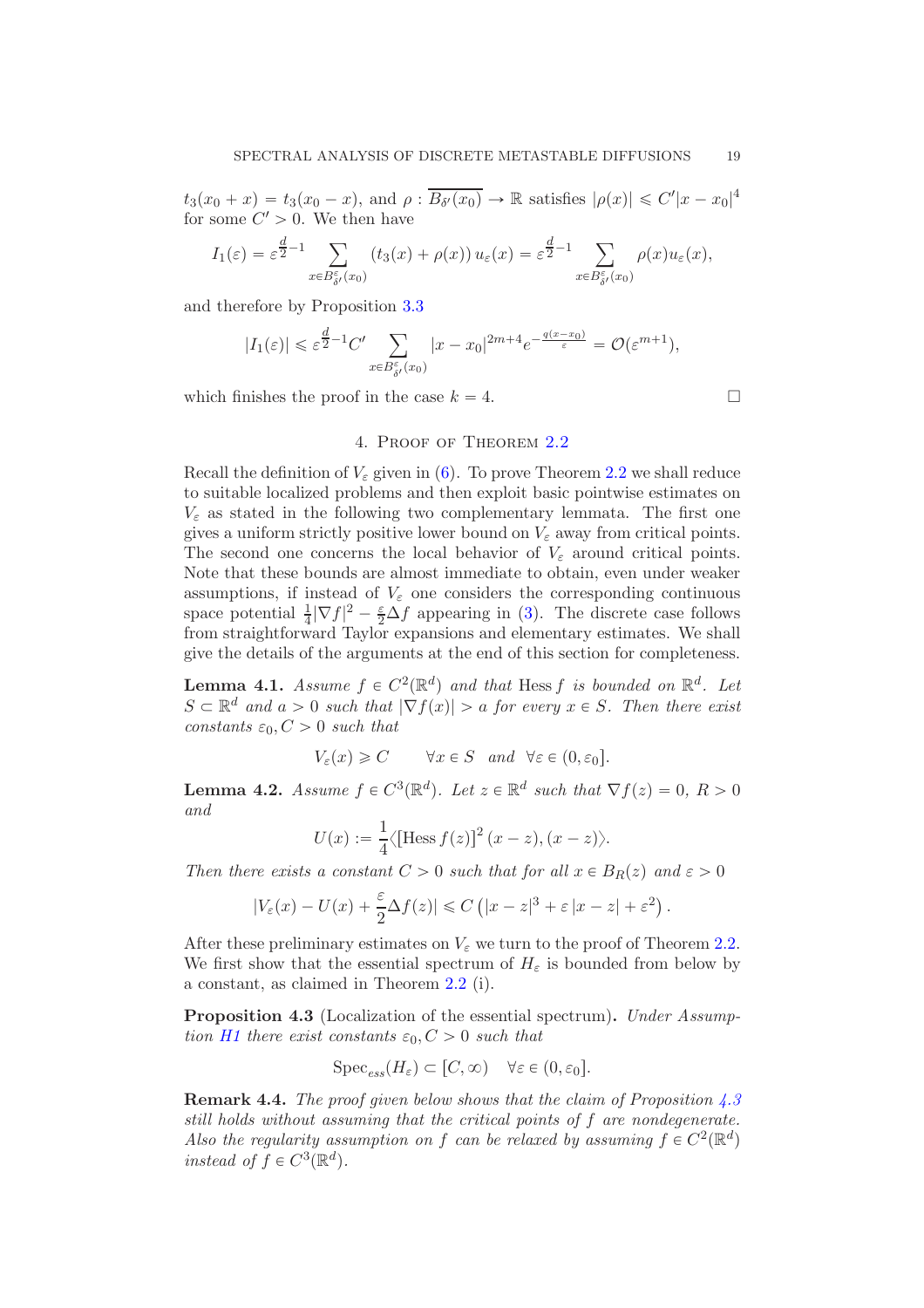*Proof.* Let  $\chi := \alpha \mathbf{1}_K$ , where  $\mathbf{1}_K$  is the indicator function of a bounded set  $K \subset \mathbb{R}^d$  and  $\alpha \in \mathbb{R}$ . Then  $\chi$ , seen as a multiplication operator in  $\ell^2(\varepsilon \mathbb{Z}^d)$ , is of finite rank (in particular compact) for every  $\varepsilon > 0$ . It follows from Weyl's theorem that for fixed  $\varepsilon > 0$ ,

$$
\inf \mathrm{Spec}_{\mathrm{ess}} \left( H_{\varepsilon} \right) = \inf \mathrm{Spec}_{\mathrm{ess}} \left( H_{\varepsilon} + \chi \right). \tag{40}
$$

Moreover

$$
\inf \limits_{\substack{\psi \in \mathrm{Dom}(V_{\varepsilon})}} \frac{\mathrm{c}(\mathrm{H}_{\varepsilon} + \chi) \geqslant \mathrm{inf} \mathrm{Spec}(\mathrm{H}_{\varepsilon} + \chi) = \mathrm{c}(\mathrm{H}_{\varepsilon} + \chi) \psi, \psi \rangle_{\ell^{2}(\varepsilon \mathbb{Z}^{d})}}{\langle \psi, \psi \rangle_{\ell^{2}(\varepsilon \mathbb{Z}^{d})}} \geqslant \inf \limits_{\substack{\psi \in \mathrm{Dom}(V_{\varepsilon}) \\ \psi \neq 0}} \frac{\langle (V_{\varepsilon} + \chi) \psi, \psi \rangle_{\ell^{2}(\varepsilon \mathbb{Z}^{d})}}{\langle \psi, \psi \rangle_{\ell^{2}(\varepsilon \mathbb{Z}^{d})}}.
$$

The claim follows by chosing  $\alpha$  and K large enough so that for some constants  $\varepsilon_0, C > 0$  the inequality  $V_{\varepsilon}(x) + \chi(x) \geqslant C$  holds for every  $x \in \mathbb{R}^d$ and  $\varepsilon \in (0, \varepsilon_0]$ . To see that this choice is possible recall the uniform bound  $V_{\varepsilon} \ge -2d$  and note that by Assumption [H1](#page-5-1) (i) there exist  $a > 0, R > 0$  such that  $|\nabla f(x)| > a$  for  $|x| > R$ . It follows then by Lemma [4.1](#page-18-2) that for suitable  $C, \varepsilon_0 > 0$  it holds  $V_{\varepsilon}(x) \geq C$  for  $|x| > R$  and  $\varepsilon \in (0, \varepsilon_0)$ .  $C, \varepsilon_0 > 0$  it holds  $V_{\varepsilon}(x) \geq C$  for  $|x| > R$  and  $\varepsilon \in (0, \varepsilon_0)$ .

The next proposition provides the crucial estimate for the proof of statement (ii) in Theorem [2.2.](#page-6-0)

<span id="page-19-1"></span>**Proposition 4.5.** Assume [H1](#page-5-1) and denote by  $N_0 \in \mathbb{N}_0$  the number of local minima of f. Then there exist constants  $\varepsilon_0, C > 0$  and, for every  $\varepsilon > 0$ , functions  $\Psi_{1,\varepsilon},\ldots,\Psi_{N_0,\varepsilon}\in\ell^2(\varepsilon\mathbb{Z}^d)$  such that for every  $\psi\in Dom(V_{\varepsilon})$  it holds

<span id="page-19-2"></span>
$$
\langle H_{\varepsilon}\psi, \psi \rangle_{\ell^2(\varepsilon \mathbb{Z}^d)} \ge C\varepsilon \|\psi\|_{\ell^2(\varepsilon \mathbb{Z}^d)}^2 - \sum_{k=1}^{N_0} \langle \psi, \Psi_{k,\varepsilon} \rangle_{\ell^2(\varepsilon \mathbb{Z}^d)}^2 \quad \forall \varepsilon \in (0, \varepsilon_0]. \tag{41}
$$

Statement (ii) in Theorem [2.2](#page-6-0) is then a simple consequence of the Max-Min principle (see e.g. [\[24,](#page-34-23) Theorem 11.7]):

<span id="page-19-0"></span>**Corollary 4.6.** Assume [H1](#page-5-1) and denote by  $N_0 \in \mathbb{N}_0$  the number of local minima of f. Then there exist constants  $\varepsilon_0, C > 0$  such that

 $|\operatorname{Spec}_{disc}(H_{\varepsilon}) \cap [0, C_{\varepsilon}]| \leq N_0 \quad \forall \varepsilon \in (0, \varepsilon_0].$ 

*Proof of Corollary [4.6.](#page-19-0)* By Proposition [4.3](#page-18-1) and Proposition [4.5](#page-19-1) we can find  $\varepsilon_0, C > 0$  such that

<span id="page-19-4"></span>
$$
Spec_{ess}(H_{\varepsilon}) \subset [C\varepsilon_0, \infty) \quad \forall \varepsilon \in (0, \varepsilon_0]
$$
 (42)

and such that [\(41\)](#page-19-2) holds. If for every  $\varepsilon \in (0, \varepsilon_0)$  it happens that

$$
|\operatorname{Spec}_{\operatorname{disc}}(H_{\varepsilon}) \cap [0, \frac{C_{\varepsilon}}{2}]| \leq N_0,
$$

the claim is proven. Thus, we only have to check the case in which there exists  $\varepsilon_* \in (0, \varepsilon_0)$  such that

<span id="page-19-3"></span>
$$
|\operatorname{Spec}_{\operatorname{disc}}(H_{\varepsilon_*}) \cap [0, \frac{C_{\varepsilon_*}}{2}]| > N_0. \tag{43}
$$

But this case is impossible. Indeed [\(43\)](#page-19-3) implies that there exist at least  $N_0+1$ distinct eigenvalues of  $H_{\varepsilon*}$  in  $[0, \frac{C_{\varepsilon*}}{2}]$  and thus in particular the  $N_0 + 1$ -th eigenvalue  $\lambda_{N_0+1}(\varepsilon_*)($ in increasing order and counting multiplicity) exists and satisfies

<span id="page-19-5"></span>
$$
\lambda_{N_0+1}(\varepsilon_*) \leqslant \frac{C\varepsilon_*}{2}.\tag{44}
$$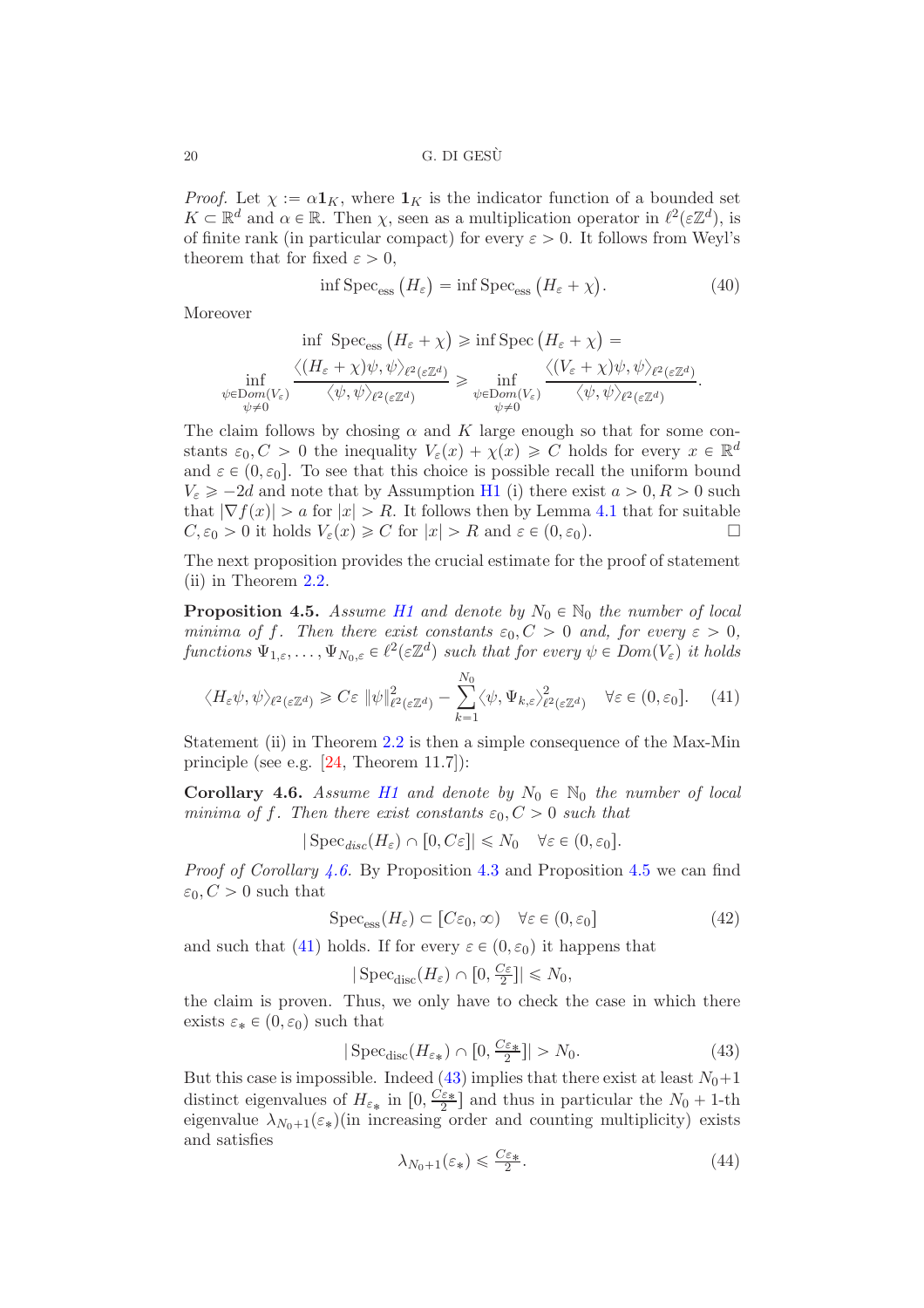In particular  $\lambda_{N_0+1}(\varepsilon_*) \leq \frac{C\varepsilon_0}{2}$  and therefore, by [\(42\)](#page-19-4),  $\lambda_{N_0+1}(\varepsilon_*)$  is smaller than the bottom of the essential spectrum. From this, the Max-Min principle and [\(41\)](#page-19-2) it follows that

<span id="page-20-0"></span>
$$
\lambda_{N_0+1}(\varepsilon_*) \ge \inf_{\psi} \langle H_{\varepsilon_*} \psi, \psi \rangle_{\ell^2(\varepsilon \mathbb{Z}^d)} \ge C\varepsilon_*,\tag{45}
$$

where the infimum is taken over all normalized  $\psi \in V_{\varepsilon}^{\perp} \cap Dom(V_{\varepsilon})$ , with  $\mathcal{V}_{\varepsilon}$  being the linear span of the set  $\{\Psi_{1,\varepsilon},\ldots,\Psi_{N_0,\varepsilon}\}\subset\ell^2(\varepsilon\mathbb{Z}^d)$  appearing in [\(41\)](#page-19-2). But [\(44\)](#page-19-5) and [\(45\)](#page-20-0) are in contradiction.  $\Box$ 

*Proof of Proposition [4.5.](#page-19-1)* We label by  $z_1, \ldots, z_N$  the critical points of f, the ordering being chosen such that  $z_1, \ldots, z_{N_0}$  are the local minima. Then we take a function  $\chi \in C^{\infty}(\mathbb{R}^d; [0, 1])$  which equals 1 on  $\{x : |x| \leq 1\}$  and vanishes on  $\{x : |x| \geq 2\}$ . We shall consider a smooth quadratic partition of unity by defining with  $s = \frac{2}{5}$ 5

$$
\chi_{j,\varepsilon}(x) := \chi\left(\varepsilon^{-s}(x-z_j)\right), \quad \chi_{0,\varepsilon}(x) := \left(1 - \sum_j \chi_{j,\varepsilon}^2(x)\right)^{\frac{1}{2}}
$$

for  $j = 1, ..., N$  and  $\varepsilon \in (0, \overline{\varepsilon}]$ , where  $\overline{\varepsilon} \in (0, 1]$  is sufficiently small so that  $\chi_{0,\varepsilon} \in C^{\infty}(\mathbb{R}^d)$ . We set moreover for  $x \in \mathbb{R}^d$  and  $j = 1, \ldots, N$ 

<span id="page-20-1"></span>
$$
U_j(x) := \frac{1}{4} \langle \left[ \text{Hess } f(z_j) \right]^2 (x - z_j), (x - z_j) \rangle.
$$

Let  $\psi \in \text{Dom}(V_{\varepsilon})$ . It follows from  $\sum_{j=0}^{N} \chi_{j,\varepsilon}^{2} \equiv 1$  that we can write

$$
\langle H_{\varepsilon}\psi, \psi \rangle_{\ell^{2}(\varepsilon\mathbb{Z}^{d})} = \sum_{j=1}^{N} \langle \left( -\varepsilon^{2} \Delta_{\varepsilon} + U_{j} - \frac{\varepsilon}{2} \Delta f(z_{j}) \right) \chi_{j,\varepsilon} \psi, \chi_{j,\varepsilon} \psi \rangle_{\ell^{2}(\varepsilon\mathbb{Z}^{d})} + \langle \left( -\varepsilon^{2} \Delta_{\varepsilon} + V_{\varepsilon} \right) \chi_{0,\varepsilon} \psi, \chi_{0,\varepsilon} \psi \rangle_{\ell^{2}(\varepsilon\mathbb{Z}^{d})} + \mathcal{E}_{1} + \mathcal{E}_{2},
$$
\n(46)

with the localization errors given by

$$
\mathcal{E}_1 = \mathcal{E}_1(\varepsilon) := \sum_{j=1}^N \langle \left(V_{\varepsilon} - U_j + \frac{\varepsilon}{2} \Delta f(z_j)\right) \chi_{j,\varepsilon} \psi, \chi_{j,\varepsilon} \psi \rangle_{\ell^2(\varepsilon \mathbb{Z}^d)},
$$
  

$$
\mathcal{E}_2 = \mathcal{E}_2(\varepsilon) := -\varepsilon^2 \sum_{j=0}^N \langle (\chi_{j,\varepsilon} \Delta_{\varepsilon} - \Delta_{\varepsilon} \chi_{j,\varepsilon}) \psi, \chi_{j,\varepsilon} \psi \rangle_{\ell^2(\varepsilon \mathbb{Z}^d)}.
$$

The four terms in the right hand side of [\(46\)](#page-20-1) are now analyzed separately.

1) Analysis of the first term in the right hand side of [\(46\)](#page-20-1).

We apply Proposition [3.2:](#page-11-2) let  $\kappa_1(z_j) \ldots, \kappa_d(z_j)$  be the eigenvalues of  $\frac{1}{2}$  Hess  $f(z_j)$ , so that in particular  $\frac{1}{2}\Delta f(z_j) = \sum_i \kappa_i(z_j)$  and  $\kappa_1^2(z_j) \ldots, \kappa_d^2(z_j)$  are the eigenvalues of  $\frac{1}{4}$  [Hess  $f(z_j)$ ]<sup>2</sup>.

Case 1: 
$$
j = 1, ..., N_0
$$
 (*i.e.*  $z_j$  is a local minimum of  $f$ )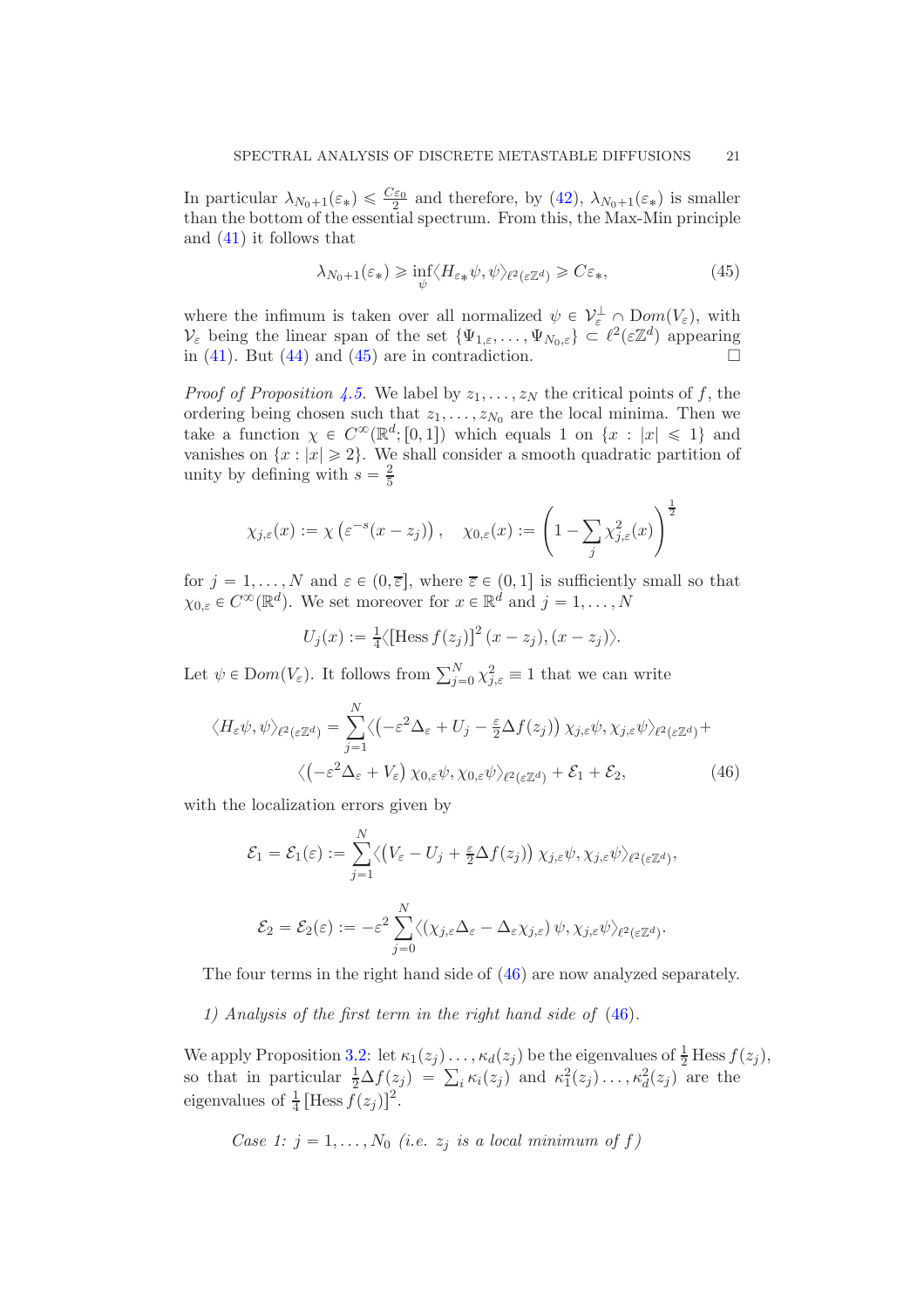In this case  $\sum_i (|\kappa_i(z_j)| - \kappa_i(z_j)) = 0$  and according to Prop. [3.2](#page-11-2) (ii) there exist for every  $\varepsilon > 0, j = 1, ..., N_0$  a function  $\Phi_{j,\varepsilon} \in \ell^2(\varepsilon \mathbb{Z}^d)$  and constants  $\varepsilon'_0, C' > 0$  such that for every  $\varepsilon \in (0, \varepsilon'_0], j = 1, ..., N_0$  and  $\psi \in C_c(\varepsilon \mathbb{Z}^d)$ 

<span id="page-21-2"></span>
$$
\langle \left( -\varepsilon^2 \Delta_{\varepsilon} + U_j - \frac{\varepsilon}{2} \Delta f(z_j) \right) \chi_{j,\varepsilon} \psi, \chi_{j,\varepsilon} \psi \rangle_{\ell^2(\varepsilon \mathbb{Z}^d)} \geq C' \varepsilon \| \chi_{j,\varepsilon} \psi \|_{\ell^2(\varepsilon \mathbb{Z}^d)}^2 - \langle \chi_{j,\varepsilon} \psi, \Phi_{j,\varepsilon} \rangle_{\ell^2(\varepsilon \mathbb{Z}^d)}^2. \tag{47}
$$

Case 2: 
$$
j = N_0 + 1, ..., N
$$
 (i.e.  $z_j$  is not a local minimum of f)

In this case  $\sum_i (|\kappa_i(z_j)| - \kappa_i(z_j)) > 0$  and according to Prop. [3.2](#page-11-2) (i), possibly taking the constants  $\varepsilon'_0, C' > 0$  smaller, the following holds: for every  $\varepsilon \in$  $(0, \varepsilon'_0], j = N_0 + 1, \ldots, N$  and  $\psi \in C_c(\varepsilon \mathbb{Z}^d)$ 

<span id="page-21-3"></span>
$$
\langle \left( -\varepsilon^2 \Delta_\varepsilon + U_j - \frac{\varepsilon}{2} \Delta f(z_j) \right) \chi_{j,\varepsilon} \psi, \chi_{j,\varepsilon} \psi \rangle_{\ell^2(\varepsilon \mathbb{Z}^d)} \geq C' \varepsilon \|\chi_{j,\varepsilon} \psi\|_{\ell^2(\varepsilon \mathbb{Z}^d)}^2. \tag{48}
$$

2) Analysis of the second term in the right hand side of [\(46\)](#page-20-1).

According to Lemma [\(4.2\)](#page-18-3) there exist constants  $r, C'' > 0$  and  $\varepsilon_0'' \in (0, \overline{\varepsilon}]$ such that for every  $j = 1, \ldots, N$ 

<span id="page-21-0"></span>
$$
V_{\varepsilon}(x) \geq C''|x-z|^2 - \frac{\varepsilon}{C''} \qquad \forall x \in B_r(z_j) \text{ and } \forall \varepsilon \in (0, \varepsilon_0''].
$$
 (49)

Moreover, according to Lemma [\(4.1\)](#page-18-2), possibly taking the constants  $\varepsilon_0''$ ,  $C'' > 0$ 0 smaller, it holds also

<span id="page-21-1"></span>
$$
V_{\varepsilon}(x) \geq C'' \qquad \forall x \in \mathbb{R}^d \setminus \bigcup_{j=1}^N B_r(z_j) \text{ and } \forall \varepsilon \in (0, \varepsilon_0''].
$$
 (50)

Since  $\text{supp }\chi_{0,\varepsilon} \subset \{x \in \mathbb{R}^d : |x - z_j| \geqslant 2\varepsilon^{\frac{2}{5}} \text{ for all } j = 1,\ldots,N\},\$  the lower bounds [\(49\)](#page-21-0), [\(50\)](#page-21-1) imply (with possibly reducing further the constant  $\varepsilon_0'' > 0$ )

$$
\langle V_{\varepsilon} \chi_{0,\varepsilon} \psi, \chi_{0,\varepsilon} \psi \rangle_{\ell^2(\varepsilon \mathbb{Z}^d)} \geqslant C'' \varepsilon^{\frac{4}{5}} \|\chi_{0,\varepsilon} \psi\|_{\ell^2(\varepsilon \mathbb{Z}^d)}^2 \qquad \forall \varepsilon \in (0,\varepsilon_0''].
$$

Using  $-\Delta_{\varepsilon} \geq 0$  we conclude that

<span id="page-21-4"></span>
$$
\langle \left( -\varepsilon^2 \Delta_{\varepsilon} + V_{\varepsilon} \right) \chi_{0,\varepsilon} \psi, \chi_{0,\varepsilon} \psi \rangle_{\ell^2(\varepsilon \mathbb{Z}^d)} \geqslant C'' \varepsilon \| \chi_{0,\varepsilon} \psi \|_{\ell^2(\varepsilon \mathbb{Z}^d)}^2 \qquad \forall \varepsilon \in (0,\varepsilon_0'']. \tag{51}
$$

3) Analysis of the localization error  $\mathcal{E}_1$ .

Let  $R_{j,\varepsilon}(x) := V_{\varepsilon}(x) - U_j(x) + \frac{\varepsilon}{2} \Delta f(z_j)$ . By Lemma [4.2](#page-18-3) there exist constants  $C'''$ ,  $\varepsilon_0''' > 0$  such that

$$
\sup_{x:|x-z_j|\leqslant 2\varepsilon^{\frac{2}{5}}} |R_{j,\varepsilon}(x)| \leqslant C''' \varepsilon^{\frac{6}{5}} \quad \forall \varepsilon \in (0,\varepsilon_0'''] \text{ and } \forall j=1,\ldots,N.
$$

Thus, since  $\text{supp }\chi_{j,\varepsilon} \subset \{x \in \mathbb{R}^d : |x - z_j| \leqslant 2\varepsilon^{\frac{2}{5}}\}\)$  for all  $j = 1, \ldots, N$ ,

$$
|\mathcal{E}_1(\varepsilon)| = \left| \sum_{j=1}^N \langle R_{j,\varepsilon} \chi_{j,\varepsilon} \psi, \chi_{j,\varepsilon} \psi \rangle_{\ell^2(\varepsilon \mathbb{Z}^d)} \right| \leq C'' \varepsilon^{\frac{6}{5}} \sum_{j=1}^N \|\chi_{j,\varepsilon} \psi\|_{\ell^2(\varepsilon \mathbb{Z}^d)}^2 \qquad \forall \varepsilon \in (0,\varepsilon_0'''],
$$

and we conclude that

<span id="page-21-5"></span>
$$
\mathcal{E}_1(\varepsilon) \geqslant -C'''\varepsilon^{\frac{6}{5}} \|\psi\|_{\ell^2(\varepsilon\mathbb{Z}^d)}^2 \qquad \forall \varepsilon \in (0, \varepsilon_0'''], \tag{52}
$$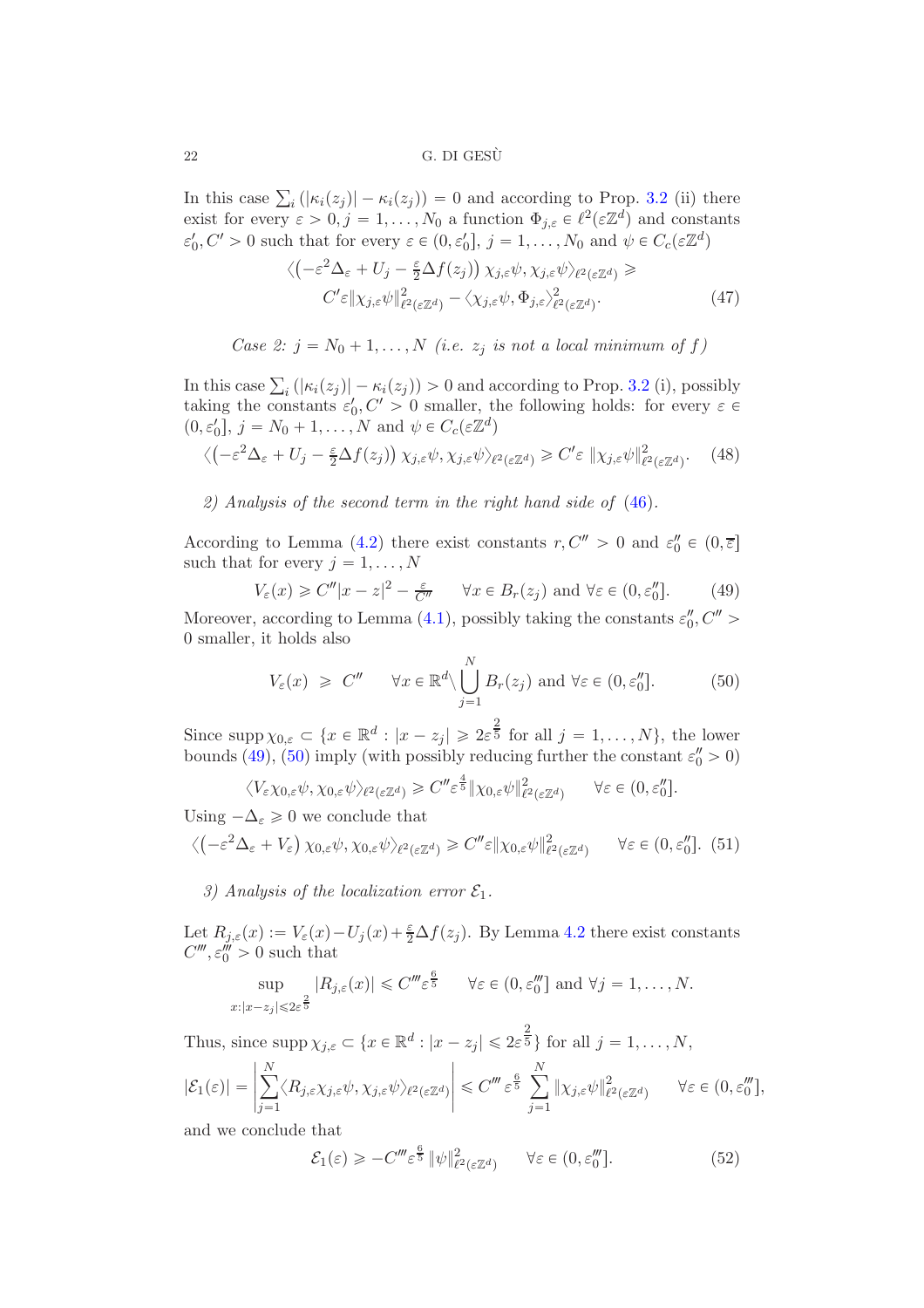4) Analysis of the localization error  $\mathcal{E}_2$ .

Using  $\sum_{j=0}^{N} \chi_{j,\varepsilon}^2 \equiv 1$  gives

$$
\mathcal{E}_2(\varepsilon) = -\varepsilon^2 \langle \left( \Delta_{\varepsilon} - \sum_{j=0}^N \chi_{j,\varepsilon} \Delta_{\varepsilon} \chi_{j,\varepsilon} \right) \psi, \psi \rangle_{\ell^2(\varepsilon \mathbb{Z}^d)}.
$$

Since there is a constant  $K > 0$  such that  $\sup_{x \in \mathbb{R}^d} | \text{Hess } \chi_{j,\varepsilon}(x) | \leq K \varepsilon^{-2s}$ for every  $\varepsilon \in (0, \overline{\varepsilon}]$  and  $j = 0, \ldots, N$ , it follows from Lemma [3.1](#page-10-3) that there exists a constant  $C^{\prime\prime\prime\prime} > 0$  such that

$$
|\mathcal{E}_2(\varepsilon)| \leq C'''' \varepsilon^{2-2s} \|\psi\|_{\ell^2(\varepsilon \mathbb{Z}^d)} = C'''' \varepsilon^{\frac{6}{5}} \|\psi\|_{\ell^2(\varepsilon \mathbb{Z}^d)} \qquad \forall \varepsilon \in (0, \overline{\varepsilon}].
$$

In particular we shall use that

<span id="page-22-0"></span>
$$
\mathcal{E}_2(\varepsilon) \geqslant -C'''' \varepsilon^{\frac{6}{5}} \|\psi\|_{\ell^2(\varepsilon \mathbb{Z}^d)} \qquad \forall \varepsilon \in (0, \overline{\varepsilon}]. \tag{53}
$$

Final step.

Taking  $\Psi_{j,\varepsilon} := \chi_{j,\varepsilon} \Phi_{j,\varepsilon}, \ \tilde{\varepsilon}_0 := \min\{\varepsilon'_0, \varepsilon''_0, \varepsilon'''_0\}$  and  $\tilde{C} := \min\{C', C''\}$  gives, according to  $(46)$ ,  $(47)$ ,  $(48)$ ,  $(51)$ ,  $(52)$ ,  $(53)$  the lower bound

$$
\langle H_{\varepsilon}\psi, \psi \rangle_{\ell^2(\varepsilon \mathbb{Z}^d)} \geq
$$
  

$$
\left(\tilde{C}\varepsilon - (C'''' + C'''')\varepsilon^{\frac{6}{5}}\right) \|\psi\|_{\ell^2(\varepsilon \mathbb{Z}^d)}^2 - \sum_{j=1}^{N_0} \langle \psi, \Psi_{j,\varepsilon} \rangle_{\ell^2(\varepsilon \mathbb{Z}^d)}^2 \qquad \forall \varepsilon \in (0, \tilde{\varepsilon}_0],
$$

which implies the desired estimate [\(41\)](#page-19-2), by taking  $C = \tilde{C}/2$  and a sufficiently small  $\varepsilon_0 \in (0, \tilde{\varepsilon}_0)$ small  $\varepsilon_0 \in (0, \tilde{\varepsilon}_0)$ .

It remains to show part (iii) of Theorem [2.2](#page-6-0) to complete the proof. In order to do so, we can assume  $N_0 \neq 0$ , since otherwise there is nothing to prove. By the Max-Min principle [\[24,](#page-34-23) Theorem 11.7 and Proposition 11.9] together with the bound on the essential spectrum given by Proposition  $(4.3)$  it is sufficient to show that for each  $\varepsilon > 0$  there exist  $N_0$  orthonormal functions in the domain  $Dom(V_{\varepsilon})$  of  $H_{\varepsilon}$  such that the quadratic form associated with  $H_{\varepsilon}$  is exponentially small for each of these functions. We shall now exhibit such a family of orthonormal functions.

Let  $\{z_1, \ldots, z_{N_0}\}\)$  be the set of local minima of f. We fix  $\delta > 0$  such that  $B_{3\delta}(z_k) \cap B_{3\delta}(z_j)$  is the empty set for  $k \neq j$  and such that  $f > f(z_k)$ on  $B_{3\delta}(z_k)\backslash\{z_k\}$ . Moreover we fix for each  $k = 1, \ldots, N_0$  a cutoff function  $\chi_k \in C^{\infty}(\mathbb{R}^d; [0, 1]),$  satisfying  $\chi \equiv 1$  on  $B_{\delta}(z_k)$   $\chi \equiv 0$  on  $\mathbb{R}^d \setminus B_{2\delta}(z_k)$ . We consider then for each  $\varepsilon > 0$  and for each  $k = 1, \ldots, N_0$  the functions  $\psi_{k,\varepsilon} : \mathbb{R}^d \to \mathbb{R}$  given by

<span id="page-22-1"></span>
$$
\psi_{k,\varepsilon}(x) = \frac{\chi_k(x)e^{-f(x)/(2\varepsilon)}}{\|\chi_k e^{-f/(2\varepsilon)}\|_{\ell^2(\varepsilon\mathbb{Z}^d)}}.
$$
\n(54)

Then for each  $\varepsilon > 0$  the (restrictions to  $\varepsilon \mathbb{Z}^d$  of the) functions  $\psi_{1,\varepsilon}, \ldots, \psi_{N_0,\varepsilon}$ are in the domain of  $H_{\varepsilon}$  and orthonormal in  $\ell^2(\varepsilon \mathbb{Z}^d)$ . Moreover the following proposition shows that the quadratic form associated with  $H_{\varepsilon}$  is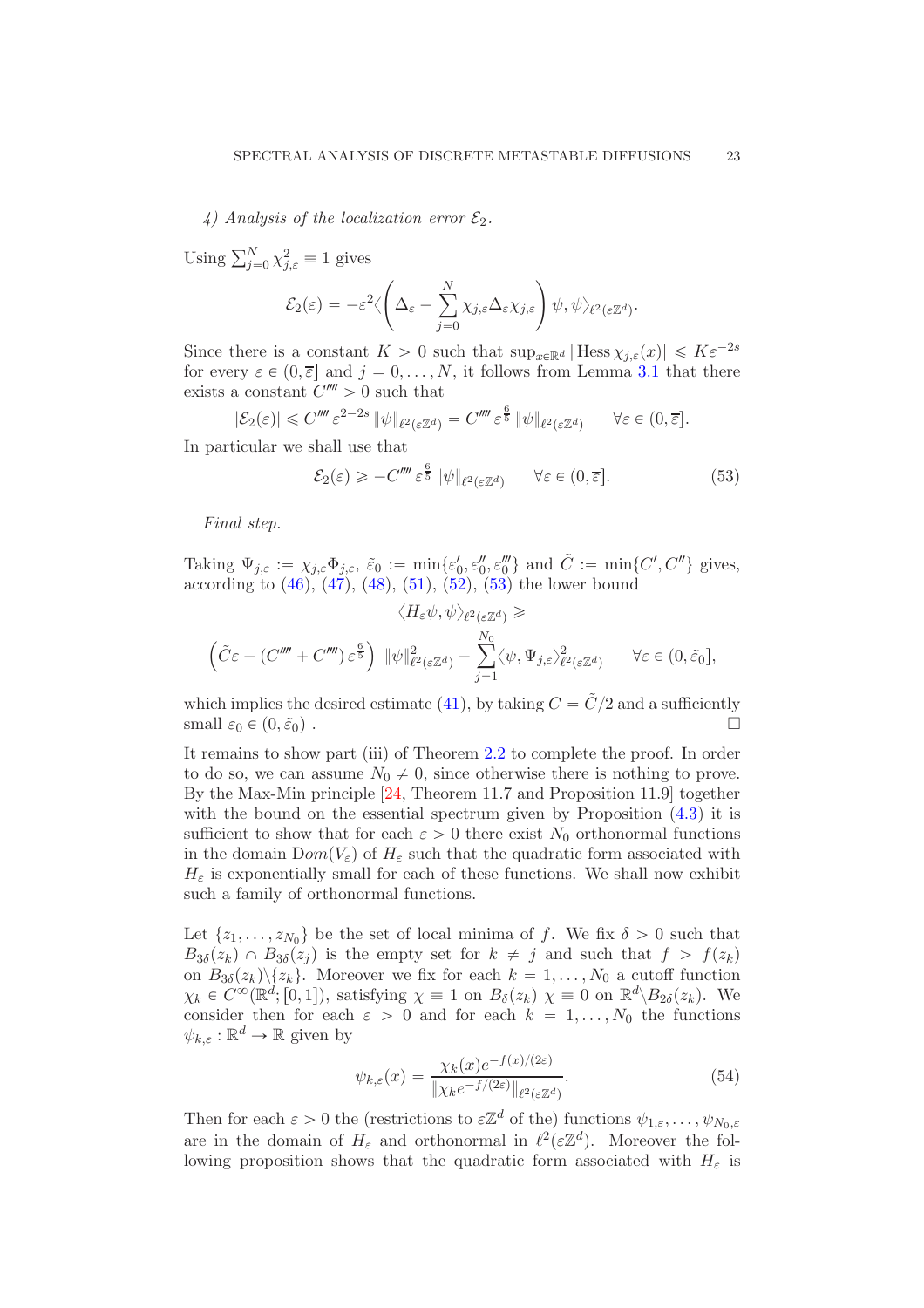exponentially small for each of these functions and thus concludes the proof of Theorem [2.2.](#page-6-0)

**Proposition 4.7.** Assume [H1](#page-5-1) and that the set  $\{z_1, \ldots, z_{N_0}\}$  of local minima of f is not empty. Then there exist  $C, \varepsilon_0 > 0$  such that for each  $\varepsilon \in (0, \varepsilon_0]$ the functions  $\psi_{1,\varepsilon}, \ldots, \psi_{N_0,\varepsilon}$  defined in [\(54\)](#page-22-1) satisfy the estimate

 $\langle H_{\varepsilon}\psi_{k,\varepsilon}, \psi_{k,\varepsilon}\rangle_{\ell^2(\varepsilon\mathbb{Z}^d)} \leqslant e^{-C/\varepsilon}.$ 

*Proof.* Fix  $k = 1, ..., N_0$ . Then, applying Proposition [3.5](#page-16-3) with  $\varphi = f$  $f(z_k)$ ,  $k = 3$  and  $m = 0$ , gives for a suitable constant  $K > 0$  and for every  $\varepsilon \in (0, 1]$ 

<span id="page-23-1"></span>
$$
\|\chi_k e^{-f/(2\varepsilon)}\|_{\ell^2(\varepsilon\mathbb{Z}^d)}^2 \geq \varepsilon^d e^{-f(z_k)/\varepsilon} \sum_{x \in B_\delta^\varepsilon(z_k)} e^{-(f(x)-f(z_k)/(2\varepsilon)} \geq K \varepsilon^{\frac{d}{2}} e^{-f(z_k)/\varepsilon}.
$$
\n(55)

Further, using [\(7\)](#page-5-0) and the notation  $F_{\varepsilon}(x, v) = \frac{1}{2}[f(x) + f(x + \varepsilon v)],$ 

<span id="page-23-0"></span>
$$
\langle H_{\varepsilon}(\chi_k e^{-f/(2\varepsilon)}), \chi_k e^{-f/(2\varepsilon)} \rangle_{\ell^2(\varepsilon \mathbb{Z}^d)} = \varepsilon^2 \| e^{-F_{\varepsilon}/(2\varepsilon)} \nabla_{\varepsilon} \chi_k \|_{\ell^2(\varepsilon \mathbb{Z}^d; \mathbb{R}^N)}^2. \tag{56}
$$

We take  $\varepsilon'_0 \in (0, 1]$  small enough such that for all  $\varepsilon \in (0, \varepsilon_0]$  it holds

$$
\nabla_{\varepsilon}\chi_k(x,v)=0\qquad \forall x\in B_{\delta/2}(z_k)\,\,\text{and}\,\,\forall v\in\mathcal{N}.
$$

Moreover we take  $\gamma > 0$  small enough such that for all  $\varepsilon \in (0, \varepsilon_0]$  and for all  $k = 1, \ldots, N_0$  it holds

$$
F_{\varepsilon}(x,v) - f(z_k) \ge \gamma
$$
  $\forall x \in \Omega_{\varepsilon} := B_{3\delta}(z_k) \setminus B_{\delta/2}$  and  $\forall v \in \mathcal{N}$ .

It follows then from [\(56\)](#page-23-0), the uniform bound  $\epsilon^2 |\nabla_{\epsilon} \chi_k| \leq 2$  and the existence of a  $\tilde{K} > 0$  with  $\varepsilon^d |\Omega_{\varepsilon}| \leq \tilde{K}$  that

<span id="page-23-2"></span>
$$
\langle H_{\varepsilon}(\chi_k e^{-f/(2\varepsilon)}), \chi_k e^{-f/(2\varepsilon)}\rangle_{\ell^2(\varepsilon\mathbb{Z}^d)} \leq 2^{d+1}\tilde{K}e^{-[f(z_k)+\gamma]/\varepsilon}.\tag{57}
$$

Putting together [\(55\)](#page-23-1) and [\(57\)](#page-23-2) gives the claim with e.g.  $C = \gamma/2$  and  $\varepsilon_0 \in (0, \varepsilon_0']$  sufficiently small.  $\varepsilon_0 \in (0, \varepsilon'_0]$  sufficiently small.

In the remainder of this section we provide the proofs of the basic estimates on  $V<sub>\epsilon</sub>$  given in Lemma [4.1](#page-18-2) and Lemma [\(4.2\)](#page-18-3).

*Proof of Lemma [4.1.](#page-18-2)* A Taylor expansion gives for every  $x \in \mathbb{R}^d$  the representation

<span id="page-23-3"></span>
$$
V_{\varepsilon}(x) = 2 \sum_{v \in \mathcal{N}} \sinh^2 \frac{\nabla f(x) \cdot v}{4} + \varepsilon \sum_{v \in \mathcal{N}} e^{-\frac{\nabla f(x) \cdot v}{2}} R_{\varepsilon}(x, v), \tag{58}
$$

where, thanks to the boundedness of Hess  $f$ ,

$$
\exists R > 0 \quad \text{s.t.} \quad |R_{\varepsilon}(x, v)| \leq R \quad \forall x \in \mathbb{R}^d, v \in \mathcal{N} \text{ and } \varepsilon \in (0, 1].
$$

In fact, one may write

$$
V_{\varepsilon}(x) = \sum_{v \in \mathcal{N}} \left[ e^{-\frac{\nabla f(x) \cdot v}{2}} - 1 \right] + \varepsilon \sum_{v \in \mathcal{N}} e^{-\frac{\nabla f(x) \cdot v}{2}} \frac{1}{\varepsilon} \left[ e^{-\frac{f(x + \varepsilon v) - f(x) - \varepsilon \nabla f(x) \cdot v}{2\varepsilon}} - 1 \right],
$$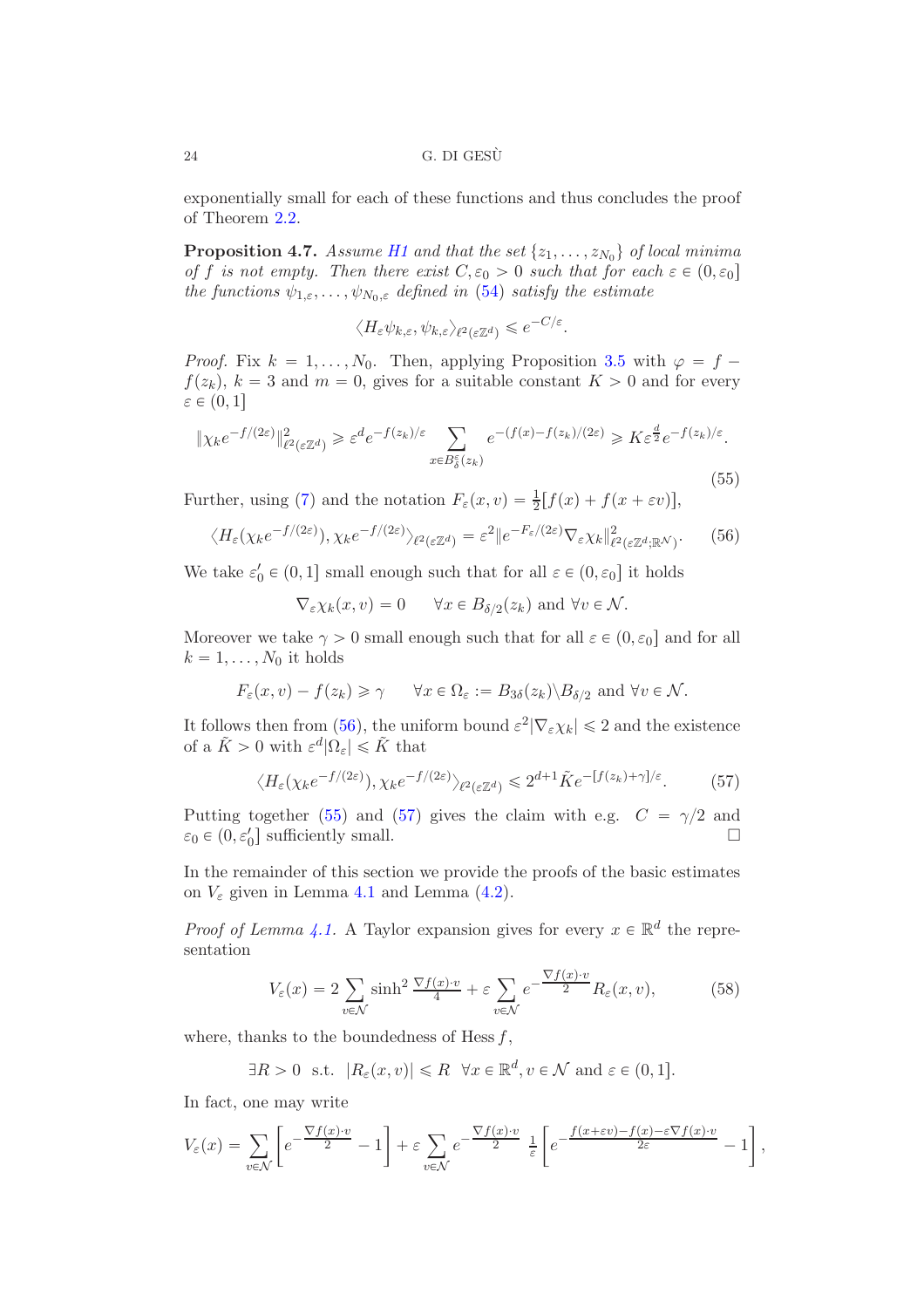and, using  $\cosh 2t - 1 = 2 \sinh^2 t$ ,

$$
\sum_{v \in \mathcal{N}} \left[ e^{-\frac{\nabla f(x) \cdot v}{2}} - 1 \right] = \sum_{v \in \mathcal{N}} \left[ \frac{1}{2} e^{\frac{\nabla f(x) \cdot v}{2}} + \frac{1}{2} e^{-\frac{\nabla f(x) \cdot v}{2}} - 1 \right] =
$$
  

$$
\sum_{v \in \mathcal{N}} \left[ \cosh \frac{\nabla f(x) \cdot v}{2} - 1 \right] = 2 \sum_{v \in \mathcal{N}} \sinh^2 \frac{\nabla f(x) \cdot v}{4}.
$$

Moreover, for

$$
R_{\varepsilon}(x,v) := \frac{1}{\varepsilon} \left[ e^{-\frac{f(x+\varepsilon v) - f(x) - \varepsilon \nabla f(x) \cdot v}{2\varepsilon}} - 1 \right],
$$

using  $|e^t - 1| \leq |t|e^{|t|}$  with

$$
t := -\frac{f(x+\varepsilon v)-f(x)-\varepsilon \nabla f(x) \cdot v}{2\varepsilon},
$$

and noting that, due to the boundedness of Hess  $f$ , there exists a constant  $A > 0$  such that

$$
|t| \leq \frac{\varepsilon}{4} \sup_x |\operatorname{Hess} f(x)v \cdot v| \leq \frac{\varepsilon}{4} A|v|^2,
$$

one gets for  $\varepsilon \in (0, 1]$  and every  $x \in \mathbb{R}^d$ 

<span id="page-24-0"></span>
$$
|R_{\varepsilon}(x,v)| \leq \frac{A|v|^2}{4} e^{\frac{A|v|^2}{4}} \leq \frac{\max_{v \in \mathcal{N}} A|v|^2}{4} e^{\frac{\max_{v \in \mathcal{N}} A|v|^2}{4}} =: R > 0. \tag{59}
$$

It follows from [\(58\)](#page-23-3) and [\(59\)](#page-24-0) that for  $\varepsilon \in (0, 1]$  and every  $x \in \mathbb{R}^d$ 

$$
V_{\varepsilon}(x) \ge \sum_{v \in \mathcal{N}} \left[ \cosh \frac{\nabla f(x) \cdot v}{2} - 1 \right] - \varepsilon R \sum_{v \in \mathcal{N}} e^{-\frac{\nabla f(x) \cdot v}{2}} =
$$
  
= 
$$
\sum_{v \in \mathcal{N}} \left[ (1 - \varepsilon R) \left( \cosh \frac{\nabla f(x) \cdot v}{2} - 1 \right) - \varepsilon R \right].
$$

Using that  $\cosh t - 1 \geq t^2$  with  $t = \frac{\nabla f(x) \cdot v}{2}$  and  $\sum_{v \in \mathcal{N}} |\nabla f(x) \cdot v|^2 = 2|\nabla f(x)|^2$ we get for  $\varepsilon \in (0, \min\{1, \frac{1}{R}\})$  $\frac{1}{R}$ }) and every  $x \in \mathbb{R}^d$  the lower bound

$$
V_{\varepsilon}(x) \geqslant \left[ \frac{(1 - \varepsilon R)}{2} s |\nabla f(x)|^2 - \varepsilon R \right].
$$

In particular

$$
V_{\varepsilon}(x) \ge \frac{a^2}{2} - \varepsilon \left(\frac{Ra^2}{2} + R\right) \qquad \forall x \in S \text{ and } \forall \varepsilon \in (0, \min\{1, \frac{1}{R}\}).
$$

The claim follows by chosing an  $\varepsilon_0 \in (0, \min\{1, \frac{1}{h}\})$  $\frac{1}{R}$ ,  $\frac{a^2}{Ra^2+}$  $\frac{a^2}{Ra^2 + 2R}$ }) and  $C = \frac{a^2}{2}$  $\frac{1}{2}$  –  $\varepsilon_0 \left( \frac{Ra^2}{2} + R \right)$ .

Proof of Lemma [4.2.](#page-18-3) This follows from a straightforward Taylor expansion. Indeed, fixing  $z \in \mathbb{R}^d$  such that  $\nabla f(z) = 0$  and  $R > 0$ , we have on  $B_R(z)$ the uniform estimate

$$
-\frac{1}{2\varepsilon}[f(\cdot+\varepsilon v)-f] = -\frac{1}{2}\nabla f \cdot v - \frac{\varepsilon}{4} \operatorname{Hess} f v \cdot v + \mathcal{O}(\varepsilon^2).
$$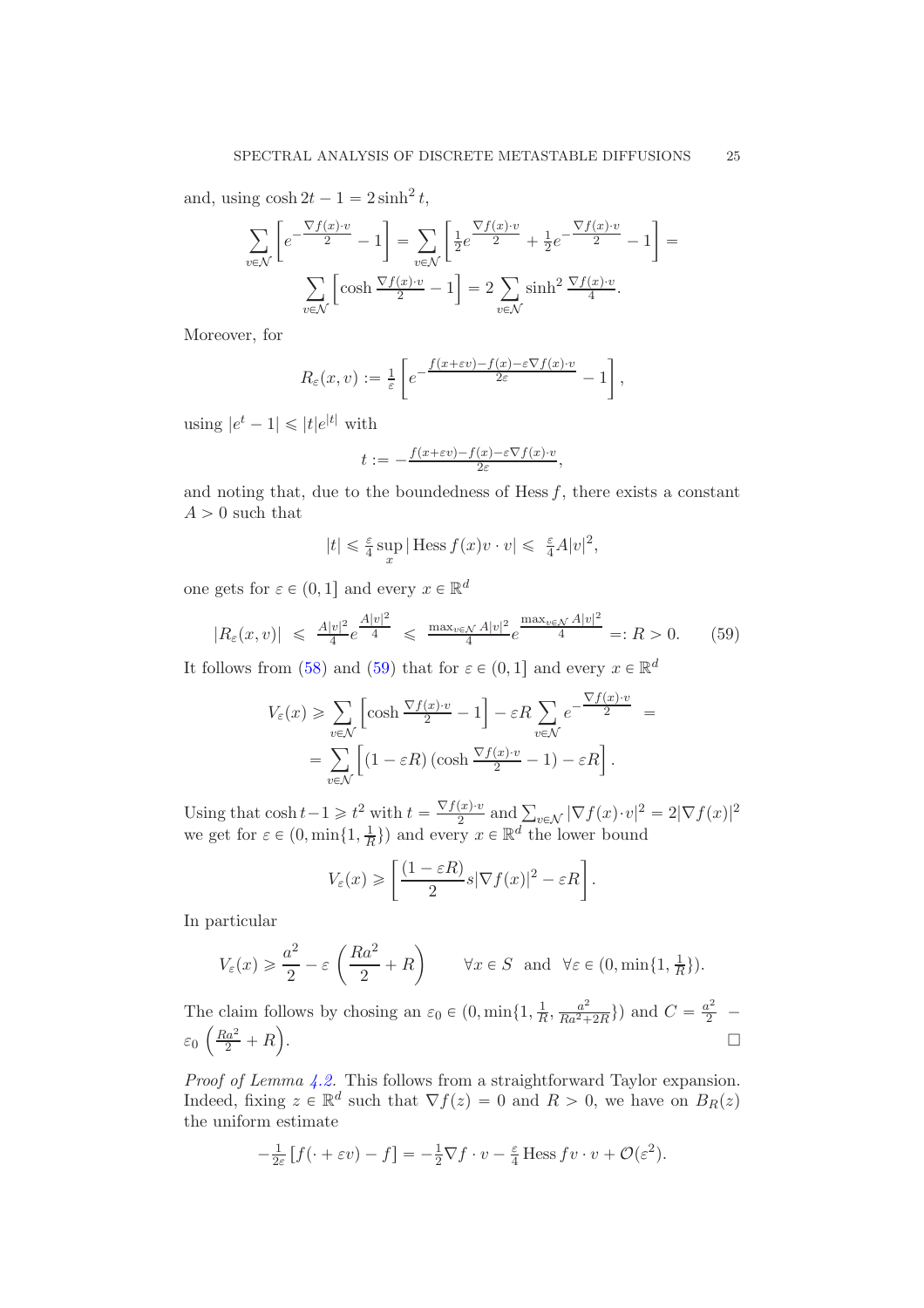Using the inequality  $|e^t - 1 - t| \leq \frac{1}{2}t^2 e^{|t|}$  with  $t = \frac{\varepsilon}{4}$  Hess  $f v \cdot v + \mathcal{O}(\varepsilon^2)$  then gives

$$
V_{\varepsilon} = \sum_{v \in \mathcal{N}} \left\{ e^{-\frac{1}{2}\nabla f \cdot v} - 1 - e^{-\frac{1}{2}\nabla f \cdot v} \frac{\varepsilon}{4} \operatorname{Hess} f v \cdot v + \mathcal{O}(\varepsilon^2) \right\} =
$$
  

$$
\sum_{v \in \mathcal{N}} \left\{ \cosh\left[\frac{1}{2}\nabla f \cdot v\right] - 1 - \cosh\left[\frac{1}{2}\nabla f \cdot v\right] \frac{\varepsilon}{4} \operatorname{Hess} f v \cdot v + \mathcal{O}(\varepsilon^2) \right\}.
$$

The expansion  $\cosh x = 1 + \frac{1}{2}x^2 + \mathcal{O}(x^4)$  and the equalities  $\sum_v |\nabla f \cdot v|^2 =$  $2|\nabla f|^2$  and  $\sum_v$  Hess  $f v \cdot v = 2\Delta f$  give

$$
V_{\varepsilon} = \frac{1}{4} |\nabla f|^2 + \mathcal{O}(\sum_{k} |\partial_{k} f|^4) - \frac{\varepsilon}{2} \Delta f + \mathcal{O}(\varepsilon |\nabla f|^2) + \mathcal{O}(\varepsilon^2).
$$

Expanding all terms in x around z, which gives in particular  $|\nabla f(x)|^2 =$ [Hess  $f(z)]^2(x-z) \cdot (x-z) + \mathcal{O}(|x-z|^3)$  and  $\Delta f(x) = \Delta f(z) + \mathcal{O}(|x-z|)$ , finishes the proof.  $\Box$ 

## 5. Proof of Theorem [2.3](#page-7-0)

### <span id="page-25-0"></span>5.1. General strategy.

In order to compute the precise asymptotics of the smallest non-zero eigenvalue  $\lambda(\varepsilon)$  of  $H_{\varepsilon}$  we shall consider a suitable choice of an  $\varepsilon$ -dependent test function  $\psi_{\varepsilon}$ . The latter will be referred to as quasimode and its precise con-struction will be given in Subsection [5.2.](#page-26-0) Since  $\psi_{\varepsilon}$  will be chosen orthogonal to the ground state  $e^{-f/(2\varepsilon)}$  for every  $\varepsilon$ , the upper bound on  $\lambda(\varepsilon)$  given in Theorem [2.3](#page-7-0) will follow immediately from the Max-Min principle, giving

<span id="page-25-2"></span>
$$
\lambda(\varepsilon) \leq \frac{\langle H_{\varepsilon} \psi_{\varepsilon}, \psi_{\varepsilon} \rangle_{\ell^2(\varepsilon \mathbb{Z}^d)}}{\|\psi_{\varepsilon}\|_{\ell^2(\varepsilon \mathbb{Z}^d)}^2},\tag{60}
$$

and from the precise computation of the right hand side in the above formula by using the Laplace asymptotics on  $\varepsilon \mathbb{Z}^d$  given in Subsection [3.3.](#page-14-0) The result of these computations is the content of Proposition [5.2](#page-27-0) and Proposition [5.3.](#page-28-0)

The proof of the lower bound on  $\lambda(\varepsilon)$  given in Theorem [2.3](#page-7-0) is more subtle. We shall derive it as a corollary of Theorem [2.2](#page-6-0) and the following abstract estimate, which was used in [\[17\]](#page-33-15) in a similar way.

<span id="page-25-1"></span>**Proposition 5.1.** Let  $(T, \mathcal{D}(T))$  be a nonnegative selfadjoint operator on a Hilbert space  $(X, \langle \cdot, \cdot \rangle)$ . Moreover let  $\tau > 0$  and  $P = \mathbf{1}_{[0,\tau]}(T)$  be the spectral projector of T corresponding to the interval  $[0, \tau]$  and let  $\lambda = \sup([0, \tau] \cap$  $Spec(T)$ ). Then for every normalized  $u \in \mathcal{D}(T)$  with  $\langle Tu, u \rangle \neq 0$  it holds

$$
\lambda \geq \langle Tu, u \rangle (1 - R(u)),
$$

where  $R(u) \geq 0$  satisfies

$$
[R(u)]^2 = \tau^{-1} \frac{\langle Tu, Tu \rangle}{\langle Tu, u \rangle}.
$$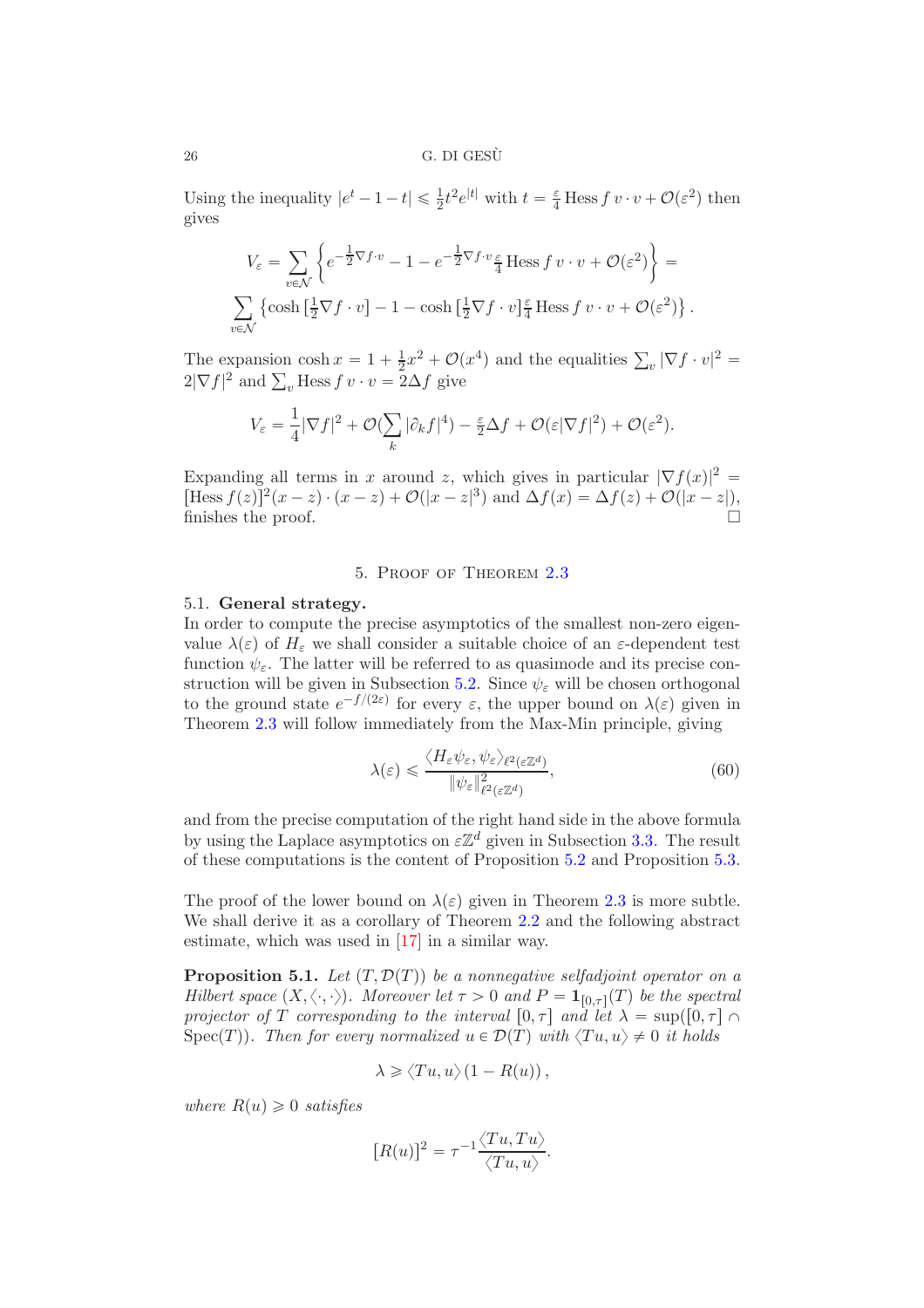*Proof.* We denote by  $\|\cdot\|$  the Hilbert space norm and fix a  $u \in \mathcal{D}(T)$  such that  $||u|| = 1$  and  $\langle Tu, u \rangle \neq 0$ . Then we have the estimates

$$
\lambda \geq \|Pu\|^2 \lambda = \langle u, \lambda Pu \rangle \geq \langle u, TPu \rangle =
$$
  

$$
\langle Tu, u \rangle \left(1 - \frac{\langle Tu, u - Pu \rangle}{\langle Tu, u \rangle}\right) \geq \langle Tu, u \rangle \left(1 - \frac{\|Tu\| \|u - Pu\|}{\langle Tu, u \rangle}\right).
$$

The claim follows now from the estimate

$$
||u - Pu||^2 \le \tau^{-1} \langle Tu, u \rangle,
$$

which is a consequence of the spectral theorem.  $\Box$ 

We shall apply Proposition [5.1](#page-25-1) to the case  $T = H_{\varepsilon}$ ,  $\tau = C_{\varepsilon}$ , where C is the constant appearing in Theorem [2.2](#page-6-0) and  $u = (\|\psi_{\varepsilon}\|_{\ell^2(\varepsilon\mathbb{Z}^d)})^{-1}\psi_{\varepsilon}$ , where  $\psi_{\varepsilon}$  is the same quasimode used for the upper bound on  $\lambda(\varepsilon)$ . By Theorem [2.2](#page-6-0) (ii) we thus obtain a lower bound on  $\lambda(\varepsilon)$ . The fact that this lower bound coincides with the lower bound given in Theorem [2.3](#page-7-0) is a consequence of the precise computation of the right hand side of  $(60)$ , which we already mentioned (see Prop. [5.2](#page-27-0) and Prop. [5.3\)](#page-28-0), and the estimate

$$
(C\varepsilon)^{-1} \frac{\langle H_{\varepsilon} \psi_{\varepsilon}, H_{\varepsilon} \psi_{\varepsilon} \rangle_{\ell^2(\varepsilon \mathbb{Z}^d)}}{\langle H_{\varepsilon} \psi_{\varepsilon}, \psi_{\varepsilon} \rangle_{\ell^2(\varepsilon \mathbb{Z}^d)}} = \mathcal{O}(\varepsilon).
$$

The latter estimate will be a consequence of Proposition [5.3](#page-28-0) and Proposition [5.4,](#page-28-1) which is proven again by analyzing the Laplace asymptotics of a sum over  $\varepsilon \mathbb{Z}^d$ .

We shall assume throughout the rest of this section that the Assumption  $H2$ is satisfied.

# <span id="page-26-0"></span>5.2. Definition of the quasimode  $\psi_{\varepsilon}$ .

Let  $s_1, \ldots, s_n$  be the relevant saddle points of f, i.e. the critical points of index one of  $f$  appearing in formula  $(10)$  defining the prefactor  $A$ . Given  $x \in \mathbb{R}^d$  we associate to it a linear "reaction coordinate"  $\xi_k = \xi_k(x)$  around the saddle point  $s_k$ , which parametrizes the unstable direction of Hess  $f(s_k)$ . More precisely, we chose one of the two normalized eigenvectors corresponding to the only negative eigenvalue  $\mu(s_k)$  of Hess  $f(s_k)$ , denote it by  $\tau_k$ , and set

<span id="page-26-1"></span>
$$
\xi_k(x) = \langle x - s_k, \tau_k \rangle \qquad \forall k = 1, \dots, n. \tag{61}
$$

Recalling our notation  $S_f(h) = f^{-1}((-\infty, h))$  for the open sublevel set of f corresponding to the height  $h \in \mathbb{R}$ , we consider for  $\rho > 0$  and  $k = 1, \ldots, n$ the closed set

$$
\mathcal{R}_k = \left\{ x \in \overline{\mathcal{S}_f(h^* + \rho)} : |\xi_k(x)| \leq \rho \right\},\
$$

and the open set  $\mathcal{B} = \mathcal{S}_f(h^* + \rho) \setminus (\bigcup_k \mathcal{R}_k)$ . Henceforth the parameter  $\rho > 0$  appearing in the definition of  $\mathcal{R}_k$  and  $\beta$  is fixed sufficiently small such that the following properties hold:

- the set  $\mathcal{B}$  has exactly two connected components  $\mathcal{B}^{(0)}$  and  $\mathcal{B}^{(1)}$ , containing respectively  $m_0$  and  $m_1$ .
- $\mathcal{R}_k$  is disjoint from  $\mathcal{R}_{k'}$  for  $k \neq k'$ .
- For each  $k = 1, ..., n$  the function  $\varphi_k := f + |\mu(s_k)| \xi_k^2$  satisfies  $\varphi_k(x) > f(s_k)$  for every  $x \in \mathcal{R}_k \backslash \{s_k\}.$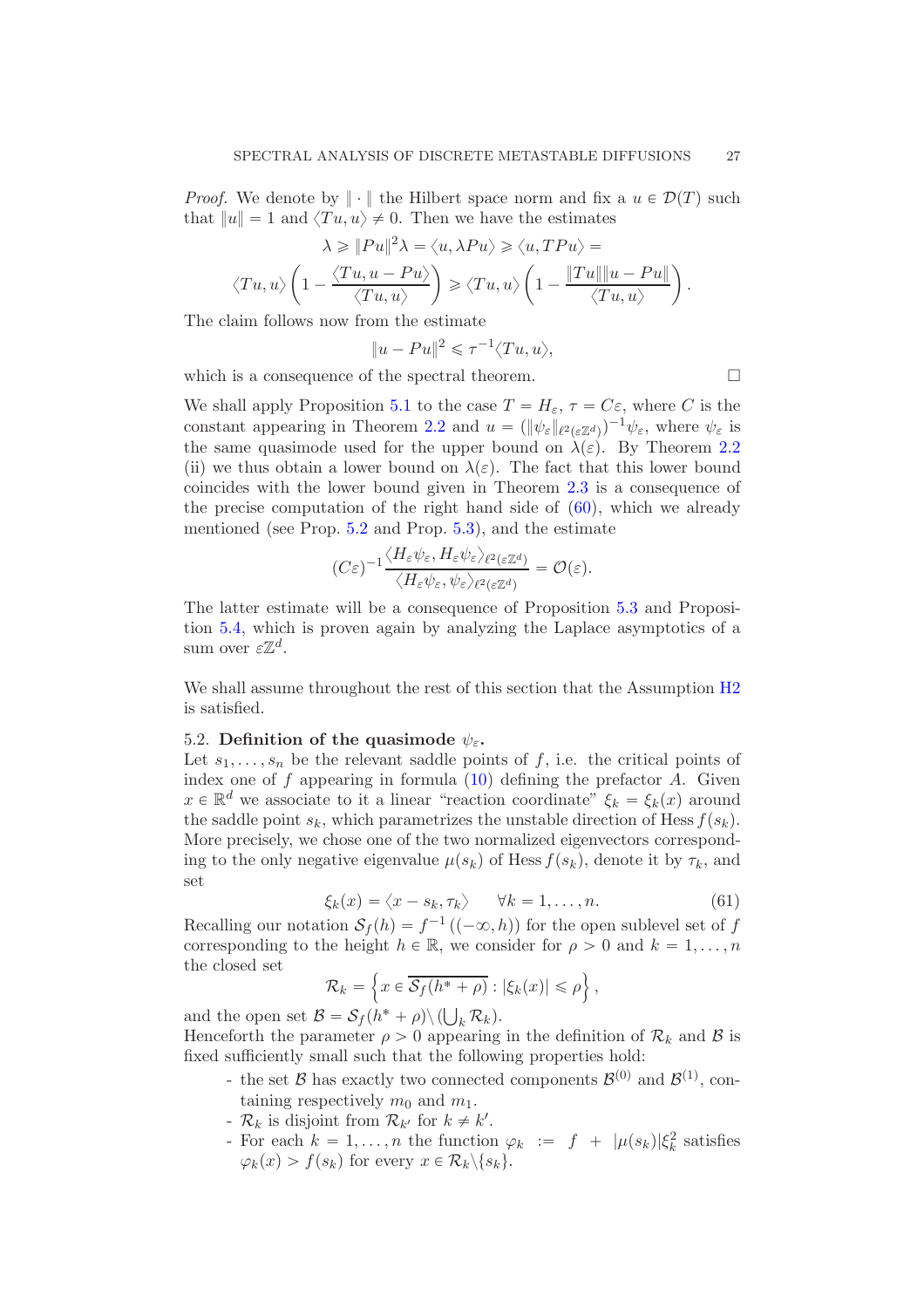### 28 G. DI GESU`

Note that  $Hess \varphi_k(s_k) = | \text{Hess } f(s_k)|$ . In other terms the quadratic approximation of  $\varphi_k$  around  $s_k$  is obtained from that of f by flipping the sign of the only negative eigenvalue of Hess  $f(s_k)$ .

Let  $\varepsilon \in (0, 1]$ . The quasimode  $\psi_{\varepsilon}$  for the spectral gap is defined as follows. We define first on the sublevel set  $\mathcal{S}_f(h^* + \rho)$ 

$$
\kappa_{\varepsilon}(x) = \begin{cases} +1 & \text{for } x \in \mathcal{B}^{(1)}, \\ -1 & \text{for } x \in \mathcal{B}^{(0)}, \\ C_{k,\varepsilon} \int_0^{\xi_k(x)} \chi(\eta) e^{-\frac{|\mu(s_k)|\eta|^2}{2\varepsilon}} d\eta & \text{for } x \in \bigcup_k \mathcal{R}_k. \end{cases}
$$

The constant  $C_{k,\varepsilon}$  appearing above is defined as

$$
C_{k,\varepsilon} := \left[ \frac{1}{2} \int_{-\infty}^{\infty} \chi(\eta) e^{-\frac{|\mu(s_k)|\eta|^2}{2\varepsilon}} d\eta \right]^{-1},
$$

and  $\chi \in C^{\infty}(\mathbb{R}; [0, 1])$  satisfies  $\chi \equiv 1$  on  $[-\frac{\rho}{3}, \frac{\rho}{3}]$  $\frac{\rho}{3}$ ,  $\chi(\eta) = 0$  for  $|\eta| \geq \frac{2}{3}\rho$  and  $\chi(\eta) = \chi(-\eta)$ . Note that

<span id="page-27-2"></span>
$$
\exists \gamma > 0
$$
 such that  $C_{k,\varepsilon} = 2\sqrt{\frac{|\mu(s_k)|}{2\pi\varepsilon}} \left(1 + \mathcal{O}(e^{-\frac{\gamma}{\varepsilon}})\right).$  (62)

Note also that for each  $k = 1, \ldots n$  the sign of the vector  $\tau_k$  defining  $\xi_k$ (see [\(61\)](#page-26-1)) can be chosen such that  $\kappa_{\varepsilon}$  is  $C^{\infty}$  on  $S_f(h^* + \rho)$ , which we shall assume in the sequel. In order to extend  $\kappa$  to a smooth function defined on the whole  $\mathbb{R}^d$  we introduce another cutoff function  $\theta \in C^\infty(\mathbb{R}^d; [0, 1])$  by setting for  $x \in \mathbb{R}^d$ 

$$
\theta(x) = \begin{cases} 1 & \text{for } x \in \mathcal{S}_f(h^* + \frac{\rho}{2}) \\ 0 & \text{for } x \in \mathbb{R}^d \backslash \mathcal{S}_f(h^* + \frac{3}{4}\rho) \end{cases}
$$

Finally we define the quasimode  $\psi_{\varepsilon}$  by setting for  $x \in \mathbb{R}^d$ 

<span id="page-27-1"></span>
$$
\psi_{\varepsilon}(x) = \left(\frac{1}{2}\theta(x)\,\kappa_{\varepsilon}(x) - \frac{1}{2}\frac{\langle\theta\kappa_{\varepsilon},e^{-f/\varepsilon}\rangle_{\ell^2(\varepsilon\mathbb{Z}^d)}}{\|e^{-f/(2\varepsilon)}\|_{\ell^2(\varepsilon\mathbb{Z}^d)}^2}\right)e^{-f/(2\varepsilon)}.\tag{63}
$$

.

Note that  $\psi_{\varepsilon} \in C^{\infty}(\mathbb{R}^d)$  with compact support. In particular its restiction to  $\varepsilon \mathbb{Z}^d$ , which we still denote by  $\psi_{\varepsilon}$ , is in  $C_c(\varepsilon \mathbb{Z}^d) \subset Dom(V_{\varepsilon})$ . Moreover, it follows from its very definition that  $\psi_{\varepsilon}$  is orthogonal to the ground state  $e^{-f/(2\varepsilon)}$  with respect to the scalar product  $\langle \cdot, \cdot \rangle_{\ell^2(\varepsilon \mathbb{Z}^d)}$ .

### 5.3. Quasimode estimates.

We now state the crucial estimates concerning the quasimode  $\psi_{\varepsilon}$ . The proofs follow from straightforward computations exploiting the results of Subsec-tion [3.3](#page-14-0) on the Laplace asymptotics for sums over  $\varepsilon \mathbb{Z}^d$ . We shall give the details in Subsection [5.4.](#page-28-2)

<span id="page-27-0"></span>**Proposition 5.2.** Assume [H2](#page-5-2) and let  $\varepsilon \in (0, 1]$ . The function  $\psi_{\varepsilon}$  defined in [\(63\)](#page-27-1) satisfies

$$
\|\psi_{\varepsilon}\|_{\ell^2(\varepsilon\mathbb{Z}^d)}^2 = (2\pi\varepsilon)^{\frac{d}{2}} J e^{-h*/\varepsilon} \left(1 + \mathcal{O}(\sqrt{\varepsilon})\right),
$$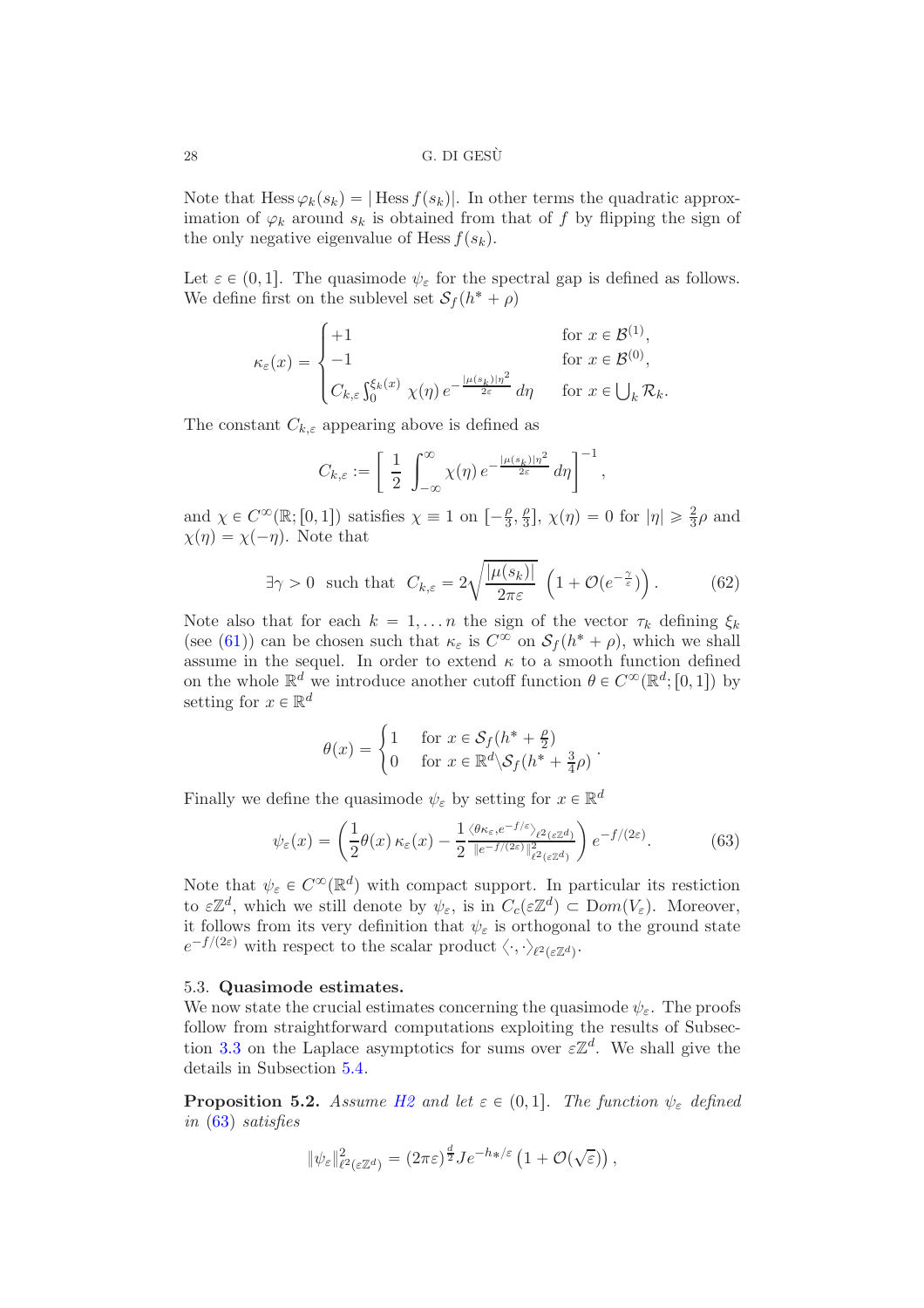where  $h_* = \min\{f(m_0), f(m_1)\}\$ is the minimum of f and

$$
J = \begin{cases} \left( (\det \text{Hess } f(m_1))^{\frac{1}{2}} + (\det \text{Hess } f(m_0))^{\frac{1}{2}} \right)^{-1} & \text{if } f(m_0) = f(m_1), \\ (\det \text{Hess } f(m_0))^{-\frac{1}{2}} & \text{if } f(m_0) < f(m_1). \end{cases}
$$

<span id="page-28-0"></span>**Proposition 5.3.** Assume [H2](#page-5-2) and let  $\varepsilon \in (0, 1]$ . The function  $\psi_{\varepsilon}$  defined in [\(63\)](#page-27-1) satisfies

$$
\langle H_{\varepsilon} \psi_{\varepsilon}, \psi_{\varepsilon} \rangle_{\ell^2(\varepsilon \mathbb{Z}^d)} = \varepsilon \sum_{k=1}^n \frac{|\mu(s_k)|}{2\pi} \frac{(2\pi \varepsilon)^{\frac{d}{2}}}{|\det \operatorname{Hess} f(s_k)|^{\frac{1}{2}}} e^{-h^*/\varepsilon} \left(1 + \mathcal{O}(\sqrt{\varepsilon})\right),
$$

where  $\mu(s_k)$  is the only negative eigenvalue of Hess  $f(s_k)$  and  $h^*$  is defined in  $(9)$ .

<span id="page-28-1"></span>**Proposition 5.4.** Assume [H2](#page-5-2) and let  $\varepsilon \in (0, 1]$ . The function  $\psi_{\varepsilon}$  defined in [\(63\)](#page-27-1) satisfies

$$
||H_{\varepsilon}\psi_{\varepsilon}||_{\ell^2(\varepsilon\mathbb{Z}^d)}^2 = \mathcal{O}(\varepsilon^3) e^{-h^*/\varepsilon},
$$

where  $h^*$  is defined in  $(9)$ .

**Remark 5.5.** With the stronger assumption  $f \in C^4(\mathbb{R}^d)$  the  $\mathcal{O}(\sqrt{\varepsilon})$  error terms appearing in Proposition [5.2](#page-27-0) and Proposition [5.2](#page-27-0) can be shown to be actually  $\mathcal{O}(\varepsilon)$ . Indeed it is enough to apply Proposition [3.5](#page-16-3) with  $k = 4$ instead of  $k = 3$  each time it is used in the proofs given below.

### <span id="page-28-2"></span>5.4. Proofs of the quasimode estimates.

*Proof of Proposition [5.2.](#page-27-0)* Let  $\varepsilon \in (0, 1]$ . We first consider the case  $f(m_0)$  <  $f(m_1)$ . Then there exist  $\alpha, \delta > 0$  such that  $f \geq f(m_0) + \alpha$  on  $[B_\delta(m_0)]^c$  and  $\theta \kappa_{\varepsilon} \equiv -1$  on  $B_{\delta}(m_0)$ . It follows that, denoting for short by  $\Omega_{\varepsilon}^{\delta}$  the bounded set  $[B_{\delta}^{\varepsilon}(m_0)]^c \cap \text{supp}(\theta)$ , it holds

$$
||e^{-f/(2\varepsilon)}||_{\ell^2(\varepsilon\mathbb{Z}^d)}^2 =
$$

$$
\varepsilon^d \sum_{x \in B_\delta^{\varepsilon}(m_0)} e^{-f(x)/\varepsilon} + e^{-[f(m_0) + \alpha]/\varepsilon} \varepsilon^d \sum_{x \in \Omega_\varepsilon^{\delta}} e^{-[f(x) - \alpha]/\varepsilon} =
$$

$$
\varepsilon^d \sum_{x \in B_\delta^{\varepsilon}(m_0)} e^{-f(x)/\varepsilon} \left(1 + \mathcal{O}(e^{-[f(m_0) + \alpha]/\varepsilon})\right).
$$

Proposition [3.5](#page-16-3) gives then

$$
\|e^{-f/(2\varepsilon)}\|_{\ell^2(\varepsilon\mathbb{Z}^d)}^2 = (2\pi\varepsilon)^{\frac{d}{2}} \left(\det \text{Hess}\, f(m_0)\right)^{-\frac{1}{2}} e^{-f(m_0)} \left(1 + \mathcal{O}(\sqrt{\varepsilon})\right). \tag{64}
$$

The same arguments and the estimate  $|\theta \kappa_{\varepsilon}| \leq 1$  show that

$$
\langle \theta \kappa_{\varepsilon}, e^{-f/\varepsilon} \rangle_{\ell^2(\varepsilon \mathbb{Z}^d)} = -(2\pi\varepsilon)^{\frac{d}{2}} \left( \det \text{Hess}\, f(m_0) \right)^{-\frac{1}{2}} e^{-f(m_0)} \left( 1 + \mathcal{O}(\sqrt{\varepsilon}) \right). \tag{65}
$$

Taking the quotient between  $(64)$  and  $(65)$  it follows then from the definition of  $\psi_{\varepsilon}$  that

<span id="page-28-4"></span><span id="page-28-3"></span>
$$
\psi_{\varepsilon}(x) = \left(\frac{1}{2}\theta(x)\,\kappa_{\varepsilon}(x) + \frac{1}{2} + \mathcal{O}(\sqrt{\varepsilon})\right)e^{-f/(2\varepsilon)}.
$$

The norm  $\psi_{\varepsilon} \|_{\ell^2}^2$  $\ell^2(\varepsilon \mathbb{Z}^d)$  can be now computed by splitting again the sum in two sums, respectively over  $B_{\delta}^{\varepsilon}(m_0)$  and  $\Omega_{\delta}^{\varepsilon}$ . The conclusion in the case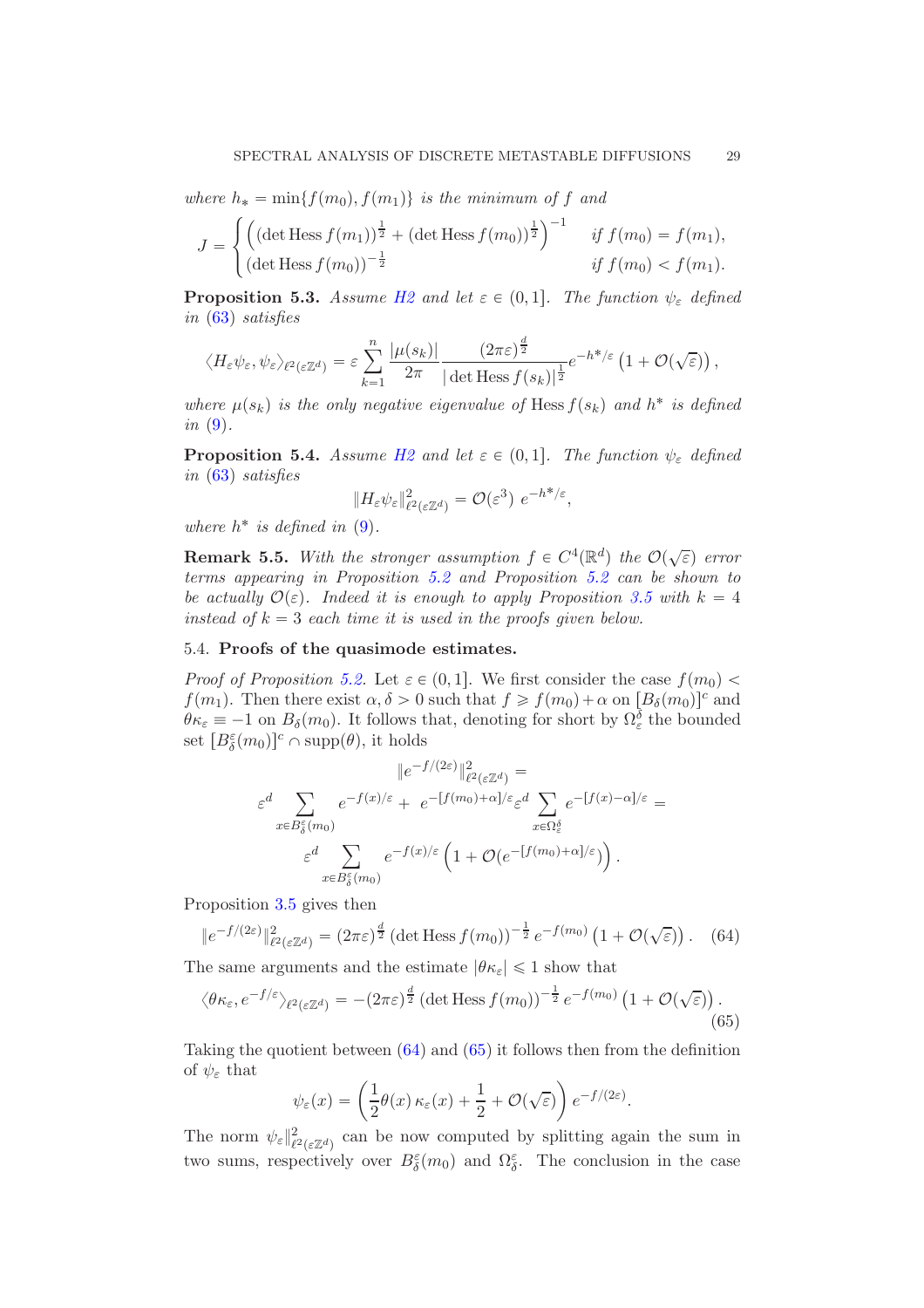$f(m_0) < f(m_1)$  follows by again using Proposition [3.5](#page-16-3) for the first sum and arguing as above for the second sum.

We now consider the case  $f(m_0) = f(m_1)$ . It follows from the definition of  $\psi_{\varepsilon}$  that

<span id="page-29-0"></span>
$$
\|\psi_{\varepsilon}\|_{\ell^2(\varepsilon\mathbb{Z}^d)}^2 = \frac{1}{4} \|\theta \kappa e^{-f/(2\varepsilon)}\|_{\ell^2(\varepsilon\mathbb{Z}^d)}^2 - \frac{1}{4} \frac{\langle \theta \kappa, e^{-f/\varepsilon} \rangle_{\ell^2(\varepsilon\mathbb{Z}^d)}^2}{\|e^{-f/(2\varepsilon)}\|_{\ell^2(\varepsilon\mathbb{Z}^d)}^2}.
$$
(66)

Let  $\alpha, \delta > 0$  such that  $f \geq f(m_0) + \alpha$  on  $[B_\delta(m_0) \cup B_\delta(m_1)]^c$  and  $\theta \kappa_\varepsilon \equiv -1$ on  $B_\delta(m_0)$ ,  $\theta \kappa_\varepsilon \equiv 1$  on  $B_\delta(m_1)$ . With arguments as above one gets

$$
||e^{-f/(2\varepsilon)}||_{\ell^2(\varepsilon\mathbb{Z}^d)}^2 = ||\theta\kappa e^{-f/(2\varepsilon)}||_{\ell^2(\varepsilon\mathbb{Z}^d)}^2 (1 + \mathcal{O}(\sqrt{\varepsilon})) =
$$
  
=  $(2\pi\varepsilon)^{\frac{d}{2}} \left[ (\det \text{Hess } f(m_1))^{-\frac{1}{2}} + (\det \text{Hess } f(m_0))^{-\frac{1}{2}} \right] e^{-f(m_1)/\varepsilon} (1 + \mathcal{O}(\sqrt{\varepsilon})) ,$ 

$$
\langle \theta \kappa, e^{-f/\varepsilon} \rangle_{\ell^2(\varepsilon \mathbb{Z}^d)} =
$$
  
=  $(2\pi\varepsilon)^{\frac{d}{2}} \left[ (\det \text{Hess } f(m_1))^{-\frac{1}{2}} - (\det \text{Hess } f(m_0))^{-\frac{1}{2}} \right] e^{-f(m_1)/\varepsilon} \left( 1 + \mathcal{O}(\sqrt{\varepsilon}) \right).$ 

Putting these expressions into  $(66)$ , the desired result  $(5.2)$  follows after some algebraic manipulations.

*Proof of Proposition [5.3.](#page-28-0)* Let  $\varepsilon \in (0, 1]$ . Using [\(7\)](#page-5-0) and the notation  $F_{\varepsilon}(x, v) =$ 1  $\frac{1}{2}[f(x) + f(x + \varepsilon v)]$  gives

$$
\langle H_{\varepsilon} \psi_{\varepsilon}, \psi_{\varepsilon} \rangle_{\ell^2(\varepsilon \mathbb{Z}^d)} = \frac{\varepsilon^2}{4} \| e^{-F_{\varepsilon}/(2\varepsilon)} \nabla_{\varepsilon} (\theta \kappa_{\varepsilon}) \|_{\ell^2(\varepsilon \mathbb{Z}^d; \mathbb{R}^N)}^2.
$$

Since the function  $\theta$  has support in  $\mathcal{S}_f(h^* + \frac{3}{4}\rho)$ , we can restrict (for  $\varepsilon$  sufficiently small) the sum running over  $\varepsilon \mathbb{Z}^d$  to the bounded set  $\varepsilon \mathbb{Z}^d \cap \mathcal{S}_f(h^* + \rho)$ . Note that  $S_f(h^* + \rho)$  is the union of the disjoint sets  $\beta$  and  $\bigcup_k (\mathcal{R}_k \setminus [\mathcal{S}_f(h^* + \rho)]$  $(\rho)$ <sup>c</sup>). <sup>[1](#page-29-1)</sup> We write in the sequel for short  $\mathcal{R}_{k,\varepsilon} := \varepsilon \mathbb{Z}^d \cap (\mathcal{R}_k \setminus [\mathcal{S}_f(h^* + \rho)]^c)$ and  $\mathcal{B}_{\varepsilon} := \varepsilon \mathbb{Z}^d \cap \mathcal{B}$  and discuss below separately the sum over  $\cup_{k=1}^n \mathcal{R}_{k,\varepsilon}$ , which will give the main contribution, and the sum over  $\mathcal{B}_{\varepsilon}$ , which will give a negligible contribution.

Below we shall use the Taylor expansion

<span id="page-29-2"></span>
$$
e^{-F_{\varepsilon}(x,v)/\varepsilon} = e^{-f(x)/\varepsilon} e^{-\nabla f(x)\cdot v/2} \left(1 + \mathcal{O}(\varepsilon)\right). \tag{67}
$$

1) Analysis on  $\cup_{k=1}^n \mathcal{R}_{k,\varepsilon}$ .

In order to get rid of  $\theta$  we take  $\delta > 0$  small enough such that for each k it holds  $B_{\delta}^{\varepsilon}(s_k) \subset \mathcal{R}_{k,\varepsilon} \cap \mathcal{S}_f(h^* + \frac{1}{4})$  $(\frac{1}{4}\rho) \subset \mathcal{R}_{k,\varepsilon}$ . Since  $\theta$  and  $\kappa_{\varepsilon}$  are uniformly bounded in  $\varepsilon$  and  $f \geq h^* + \frac{1}{4}\rho$  on  $\mathcal{R}_{k,\varepsilon} \setminus B_{\delta}^{\varepsilon}(s_k)$ , we get using [\(67\)](#page-29-2) that, for

<span id="page-29-1"></span><sup>&</sup>lt;sup>1</sup>The subtraction of  $[\mathcal{S}_f(h^* + \rho)]^c$  is necessary to have disjoint sets, but is not really relevant, since it concerns only boundary terms which do not matter in the computations given below.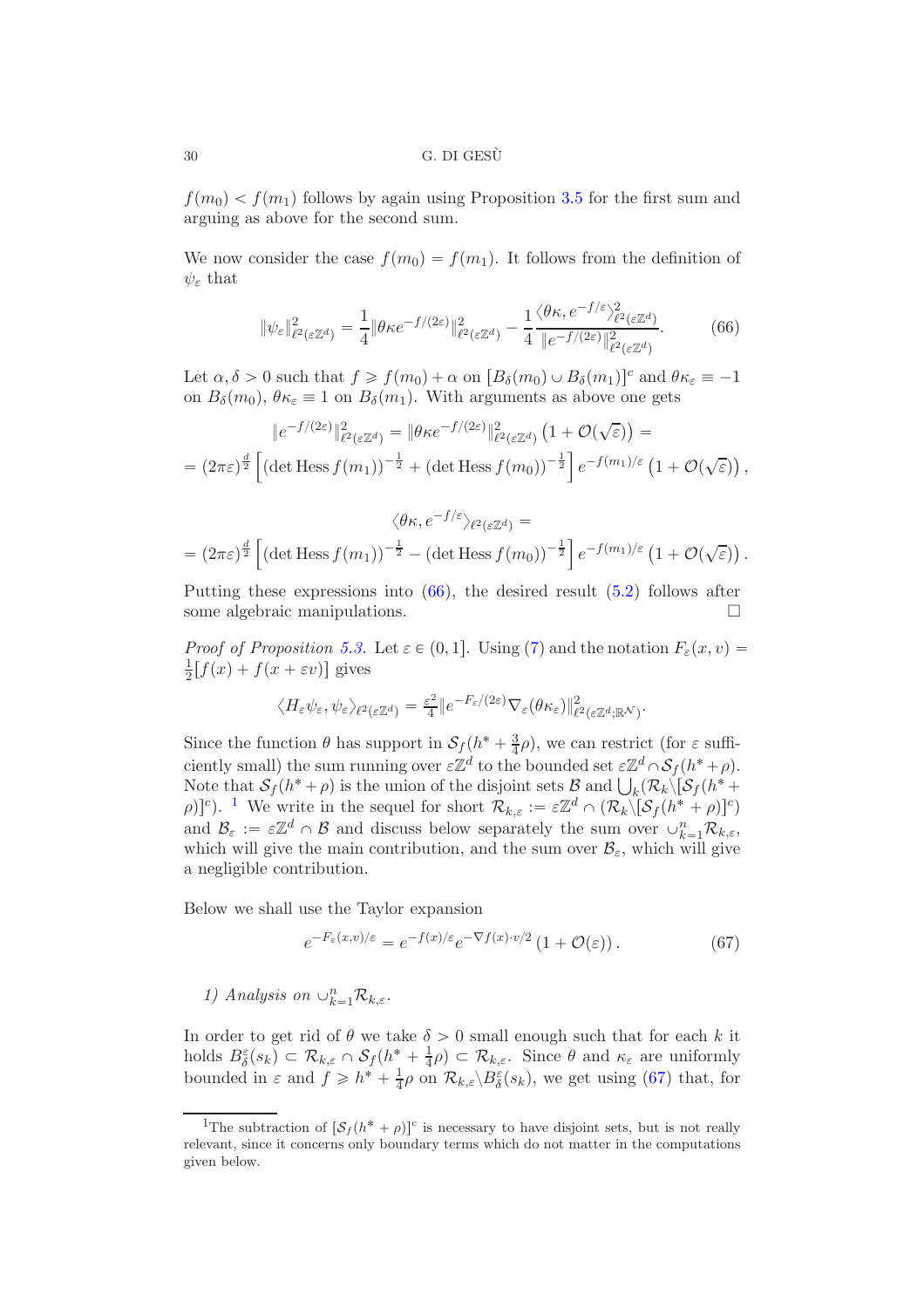$\varepsilon > 0$  sufficiently small (and thus also for  $\varepsilon \in (0, 1]$ ), it holds

<span id="page-30-2"></span>
$$
\frac{\varepsilon^d}{2} \sum_{x \in \mathcal{R}_{k,\varepsilon}} \sum_{v \in \mathcal{N}} \frac{1}{4} \left[ \theta \kappa_{\varepsilon} (x + \varepsilon v) - \theta \kappa_{\varepsilon} (x) \right]^2 e^{-F_{\varepsilon} (x, v)/\varepsilon} =
$$

$$
\frac{\varepsilon^d}{2} \sum_{x \in B_{\delta}^{\varepsilon} (s_k)} \sum_{v \in \mathcal{N}} \frac{1}{4} \left[ \kappa_{\varepsilon} (x + \varepsilon v) - \kappa_{\varepsilon} (x) \right]^2 e^{-F_{\varepsilon} (x, v)/\varepsilon} + \mathcal{O}(e^{-(h^* + \frac{\rho}{4})}), \quad (68)
$$

where we have used also that for  $\varepsilon$  sufficiently small  $\theta(x) = \theta(x + \varepsilon v) = 1$ for  $x \in B_{\delta}^{\varepsilon}(s_k)$ .

We discuss now in detail the behavior of  $x \mapsto \kappa_{\varepsilon}(x + \varepsilon v) - \kappa_{\varepsilon}(x)$  near  $s_k$ . For  $k = 1, ..., n$  and  $x \in \mathcal{R}'_k$ ,  $v \in \mathcal{N}$  and  $\varepsilon \in (0, 1]$  consider the function  $G = G_{k,x,v,\varepsilon} : [0, 1] \to \mathbb{R}$  defined by

<span id="page-30-0"></span>
$$
G(\delta) = C_{k,\varepsilon}^{-1} \left[ \kappa_{\varepsilon} \left( x + \delta v \right) - \kappa_{\varepsilon} (x) \right] = \int_{\xi_k(x)}^{\xi_k (x + \delta v)} \chi(\eta) \, e^{-\left| \mu(s_k) \right| \eta^2 / (2\varepsilon)} \, d\eta. \tag{69}
$$

Note that  $G(0) = 0$ ,  $G'(0) = e^{-|\mu(s_k)|\xi_k^2(x)/(2\varepsilon)} \chi(\xi_k(x)) \tau_k \cdot v$ ,

$$
G''(0) = e^{-|\mu(s_k)|\xi_k^2(x)/(2\varepsilon)} |\tau_k \cdot v|^2 \left[ \chi'(\xi_k(x)) - |\mu(s_k)| \frac{\xi_k(x)}{\varepsilon} \chi(\xi_k(x)) \right],
$$

and for every  $\delta \in [0, 1]$ 

$$
\varepsilon^3 G'''(\delta) =
$$
  

$$
\varepsilon^2 G'''(\delta) =
$$
  

$$
\varepsilon e^{-|\mu(s_k)|\xi_k^2(x+\delta v)/(2\varepsilon)} (\tau_k \cdot v)^3 [|\mu(s_k)|^2 \xi_k^2(x+\delta v) \chi(\xi_k(x+\delta v) + \varepsilon R],
$$

where R is not depending on  $\varepsilon$  and bounded in  $k, x, v$ . By Taylor expansion it follows that

$$
G(\varepsilon) = \varepsilon e^{-|\mu(s_k)|\xi_k^2(x)/(2\varepsilon)} \chi(\xi_k(x)) \times \qquad (70)
$$

$$
\left[\tau_k \cdot v - \frac{1}{2}|\mu(s_k)|\xi_k(x)|\tau_k \cdot v|^2 + \mathcal{O}(|x - s_k|^2)\right] (1 + \mathcal{O}(\varepsilon)).
$$

It follows from  $(69)$ ,  $(70)$ ,  $(67)$ ,  $(62)$  and the two identities

<span id="page-30-4"></span><span id="page-30-1"></span>
$$
\sum_{v \in \mathcal{N}} |\tau_k \cdot v|^2 e^{-\nabla f(x) \cdot v/2} = 2 \sum_{j=1}^d (e_j \cdot \tau_k)^2 \cosh \frac{\partial_j f(x)}{2},\tag{71}
$$

<span id="page-30-3"></span>
$$
\sum_{v \in \mathcal{N}} (\tau_k \cdot v)^3 e^{-\nabla f(x) \cdot v/2} = -2 \sum_j (e_j \cdot \tau_k)^3 \sinh \frac{\partial_j f(x)}{2}
$$

that for  $k = 1, ..., n$  and  $x \in \mathcal{R}'_k$  and  $\varepsilon > 0$  small enough

$$
\frac{1}{2} \sum_{v \in \mathcal{N}} \frac{1}{4} \left[ \kappa_{\varepsilon} \left( x + \varepsilon v \right) - \kappa_{\varepsilon} (x) \right]^2 e^{-F_{\varepsilon} (x, v)/\varepsilon} =
$$
\n
$$
\varepsilon e^{-f(s_k)/\varepsilon} \frac{|\mu(s_k)|}{2\pi} \ e^{-\varphi_k(x)/\varepsilon} \alpha_k(x) \left( 1 + \mathcal{O}(\varepsilon) + \mathcal{O} \left( |x - s_k|^2 \right) \right),
$$
\n(72)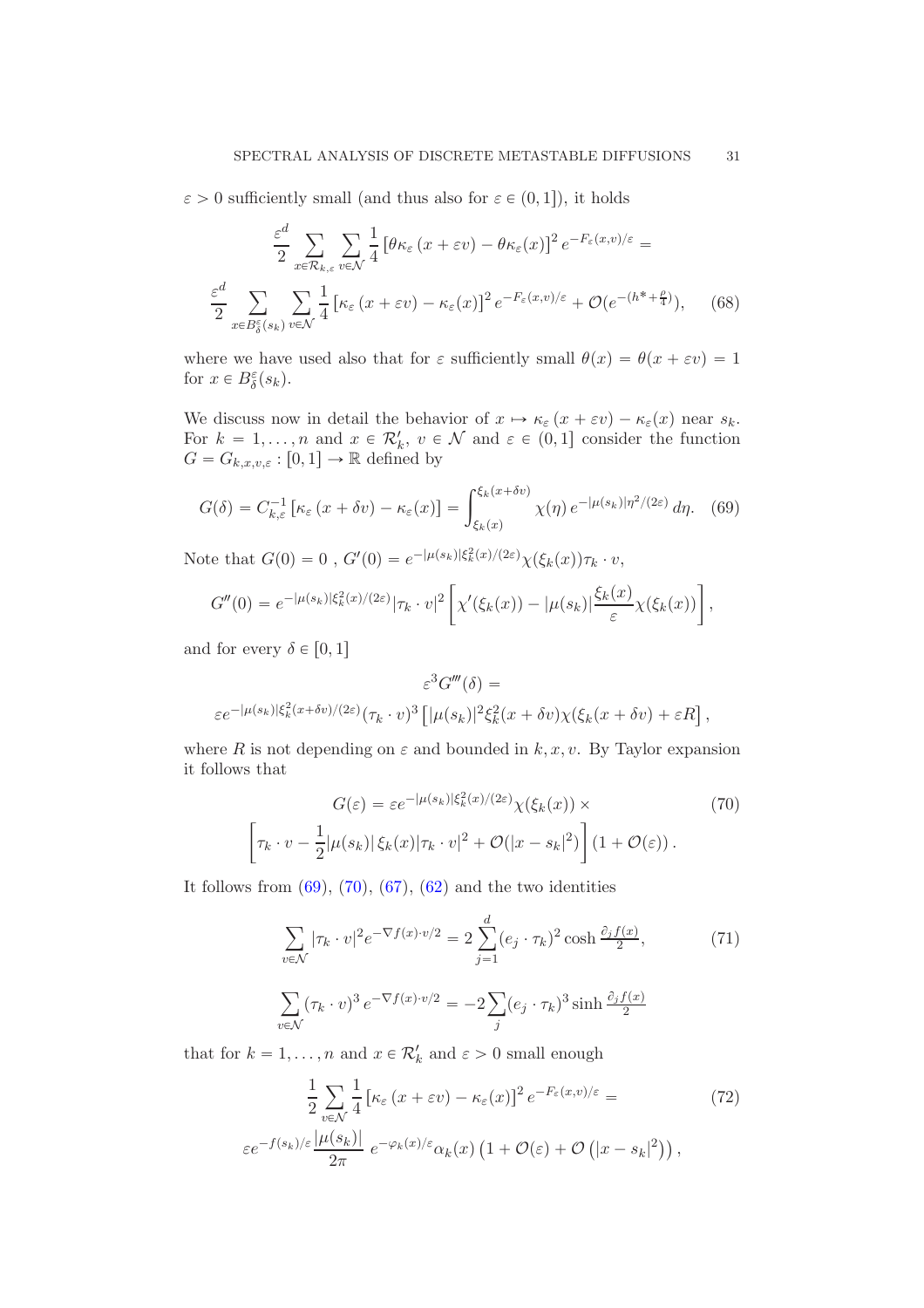32 G. DI GESU`

where for shortness we have set  $\varphi_k(x) = f(x) - f(s_k) + |\mu(s_k)| \xi_k^2(x)$  and  $\alpha_k(x) =$ 

$$
\chi^2(\xi_k(x)) \sum_{j=1}^d \left\{ (e_j \cdot \tau_k)^2 \cosh \frac{\partial_j f(x)}{2} + |\mu(s_k)| \xi_k(x) (e_j \cdot \tau_k)^3 \sinh \frac{\partial_j f(x)}{2} \right\} =
$$
  

$$
1 + \mathcal{O}(|x - s_k|^2).
$$

Putting together  $(68)$ ,  $(72)$ , using Proposition [3.5,](#page-16-3) summing over k and the fact that  $f(s_k) = h^*$  for every k finally gives

$$
\frac{\varepsilon^d}{2} \sum_{x \in \bigcup_k \mathcal{R}_{k,\varepsilon}} \sum_{v \in \mathcal{N}} \frac{1}{4} \left[ \kappa_{\varepsilon} (x + \varepsilon v) - \kappa_{\varepsilon} (x) \right]^2 e^{-F_{\varepsilon} (x, v)/\varepsilon} =
$$
  

$$
\varepsilon \sum_{k=1}^n \frac{|\mu(s_k)|}{2\pi} \frac{(2\pi\varepsilon)^{\frac{d}{2}}}{|\det \operatorname{Hess} f(s_k)|^{\frac{1}{2}}} e^{-\frac{h^*}{\varepsilon}} \left( 1 + \mathcal{O}(\sqrt{\varepsilon}) \right).
$$

2) Analysis on  $\mathcal{B}_{\varepsilon}$ .

As in Step 1) we get rid of  $\theta$  by considering the set  $\mathcal{B}'_{\varepsilon} = \mathcal{B}_{\varepsilon} \cap \mathcal{S}_{f}(h^* + \frac{1}{4}\rho) \subset \mathcal{B}$ . Arguing as before and now using that  $\kappa_{\varepsilon}(x) = \kappa_{\varepsilon}(x + \varepsilon v)$  for every  $x \in \mathcal{B}'_{\varepsilon}$ ,  $v \in \mathcal{N}$  and  $\varepsilon$  sufficiently small, gives then

$$
\frac{\varepsilon^d}{2} \sum_{x \in \mathcal{B}_{\varepsilon}} \sum_{v \in \mathcal{N}} \frac{1}{4} \left[ \theta \kappa_{\varepsilon} (x + \varepsilon v) - \theta \kappa_{\varepsilon} (x) \right]^2 e^{-F_{\varepsilon} (x, v)/\varepsilon} =
$$

$$
\frac{\varepsilon^d}{2} \sum_{x \in \mathcal{B}'_{\varepsilon}} \sum_{v \in \mathcal{N}} \frac{1}{4} \left[ \kappa_{\varepsilon} (x + \varepsilon v) - \kappa_{\varepsilon} (x) \right]^2 e^{-F_{\varepsilon} (x, v)/\varepsilon} + \mathcal{O}(e^{-(h^* + \frac{\rho}{4})})
$$

$$
= \mathcal{O}(e^{-(h^* + \frac{\rho}{4})}).
$$

 $\Box$ 

Proof of Proposition [5.4.](#page-28-1) The isomporphism  $(12)$  gives the identity

$$
||H_{\varepsilon}\psi_{\varepsilon}||_{\ell^2(\varepsilon\mathbb{Z}^d)}^2 = \|\varepsilon\Phi_{\varepsilon}\left[L_{\varepsilon}\Phi_{\varepsilon}^{-1}[\psi]\right]||_{\ell^2(\rho_{\varepsilon})}^2 =
$$

$$
\frac{\varepsilon^d}{4} \sum_{x \in \varepsilon\mathbb{Z}^d} \left(\sum_{v \in \mathcal{N}} e^{-\frac{1}{2}\nabla_{\varepsilon}f(x,v)} \varepsilon \nabla_{\varepsilon}(\theta\kappa_{\varepsilon})(x,v)\right)^2 e^{-\frac{f(x)}{\varepsilon}}.
$$

Since the function  $\theta$  has support in  $S_f(h^* + \frac{3}{4})$  $\frac{3}{4}\rho$ , we can restrict (for  $\varepsilon$ sufficiently small) the sum over  $\varepsilon \mathbb{Z}^d$  to the bounded set  $\varepsilon \mathbb{Z}^d \cap \mathcal{S}_f(h^* + \rho)$ . As in the proof of Proposition [5.3](#page-28-0) we shall split the latter into the disjoint sets  $\cup_k \mathcal{R}_{k,\varepsilon}$ ,with  $\mathcal{R}_{k,\varepsilon} := \varepsilon \mathbb{Z}^d \cap (\mathcal{R}_k \backslash [\mathcal{S}_f(h^* + \rho)]^c)$ , and  $\mathcal{B}_\varepsilon := \varepsilon \mathbb{Z}^d \cap \mathcal{B}$ .

We discuss here in detail only the contribution coming from the sets  $\mathcal{R}_{k,\varepsilon}$ . Indeed the sum over  $\mathcal{B}_{\varepsilon}$  can be neglected arguing exactly as in Step 2) of Proposition [5.3](#page-28-0) and using instead of [\(67\)](#page-29-2) that by Taylor expansion

<span id="page-31-0"></span>
$$
e^{-\frac{1}{2}\nabla_{\varepsilon}f(x,v)} = e^{-\nabla f(x)\cdot v/2} \left(1 + \mathcal{O}(\varepsilon)\right). \tag{73}
$$

Analysis on  $\cup_{k=1}^n \mathcal{R}_{k,\varepsilon}$ .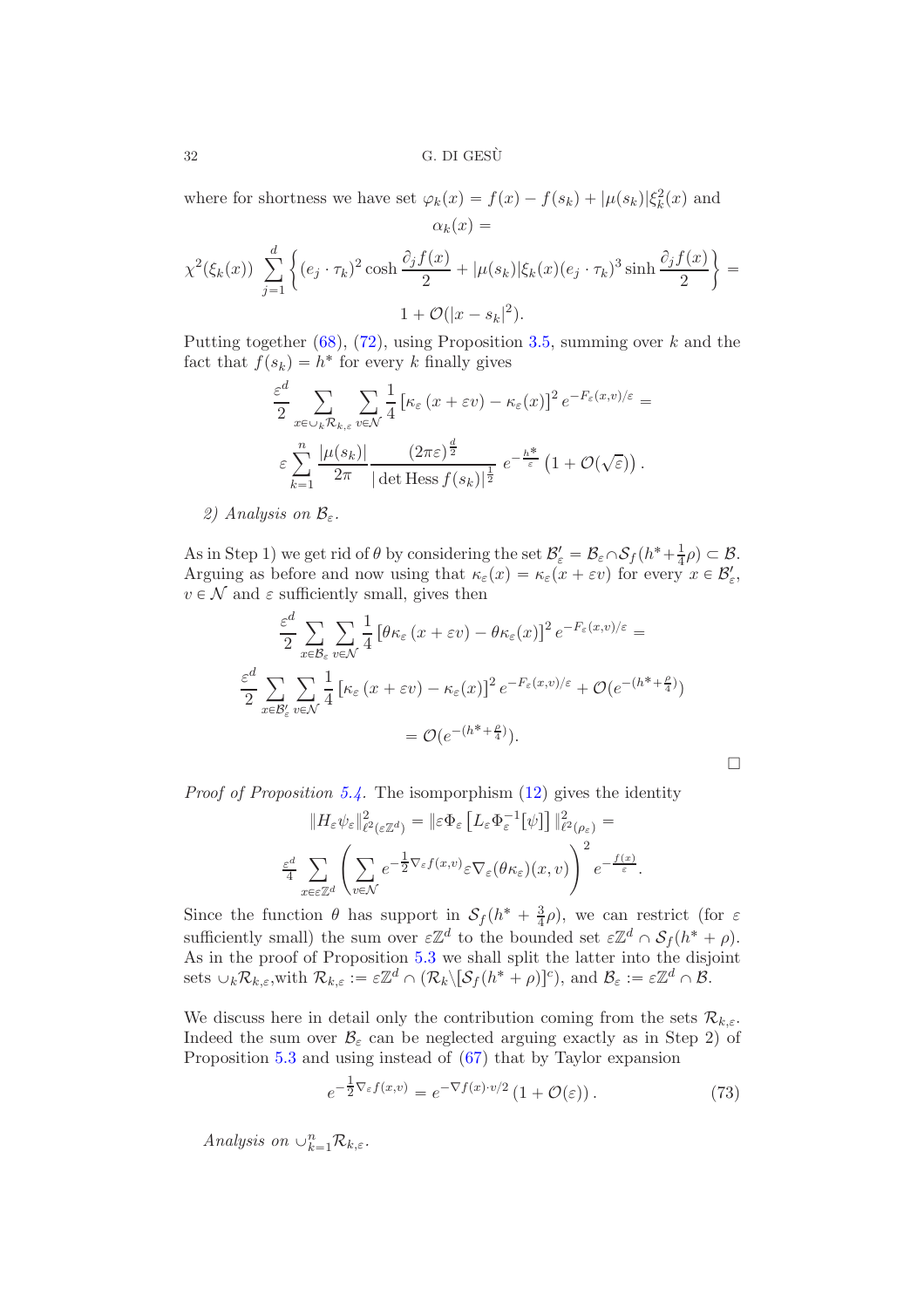As in the proof of Proposition [5.3](#page-28-0) we first get rid of  $\theta$  by taking a  $\delta > 0$  small enough such that for each k it holds  $B_{\delta}^{\varepsilon}(s_k) \subset \mathcal{R}_{k,\varepsilon} \cap \mathcal{S}_{f}(h^* + \frac{1}{4}\rho) \subset \mathcal{R}_{k,\varepsilon}$ . Since  $\theta$  and  $\kappa_{\varepsilon}$  are uniformly bounded in  $\varepsilon$  and  $f \geqslant h^* + \frac{1}{4}$  $\frac{1}{4}\rho$  on  $\mathcal{R}_{k,\varepsilon}\backslash B_{\delta}^{\varepsilon}(s_k),$ we get using [\(73\)](#page-31-0) that, for  $\varepsilon > 0$  sufficiently small (and thus also for  $\varepsilon \in$  $(0, 1]$ , it holds

<span id="page-32-1"></span>
$$
\frac{\varepsilon^d}{4} \sum_{x \in \mathcal{R}_{k,\varepsilon}} \left( \sum_{v \in \mathcal{N}} e^{-\frac{1}{2} \nabla_{\varepsilon} f(x,v)} \varepsilon \nabla_{\varepsilon} (\theta \kappa_{\varepsilon}) (x,v) \right)^2 e^{-f(x)/\varepsilon} = (74)
$$
\n
$$
\frac{\varepsilon^d}{4} \sum_{x \in B_{\delta}^{\varepsilon}(s_k)} \left( \sum_{v \in \mathcal{N}} e^{-\frac{1}{2} \nabla_{\varepsilon} f(x,v)} \varepsilon \nabla_{\varepsilon} \kappa_{\varepsilon}(x,v) \right)^2 e^{-f(x)/\varepsilon} + \mathcal{O}(e^{-(h^* + \frac{\rho}{4})}).
$$

A computation already used in the proof of Proposition [5.3](#page-28-0) (see [\(70\)](#page-30-1)) yields

$$
e^{|\mu(s_k)|\xi_k^2(x)/(2\varepsilon)}C_{k,\varepsilon}^{-1}\varepsilon\nabla_{\varepsilon}\kappa_{\varepsilon}(x,v)=
$$

$$
\varepsilon\chi(\xi_k(x))\left[\tau_k\cdot v-\frac{1}{2}|\mu(s_k)|\xi_k(x)|\tau_k\cdot v|^2+\mathcal{O}(|x-s_k|^2)\right](1+\mathcal{O}(\varepsilon)).
$$

Hence, using  $(62)$ ,  $(73)$ , the identity  $(71)$  and the identity

<span id="page-32-2"></span>
$$
\sum_{v \in \mathcal{N}} \tau_k \cdot v e^{-\nabla f(x) \cdot v/2} = -2 \sum_j e_j \cdot \tau_k \sinh \frac{\partial_j f(x)}{2},
$$

one obtains

$$
e^{|\mu(s_k)|\xi_k^2(x)/(2\varepsilon)} \sum_{v \in \mathcal{N}} e^{-\frac{1}{2}\nabla_{\varepsilon}f(x,v)} \varepsilon \nabla_{\varepsilon} \kappa_{\varepsilon}(x,v) = \sqrt{\varepsilon} \alpha_k(x) \left(1 + \mathcal{O}(\varepsilon)\right), \quad (75)
$$

with

$$
\alpha_k(x) = -\sqrt{\frac{2|\mu(s_k)|}{\pi}} \chi(\xi_k(x)) \times
$$

$$
\sum_{j=1}^d \left[ 2e_j \cdot \tau_k \sinh \frac{\partial_j f(x)}{2} + |\mu(s_k)| \xi_k(x) (e_j \cdot \tau_k)^2 \cosh \frac{\partial_j f(x)}{2} + \mathcal{O}(|x - s_k|^2) \right].
$$
(76)

Observing that  $\overline{1}$ 

$$
\sum_{j=1}^{a} 2e_j \cdot \tau_k \sinh \frac{\partial_j f(x)}{2} = \langle \text{Hess } f(s_k)\tau_k, x - s_k \rangle + \mathcal{O}(|x - s_k|^2) =
$$

$$
-|\mu(s_k)|\xi_k(x) + \mathcal{O}(|x - s_k|^2),
$$

and that

<span id="page-32-0"></span>
$$
\sum_{j=1}^{d} (e_j \cdot \tau_k)^2 \cosh \frac{\partial_j f(x)}{2} = 1 + \mathcal{O}(|x - s_k|^2)
$$

shows that the first order terms in [\(76\)](#page-32-0) cancel out and thus  $\alpha_k(x) = \mathcal{O}(|x$  $s_k|^2$ ). It follows then from [\(74\)](#page-32-1), [\(75\)](#page-32-2) that there exists a constant  $C > 0$  such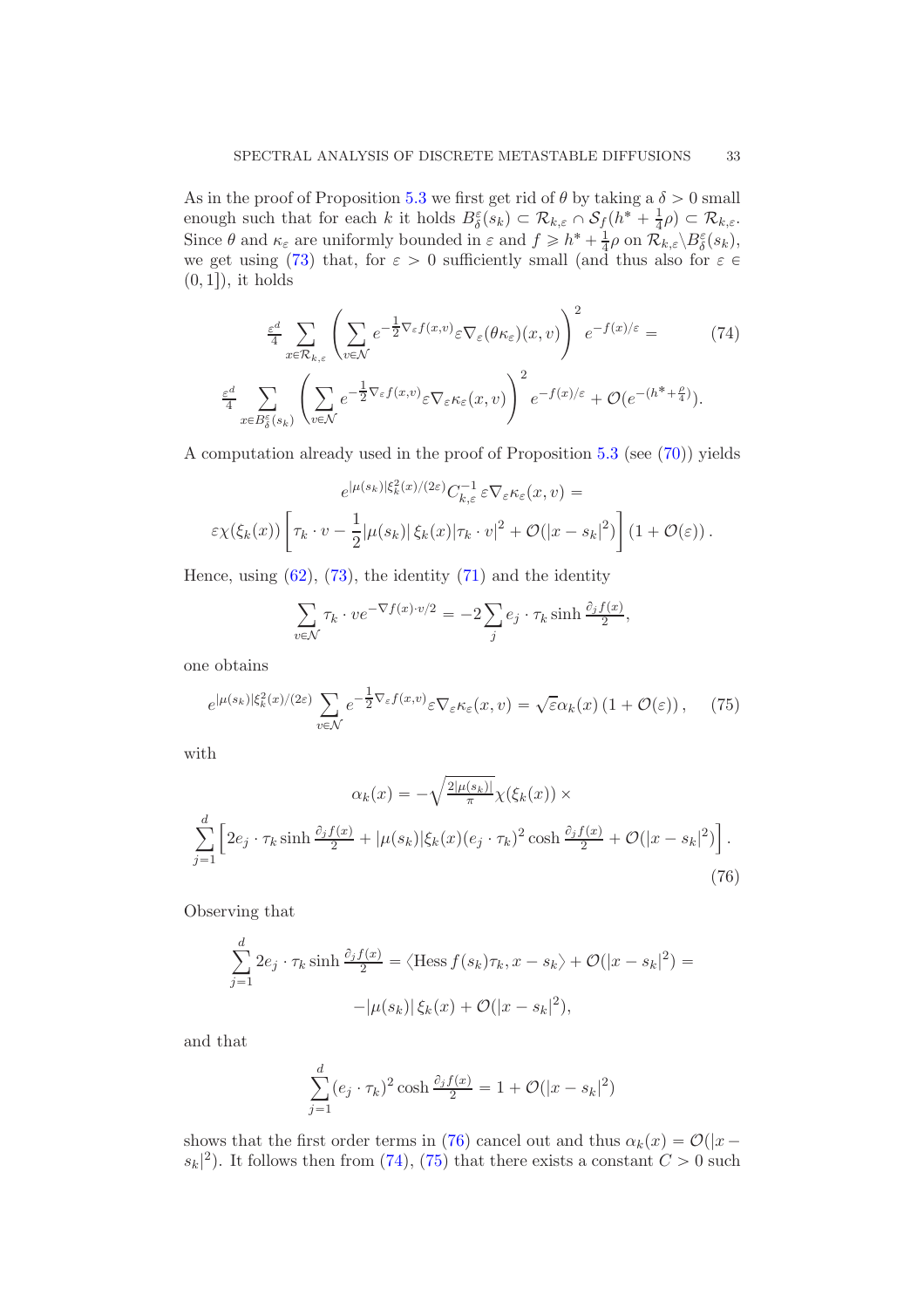that for every  $\varepsilon \in (0, 1]$  and every  $k = 1, \ldots, n$ 

$$
\frac{\varepsilon^d}{4} \sum_{x \in \mathcal{R}_{k,\varepsilon}} \left( \sum_{v \in \mathcal{N}} e^{-\frac{1}{2} \nabla_{\varepsilon} f(x,v)} \varepsilon \nabla_{\varepsilon} (\theta \kappa_{\varepsilon}) (x,v) \right)^2 e^{-f(x)/\varepsilon} \leqslant
$$
  

$$
C \varepsilon^{d+1} e^{-f(s_k)/\varepsilon} \sum_{x \in B_{\delta}^{\varepsilon}(s_k)} |x - s_k|^4 e^{-\varphi_k(x)/\varepsilon} = \mathcal{O}(\varepsilon^3) e^{-h^*/\varepsilon},
$$

with  $\varphi_k(x) = f(x) + |\mu(s_k)| \xi_k^2(x) - f(s_k)$  and with the last estimate following from Proposition [3.5](#page-16-3) by taking  $m = 2$ .

Acknowledgements: The author gratefully acknowledges the financial support of HIM Bonn in the framework of the 2019 Junior Trimester Programs "Kinetic Theory" and "Randomness, PDEs and Nonlinear Fluctuations".

#### **REFERENCES**

- [1] S. Becker and A. Menegaki, Spectral gap in mean-field  $\mathcal{O}(n)$ -model, Commun. Math. Phys. 380, 1361–1400, 2020.
- <span id="page-33-7"></span>[2] J. Beltrán and C. Landim, Tunneling and metastability of continuous time Markov chains, J. Stat. Phys. 140(6), 1–50, 2010.
- <span id="page-33-9"></span>[3] N. Berglund, Kramers' Law: Validity, derivations and generalisations, Markov Process. Related Fields 19, 459–490, 2013
- <span id="page-33-6"></span>[4] A. Bianchi, A. Bovier, and D. Ioffe, Sharp asymptotics for metastability in the Random Field Curie-Weiss model, Electr. J. Probab. 14, 1541–1603, 2008.
- [5] A. Bianchi and A. Gaudillière, Metastable states, quasi-stationary distributions and soft measures, Stoch. Proc. Appl. 126(6), 1622–1680, 2016.
- <span id="page-33-8"></span>[6] A. Bovier and F. den Hollander, Metastability: A Potential Theoretic Approach, Springer, Berlin, 2015.
- <span id="page-33-3"></span>[7] A. Bovier, M. Eckhoff, V. Gayrard, and M. Klein, Metastability and low lying spectra in reversible Markov chains, Commun. Math. Phys. 228, 219–255, 2002.
- <span id="page-33-11"></span>[8] A. Bovier, M. Eckhoff, Gayrard V., and M. Klein, Metastability in stochastic dynamics of disordered mean-field models, Probab. Theor. Rel. Fields 119, 99–161, 2001.
- <span id="page-33-2"></span>[9] A. Bovier, V. Gayrard, and M. Klein, Metastability in reversible diffusion processes. 2. Precise estimates for small eigenvalues, J. Eur. Math. Soc. 7, 69–99, 2005.
- <span id="page-33-12"></span>[10] M. Brooks and G. Di Gesù, Sharp tunneling estimates for a double-well model in infinite dimension, submitted, [arXiv:1911.03187,](http://arxiv.org/abs/1911.03187) 2019.
- <span id="page-33-5"></span>[11] M. Cassandro, A. Galves, E. Olivieri, and M. E. Vares, Metastable behavior of stochastic dynamics: A pathwise approach, J. Stat. Physics, 35 (5/6), 603–634, 1984.
- <span id="page-33-1"></span>[12] Y. Colin de Verdière, Tunneling on graphs: an approach "a la Helffer-Sjoestrand", [arXiv:1809.04973,](http://arxiv.org/abs/1809.04973) 2018.
- <span id="page-33-0"></span>[13] Y. Colin de Verdière, Y. Pan, B. Ycart, Singular limits of Schrödinger operators and Markov Processes, J. Operator Th. 41, 151–173, 1999.
- <span id="page-33-14"></span>[14] H. L. Cycon, R. G. Froese, W. Kirsch, and B. Simon, Schrödinger operators with application to quantum mechanics and global geometry. Text and Monographs in Physics, Springer Verlag, 1987.
- <span id="page-33-4"></span>[15] G. Di Gesù, Semiclassical spectral analysis of discrete Witten Laplacians, PhD thesis, https://publishup.unipotsdam.de/opus4-ubp/frontdoor/index/index/docId/6287, 2013.
- <span id="page-33-10"></span>[16] G. Di Gesù, T. Lelièvre, D. Le Peutrec, and B. Nectoux. Jump markov models and transition state theory: the quasi-stationary distribution approach. Faraday Discussions 195, 469–495, 2017.
- <span id="page-33-15"></span>[17] G. Di Gesù and D. Le Peutrec, Small noise spectral gap asymptotics for a large system of nonlinear diffusions, J. Spectr. Theory 7, 939–984, 2017.
- <span id="page-33-13"></span>[18] G. Di Gesù and M. Mariani, Full metastable asymptotic of the Fisher Information, SIAM J. Math. Anal. 49(4), 3048–3072, 2017.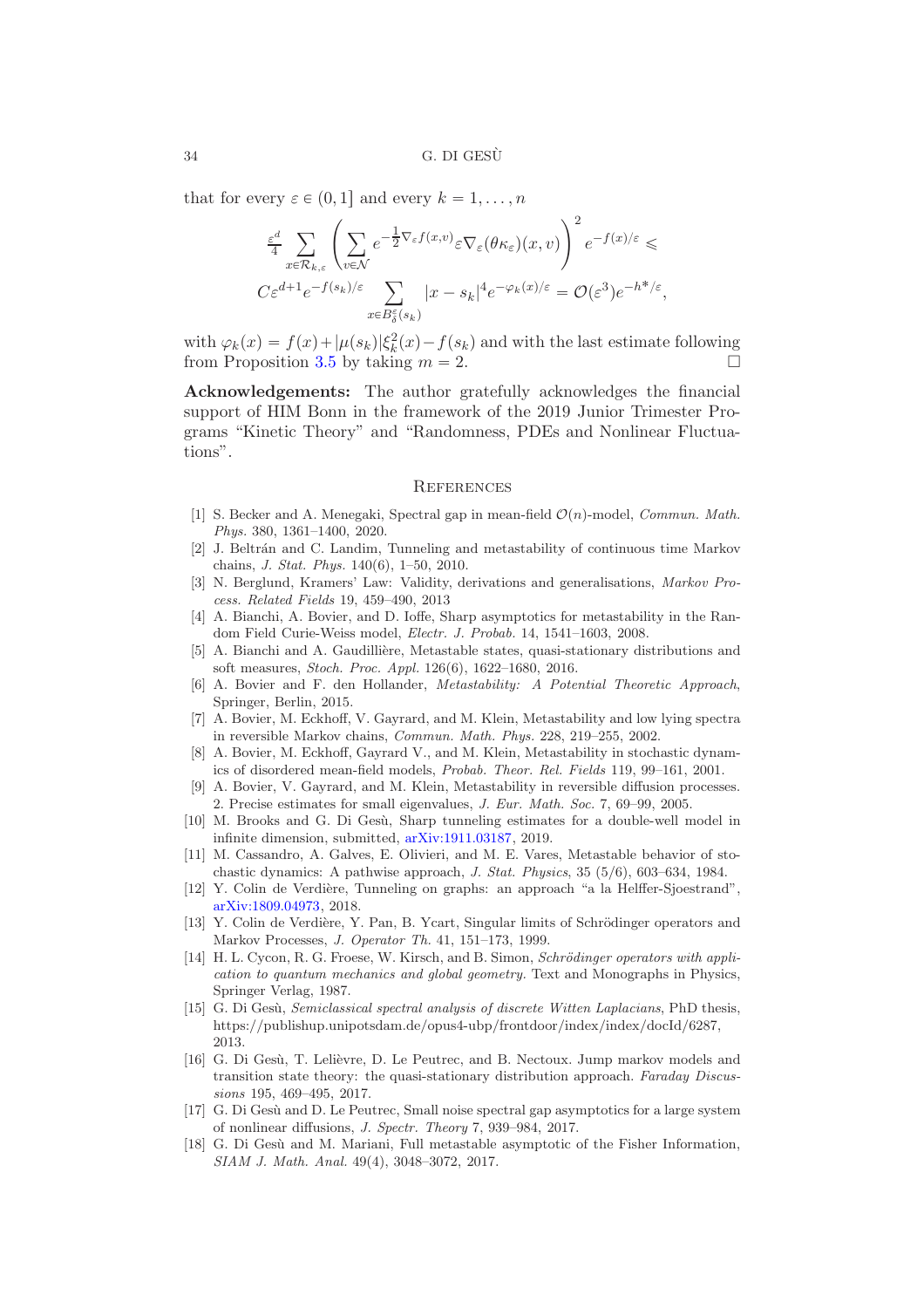- <span id="page-34-11"></span><span id="page-34-10"></span>[19] J. Ding, E. Lubetzky, and Y Peres, The mixing time evolution of Glauber dynamics for the mean-field Ising model, Comm. Math. Phys. 289(2), 725–764, 2009.
- [20] M. Eckhoff, Precise asymptotics of small eigenvalues of reversible diffusions in the metastable regime, Ann. Prob. 33(1), 244–299, 2005.
- <span id="page-34-15"></span>[21] R.L. Fontes, P. Mathieu and P. Picco, On the averaged dynamics of the random field Curie-Weiss model, Ann. Appl. Probab. 10(4), 1212–1245, 2000
- <span id="page-34-16"></span>[22] M. I. Freidlin and A. D. Wentzell, Random perturbations of dynamical systems, 2nd ed., Springer, 1998.
- <span id="page-34-23"></span>[23] B. Helffer, Semiclassical Analysis, Witten Laplacians, and Statistical Mechanics, World Scientific, 2002.
- <span id="page-34-3"></span>[24] B. Helffer, Spectral Theory and Its Applications, vol. 139. Cambridge University Press, Cambridge, 2013.
- [25] B. Helffer, M. Klein, and F. Nier, Quantitative analysis of metastability in reversible diffusion processes via a Witten complex approach, Matematica Contemporanea 26, 41–85, 2004.
- [26] B. Helffer and F. Nier, *Hypoelliptic Estimates and Spectral Theory for Fokker-Planck* Operators and Witten Laplacians, Lecture Notes in Math. 1862, Springer, 2005.
- <span id="page-34-21"></span>[27] B. Helffer and J. Sjöstrand, Multiple wells in the semiclassical limit I, Comm. Partial Diffferential Equations 9(4), 337–408, 1984.
- <span id="page-34-9"></span>[28] B. Helffer B. and J. Sjöstrand, Multiple wells in the semiclassical limit III - Interaction through non-resonant wells, Math. Nachr. 124, 263–313, 1985.
- <span id="page-34-1"></span>[29] B. Helffer and J. Sjöstrand, Puits multiples en mécanique semi-classique IV, Comm. Partial Diffferential Equations 10(3), 245–340, 1985.
- <span id="page-34-8"></span>[30] B. Helffer and J. Sjöstrand, Analyse semi-classique pour l'équation de Harper (avec application à l'équation de Schrödinger avec champ magnétique. Mém. Soc. Math. France 2. série, tome 34, 1–113, 1988.
- <span id="page-34-14"></span>[31] G. Jona-Lasinio, F. Martinelli, and E. Scoppola, New approach to the semiclassical limit of quantum mechanics I, Comm. Math. Phys. 80, 223–254, 1981.
- <span id="page-34-4"></span>[32] M. Klein and E Rosenberger, Agmon-Type estimates for a class of difference operators, Ann. H. Poincaré 9, 1177-1215, 2008.
- <span id="page-34-5"></span>[33] M. Klein and E. Rosenberger, Harmonic approximation of difference operators, J. Funct. Anal. 257, 3409–3453, 2009.
- <span id="page-34-6"></span>[34] M. Klein and E. Rosenberger, Asymptotic eigenfunctions for a class of difference operators, Asymptotic Analysis 73(1-2), 1–36, 2011.
- <span id="page-34-7"></span>[35] M. Klein and E. Rosenberger, Tunneling for a class of difference operators: Complete asymptotics, Ann. Henri Poincaré 19, 3511–3559, 2018.
- <span id="page-34-18"></span><span id="page-34-12"></span>[36] C. Landim, Metastable Markov chains, Probability Surveys 16, 143–227, 2019.
- [37] C. Landim, R. Misturini, and K. Tsunoda, Metastability of reversible random walks in potential fields, J. Stat. Phys. 160, 1449–1482, 2015
- <span id="page-34-2"></span>[38] L. Miclo, On hyperboundedness and spectrum of Markov operators, Invent. math. 200(1), 311–343, 2015.
- <span id="page-34-17"></span>[39] E. Olivieri and M.E. Vares, Large Deviations and Metastability, Cambridge University Press, Cambridge, 2005.
- <span id="page-34-13"></span>[40] A. Schlichting and M. Slowik, Poincaré and logarithmic Sobolev constants for metastable Markov chains via capacitary inequalities, Ann. Appl. Probab. 29(6), 3438–3488, 2019.
- <span id="page-34-20"></span>[41] B. Simon, Semi-classical analysis of low lying eigenvalues I. Non-degenerate minima: asymptotic expansion, Annales de l'I.H.P. Physique théorique 38(3), 295–308, 1983.
- <span id="page-34-22"></span>[42] E. Stein and G. Weiss, Introduction to Fourier analysis on Euclidean spaces, Princeton University Press, Princeton, 1971.
- <span id="page-34-19"></span>[43] G. Teschl, Mathematical methods in quantum mechanics. With applications to Schrödinger operators, Second edition. Graduate Studies in Mathematics, 157. American Mathematical Society, Providence, RI, 2014.
- <span id="page-34-0"></span>[44] E. Witten, Supersymmetry and Morse Theory, J. Diff. Geom. 17, 661–692, 1982.